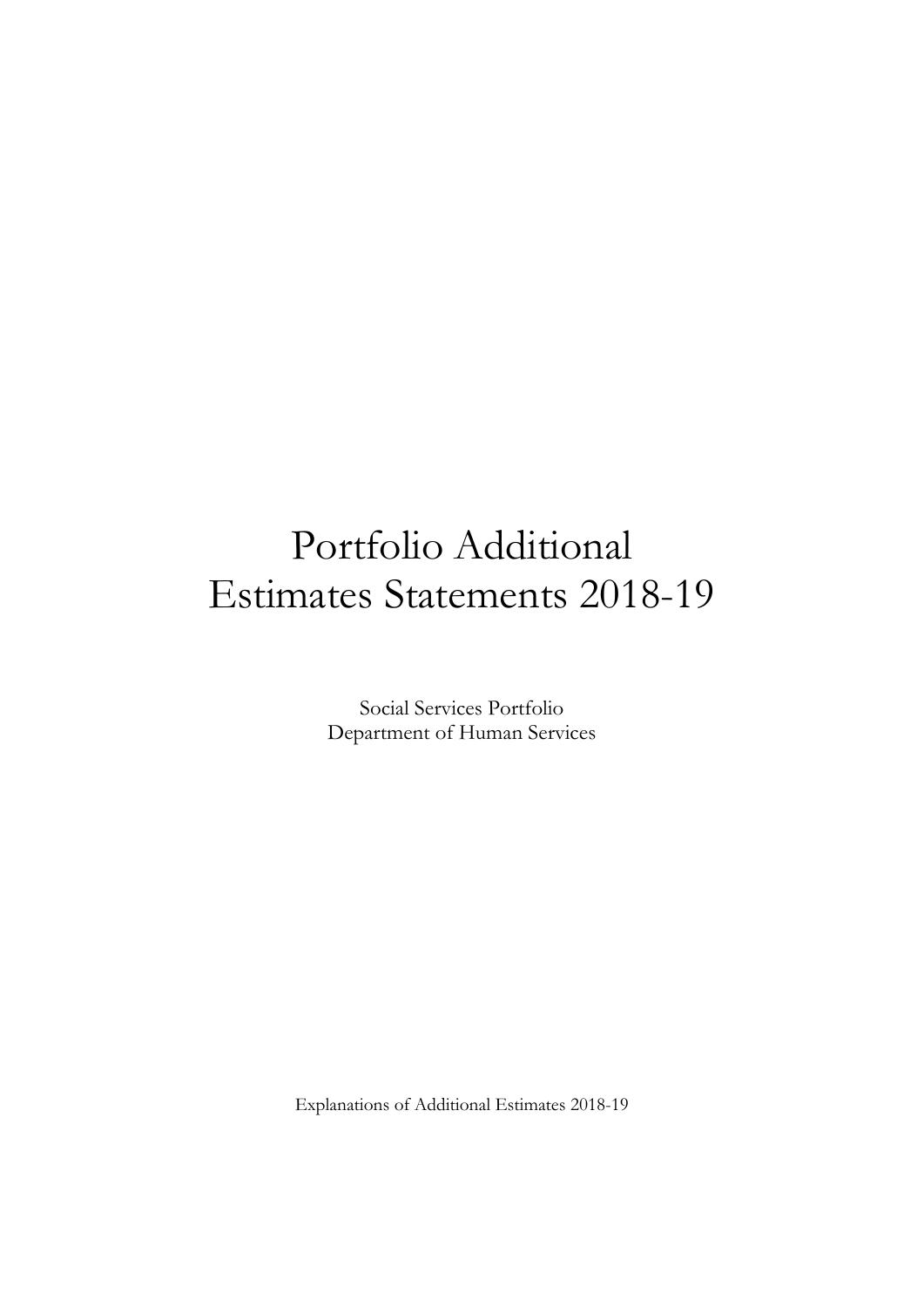© Commonwealth of Australia 2019

ISBN 978-1-76088-154-2

This publication is available for your use under a Creative Commons BY Attribution 3.0 Australia licence, with the exception of the Commonwealth Coat of Arms, the Department of Human Services' logo, photographs, images, signatures and where available otherwise stated. The full licence terms are from http://creativecommons.org/licenses/by/3.0/au/legalcode.



Use of Department of Human Services' material under a Creative Commons BY Attribution 3.0 Australia licence requires you to attribute the work (but not in any way that suggests that the Department of Human Services endorses you or your use of the work).

Department of Human Services' material used 'as supplied'

Provided you have not modified or transformed Department of Human Services' material in any way including, for example, by changing the Department of Human Services' text; calculating percentage changes; graphing or charting data; or deriving new statistics from published Department of Human Services' statistics - then Department of Human Services prefers the following attribution:

Source: The Australian Government Department of Human Services

Derivative material

If you have modified or transformed Department of Human Services' material, or derived new material from those of the Department of Human Services in any way, then Department of Human Services prefers the following attribution:

Based on The Australian Government Department of Human Services' data

## **Use of the Coat of Arms**

The terms under which the Coat of Arms can be used are set out on the It's an Honour website (see www.itsanhonour.gov.au)

### **Other Uses**

Inquiries regarding this licence and any other use of this document are welcome to:

Mr Mark Jenkin, Chief Financial Officer, CFO Division, Department of Human Services, PO Box 7788, Canberra BC, ACT 2600 Australia.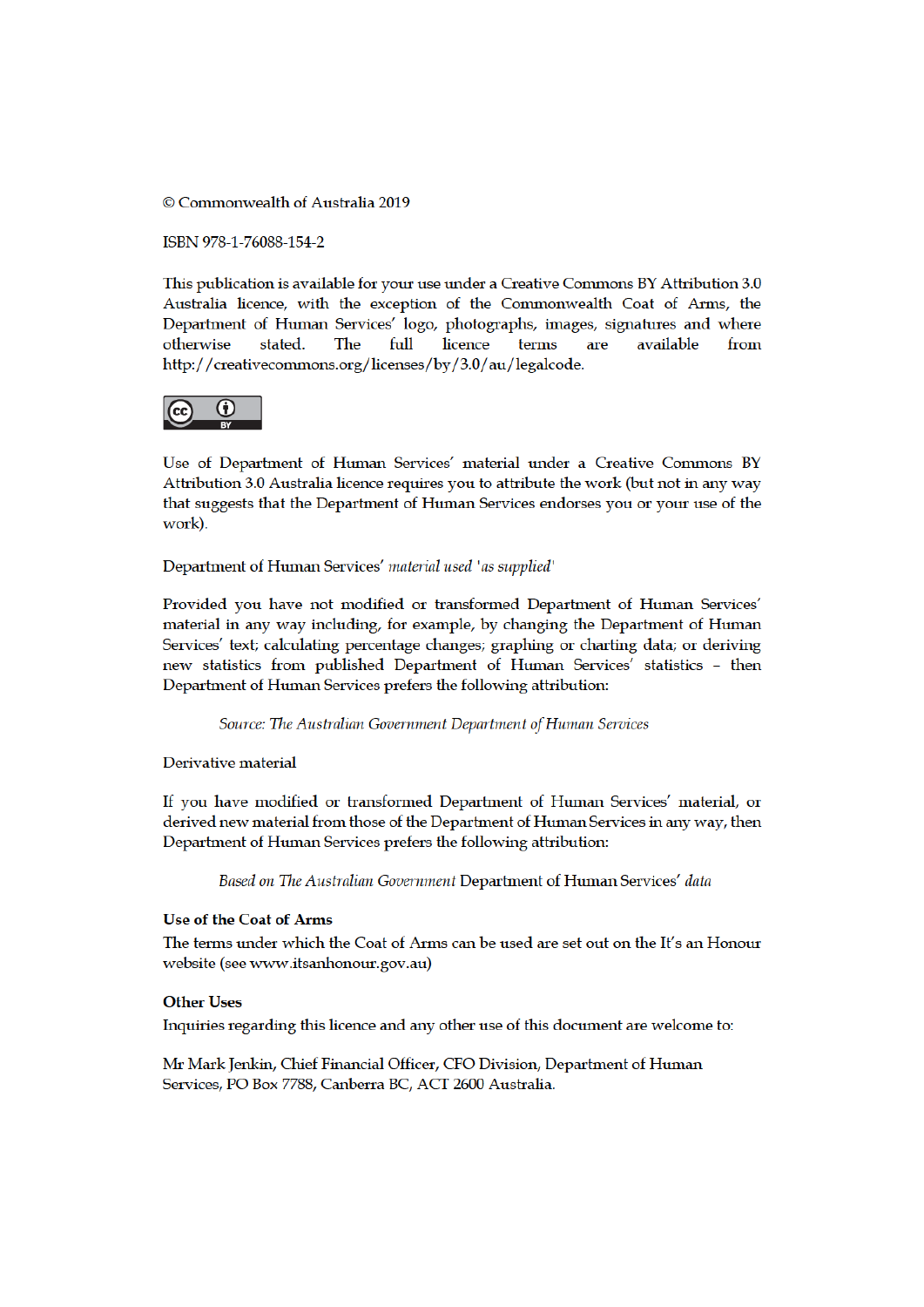

## The Hon Michael Keenan MP Minister for Human Services and Digital Transformation

President of the Senate Australian Senate Parliament House CANBERRA ACT 2600

Speaker House of Representatives Parliament House CANBERRA ACT 2600

Dear Mr President Dear Mr Speaker

I hereby submit Portfolio Additional Estimates Statements in support of the 2018-19 Additional Estimates for the Social Services Portfolio (Department of Human Services).

These statements have been developed, and are submitted to the Parliament, as a statement on the funding requirements being sought for the Portfolio.

I present these statements by virtue of my ministerial responsibility for accountability to the Parliament and, through it, the public.

Yours sincerely

Michael Keenan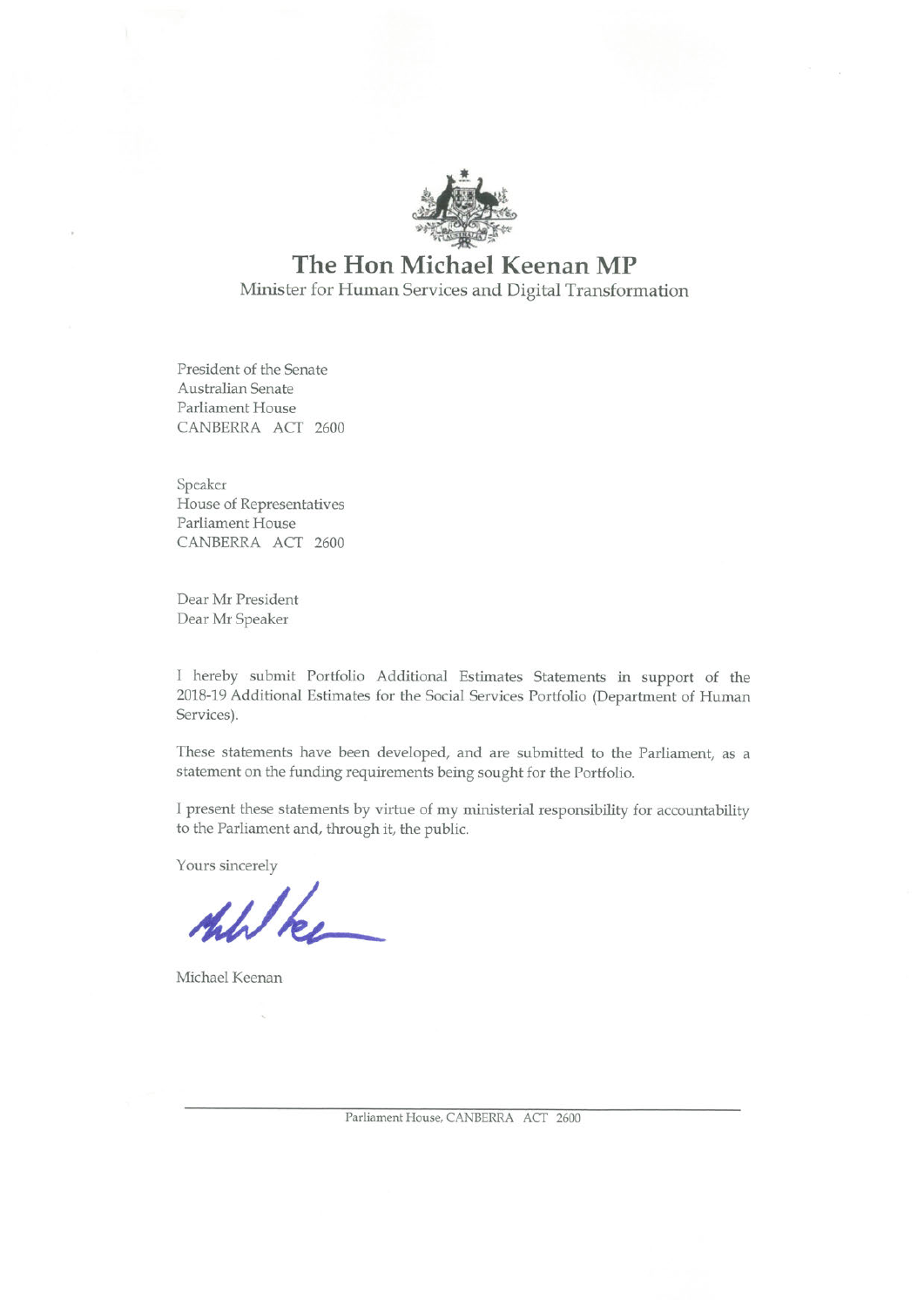## **ABBREVIATIONS AND CONVENTIONS**

The following notations may be used:

| NEC/nec   | not elsewhere classified                    |
|-----------|---------------------------------------------|
|           | nil                                         |
| $\ddotsc$ | not zero, but rounded to zero               |
| na        | not applicable (unless otherwise specified) |
| nfp       | not for publication                         |
| \$m       | \$ million                                  |

Figures in tables and in the text may be rounded. Figures in text are generally rounded to one decimal place, whereas figures in tables are generally rounded to the nearest thousand. Discrepancies in tables between totals and sums of components are due to rounding.

## **Enquiries**

Should you have any enquiries regarding this publication please contact Mr Mark Jenkin, Chief Financial Officer in the Department of Human Services on (02) 6223 4350.

Links to Portfolio Budget Statements (including Portfolio Additional Estimates Statements and Portfolio Supplementary Additional Estimates Statements) can be located on the Australian Government Budget website at www.budget.gov.au.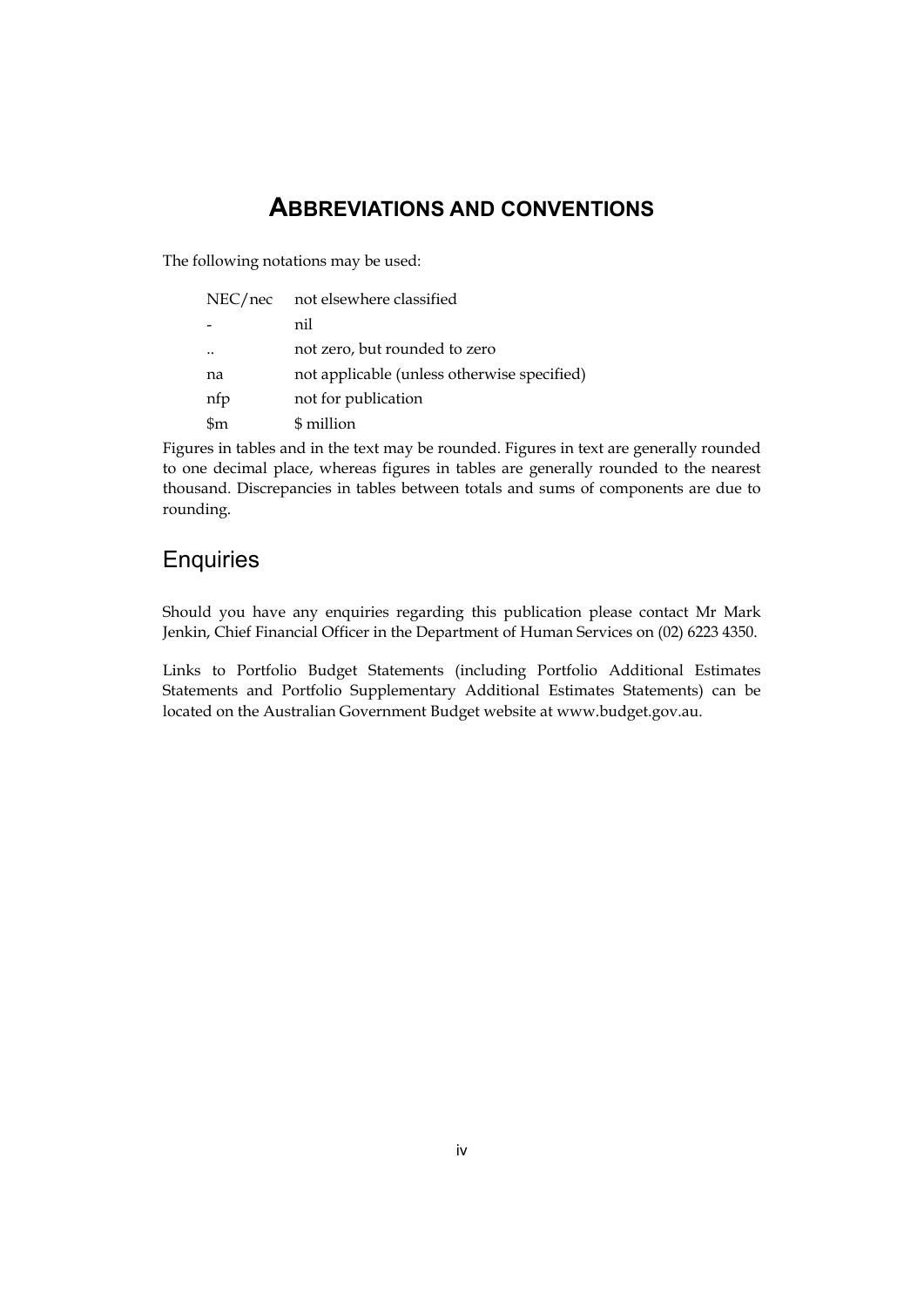**USER GUIDE TO THE PORTFOLIO ADDITIONAL ESTIMATES STATEMENTS**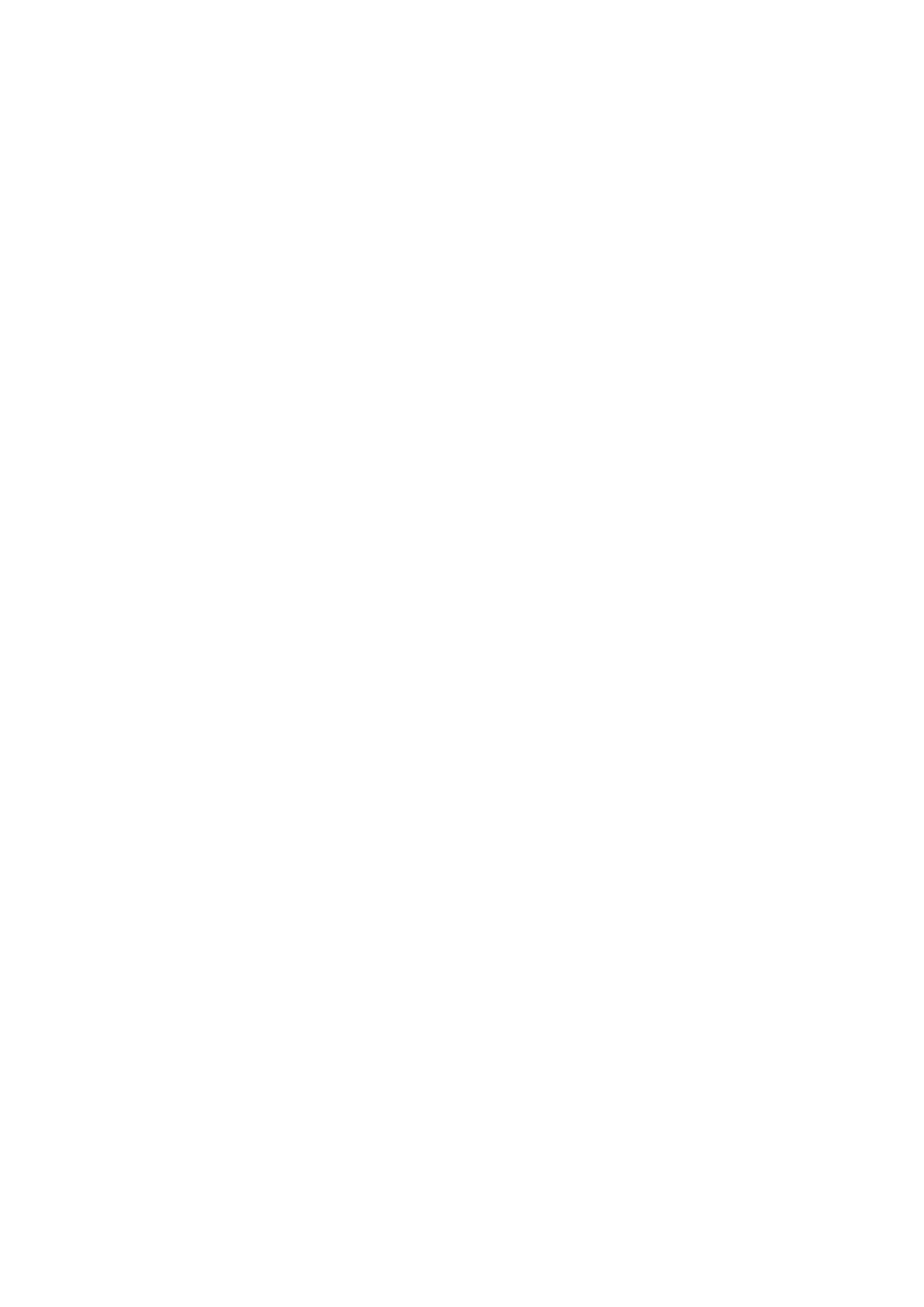## **USER GUIDE**

The purpose of the 2018-19 Portfolio Additional Estimates Statements (PAES), like that of the Portfolio Budget Statements (PB Statements), is to inform Senators and Members of Parliament of the proposed allocation of resources to Government outcomes by entities within the portfolio. The focus of the PAES differs from the PB Statements in one important aspect. While the PAES includes an Entity Resource Statement to inform Parliament of the revised estimate of the total resources available to an entity, the focus of the PAES is on explaining the changes in resourcing by outcome(s) since the Budget. As such, the PAES provides information on new measures and their impact on the financial and/or non-financial planned performance of programs supporting those outcomes.

The PAES facilitates understanding of the proposed appropriations in Appropriation Bills (Nos. 3 and 4) and Appropriation (Parliamentary Departments) Bill (No. 2*)*  2018-2019. In this sense, the PAES is declared by the Additional Estimates Appropriation Bills to be a 'relevant document' to the interpretation of the Bills according to section 15AB of the *Acts Interpretation Act 1901*.

Whereas the *Mid-Year Economic and Fiscal Outlook (MYEFO) 2018-19* is a mid-year budget report which provides updated information to allow the assessment of the Government's fiscal performance against its fiscal strategy, the PAES updates the most recent budget appropriations for entities within the portfolio.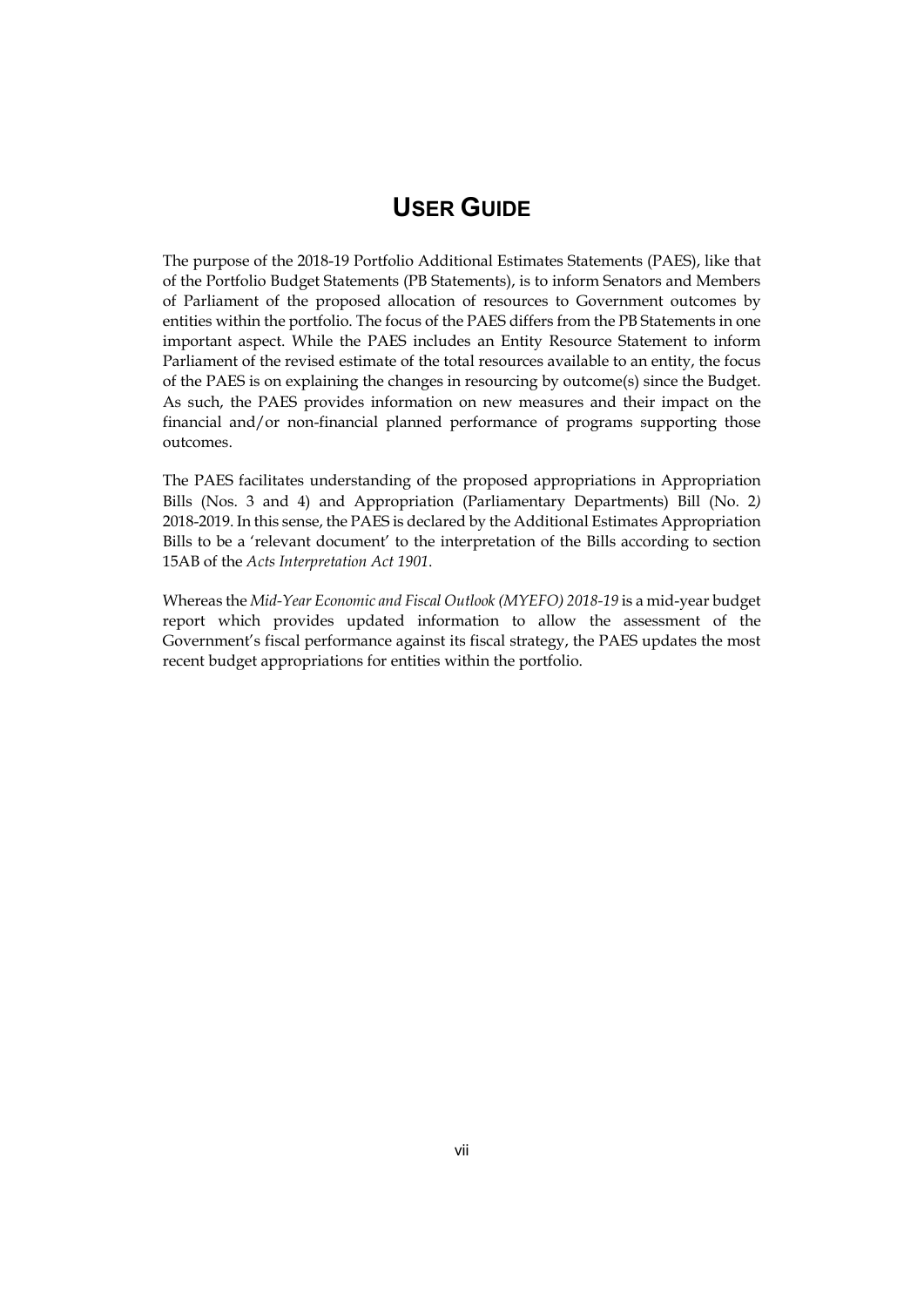User Guide

## Structure of the Portfolio Additional Estimates Statements

The PAES is presented in three parts with subsections.

## User guide

Provides a brief introduction explaining the purpose of the PAES.

### Portfolio overview

Provides an overview of the portfolio, including a chart that outlines the outcomes for entities in the portfolio.

**Entity Additional Estimates Statements** 

A statement (under the name of the entity) for each entity affected by Additional Estimates.

| <b>Section 1: Entity</b><br>overview and resources                                 | This section details the changes in total resources available to an<br>entity, the impact of any measures since Budget, and impact of<br>Appropriation Bills Nos. 3 and 4. |
|------------------------------------------------------------------------------------|----------------------------------------------------------------------------------------------------------------------------------------------------------------------------|
| <b>Section 2: Revisions to</b><br>outcomes and planned<br>performance              | This section details changes to Government outcomes and/or<br>changes to the planned performance of entity programs.                                                       |
| <b>Section 3: Special</b><br>account flows and<br>budgeted financial<br>statements | This section contains updated explanatory tables on special<br>account flows and staffing levels and revisions to the budgeted<br>financial statements.                    |
| Portfolio glossary                                                                 |                                                                                                                                                                            |

Explains key terms relevant to the Portfolio.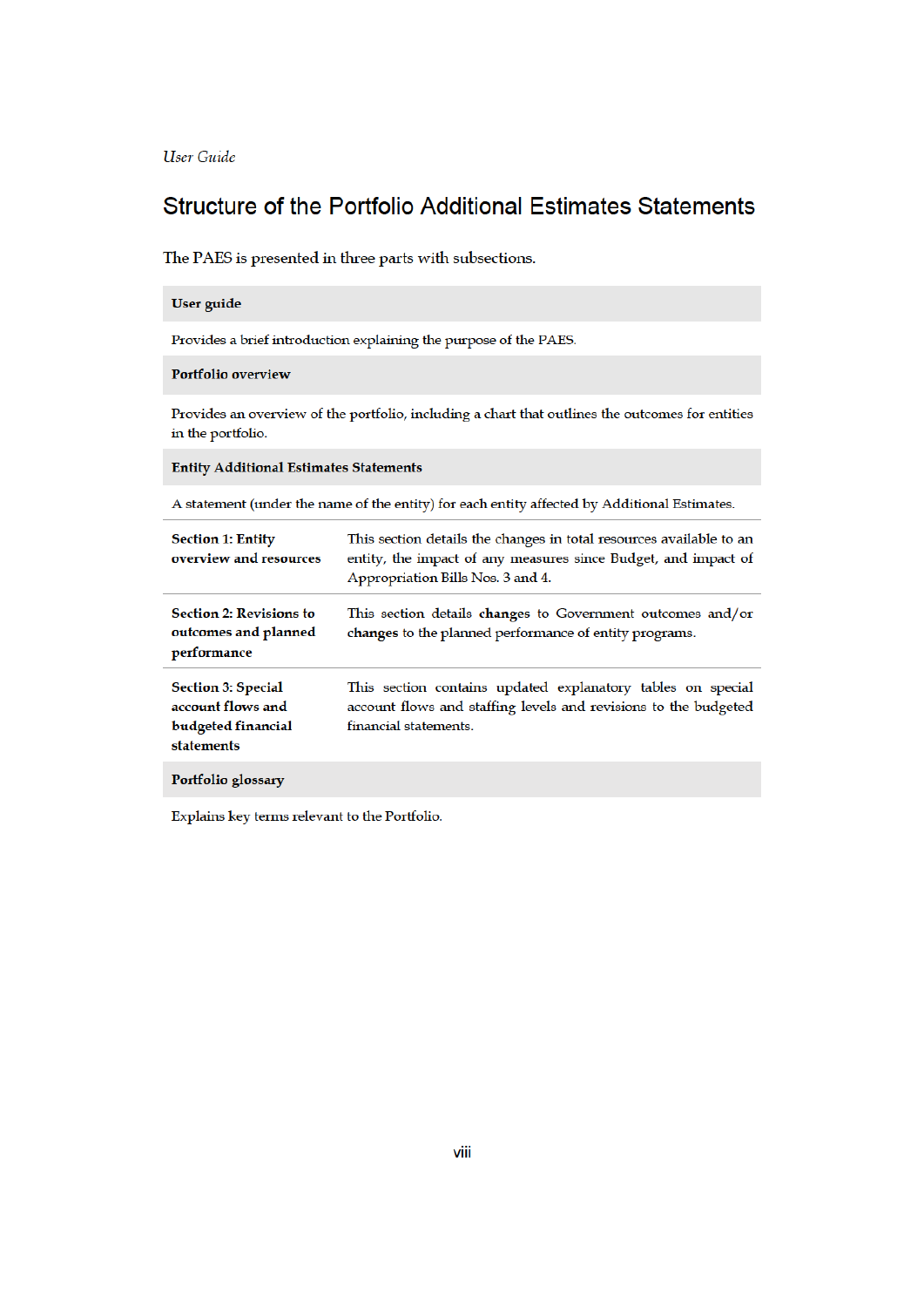## **CONTENTS**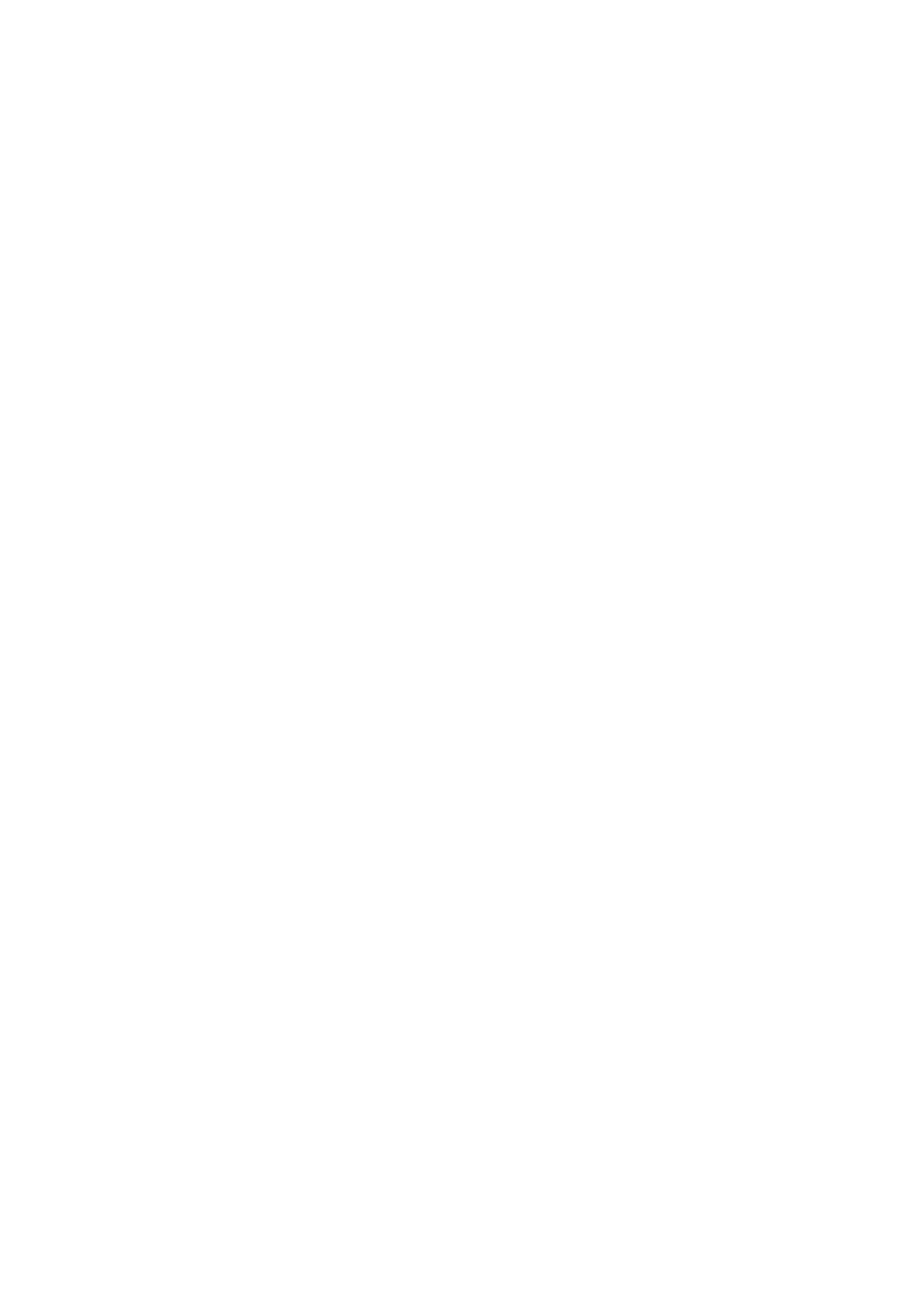**PORTFOLIO OVERVIEW**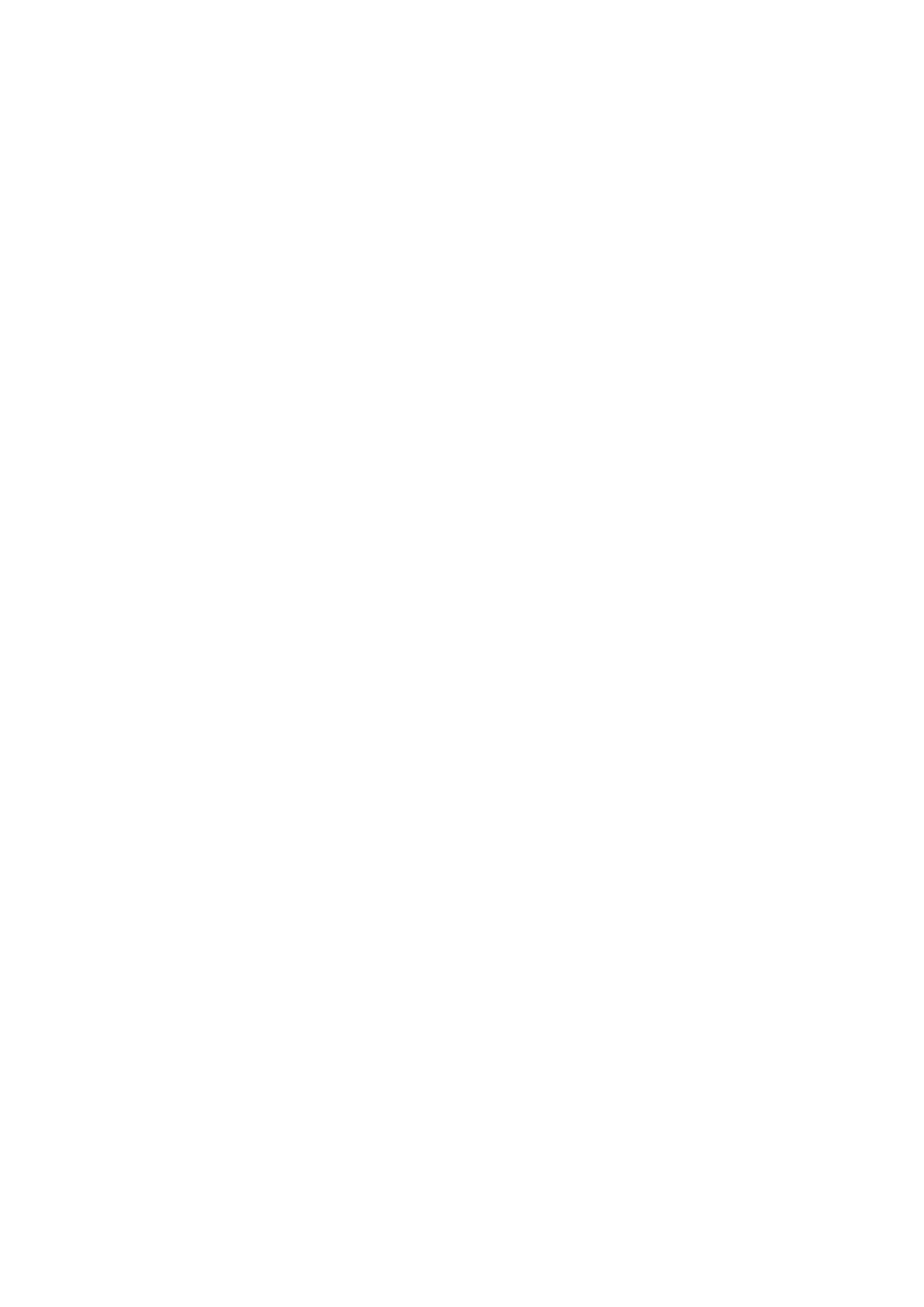## **PORTFOLIO OVERVIEW**

## Ministers and portfolio responsibilities

The ministers responsible for the Social Services portfolio and its entities are:

- The Hon Paul Fletcher MP, Minister for Families and Social Services
- The Hon Michael Keenan MP, Minister for Human Services and Digital Transformation
- The Hon Sarah Henderson MP, Assistant Minister for Social Services, Housing and Disability Services
- The Hon Michelle Landry MP, Assistant Minister for Children and Families.

The Department of Human Services (the Department) is part of the Social Services portfolio. Full details of the Social Services portfolio appear in *Portfolio Additional Estimates Statements 2018–19 Social Services Portfolio*.

## **DEPARTMENT OF HUMAN SERVICES**

The Department is responsible for providing advice to government on design, development, delivery, co-ordination and monitoring of government services, social security, child support, students, families, aged care and health programs (excluding Health provider compliance) and Australian Hearing services.

Legislation administered by the Minister for Human Services includes the:

- *Human Services (Centrelink) Act 1997*
- *Human Services (Medicare) Act 1973,* except to the extent administered by the Health Minister
- *Australian Hearing Services Act 1991,* except to the extent administered by the Health Minister.

The Department is subject to the *Public Governance, Performance and Accountability Act 2013* (PGPA Act). The Department has one outcome and delivers a range of government and other payments and services to almost every Australian, including:

- **Centrelink** payments and services for retirees, the unemployed, families, carers, parents, students, people with disability, Aboriginal and Torres Strait Islander peoples, people from culturally and linguistically diverse backgrounds, and people living overseas. Some of these payments and services are provided at times of major change including after natural disasters.
- **Aged care** payments for services funded under the *Aged Care Act 1997* including residential care, home care and flexible care services.
- **Health** services and payments that support Australians such as Medicare, the Pharmaceutical Benefits Scheme, Private Health Insurance Rebate, the Australian Immunisation Register, the National Bowel Cancer Screening Register, the Australian Organ Donor Register, and related services for eligible veterans, their spouses and dependants.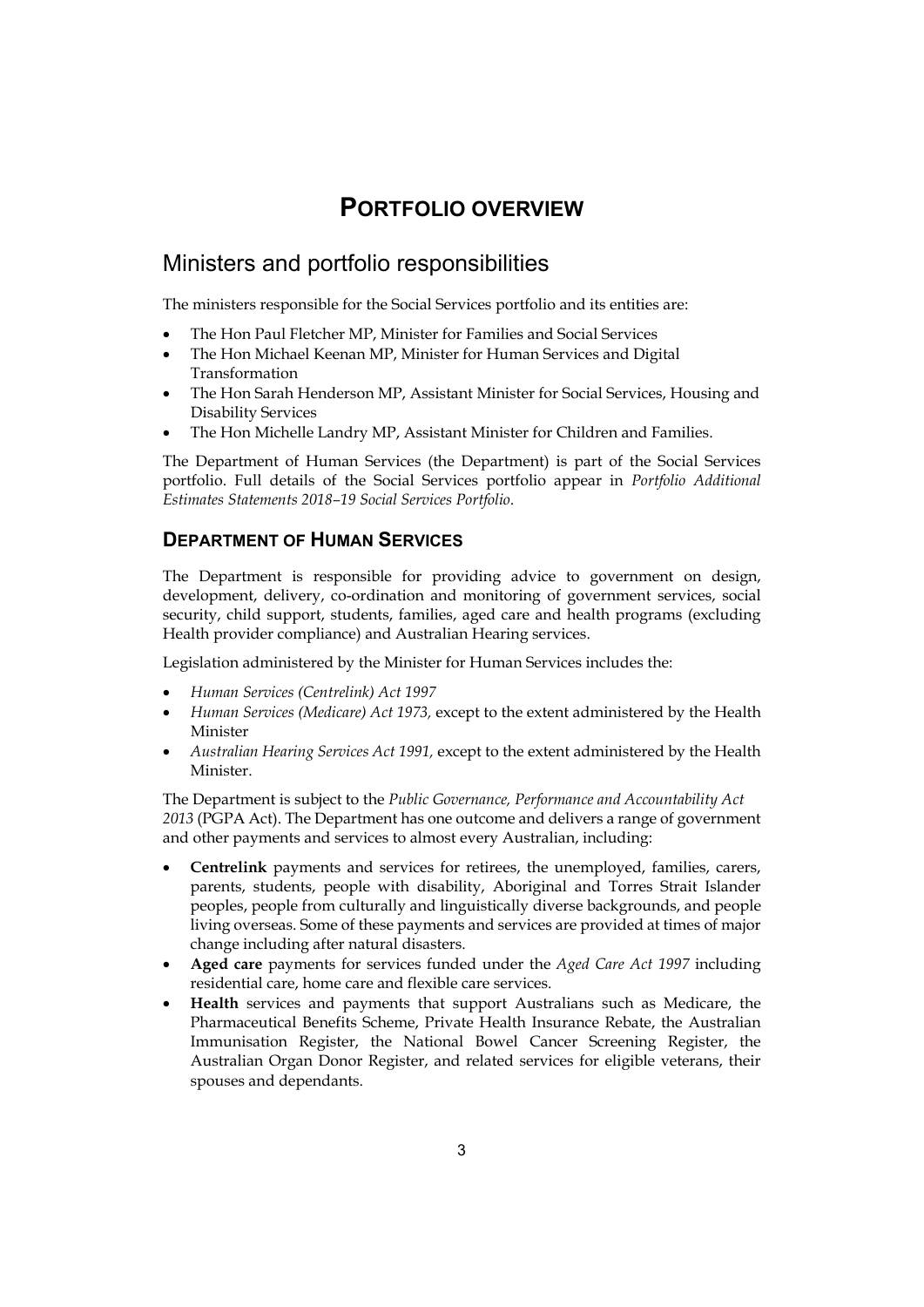*Portfolio Overview* 

 **Child Support** services for separated parents to provide the financial support necessary for their children's wellbeing.

The Department also delivers services on behalf of other government agencies and provides whole of government services such as myGov.

Additional appropriation of \$98.0 million is being sought by the Department through Appropriation Bill (No. 3) 2018–19 and \$40.6 million through Appropriation Bill (No. 4) 2018–19 as a result of new measures and other variations.

## **AUSTRALIAN HEARING**

Australian Hearing is a Public Non-Financial Corporation (Trading) entity established under the *Australian Hearing Services Act 1991*. Accordingly, Australian Hearing is not reported in the Portfolio Budget Statements or Portfolio Additional Estimates Statements. Australian Hearing is a corporate Commonwealth entity under the PGPA Act and is governed by a board that is appointed by the Minister for Human Services.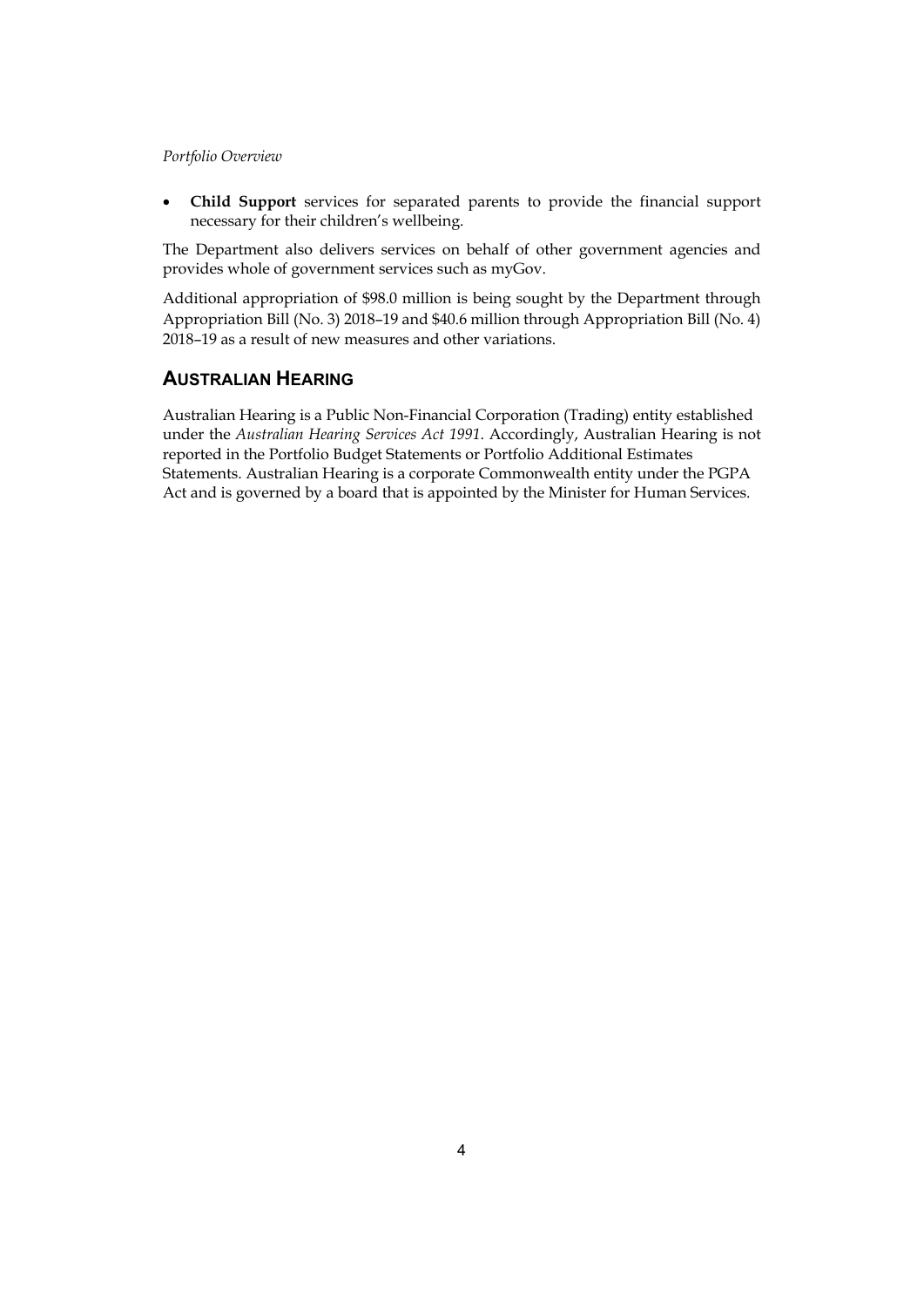## **Figure 1: Department of Human Services portfolio structure and outcomes**

**Minister for Families and Social Services**  The Hon Paul Fletcher MP

**Minister for Human Services and Digital Transformation** The Hon Michael Keenan MP

## **Department of Human Services** Secretary: Ms Renée Leon PSM

**Outcome 1:** Support individuals, families and communities to achieve greater self‐sufficiency; through the delivery of policy advice and high quality accessible social, health and child support services and other payments; and support providers and businesses through convenient and efficient service delivery.

### **Australian Hearing**  Managing Director: Mr Kim Terrell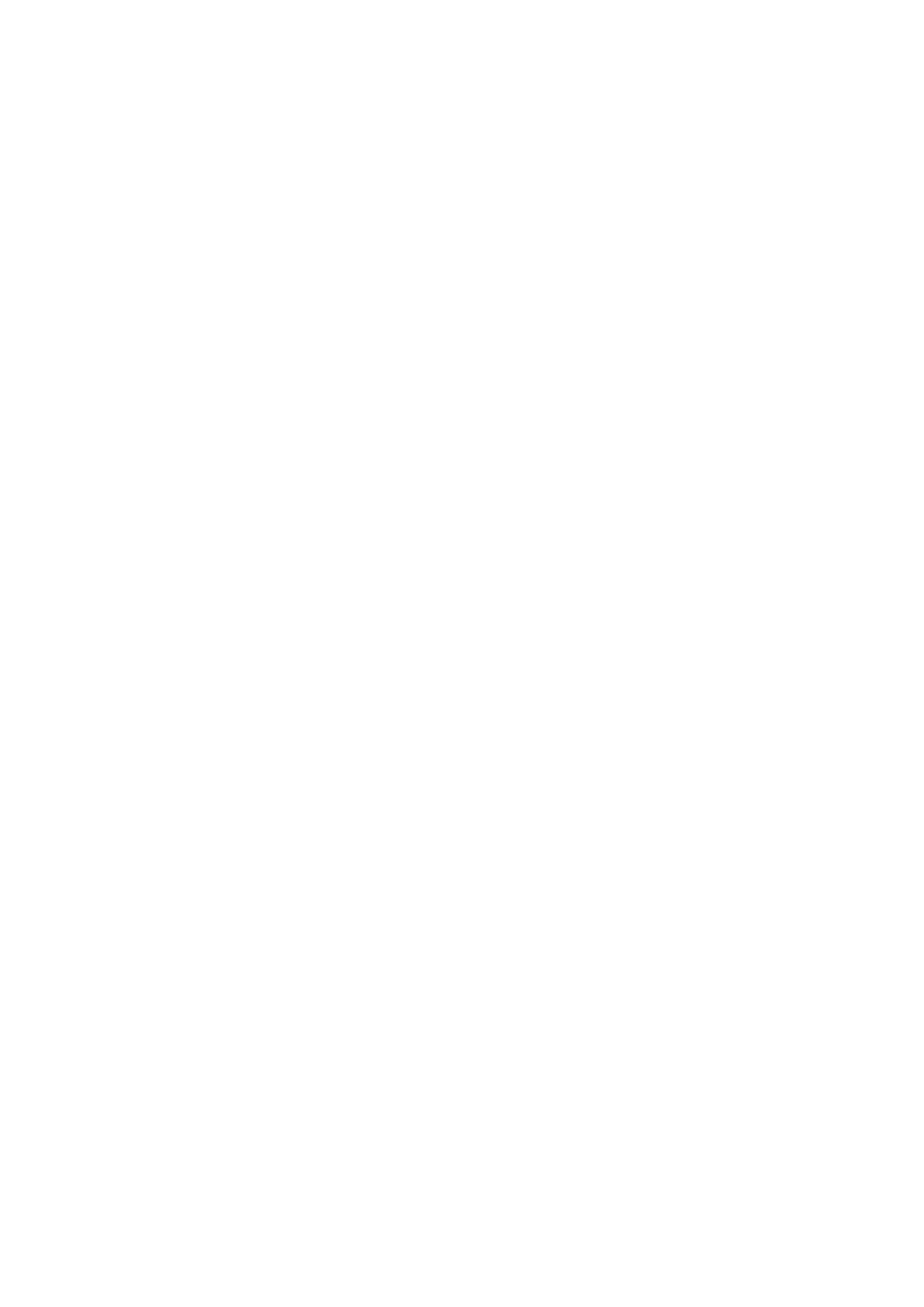# **ENTITY ADDITIONAL ESTIMATES STATEMENTS**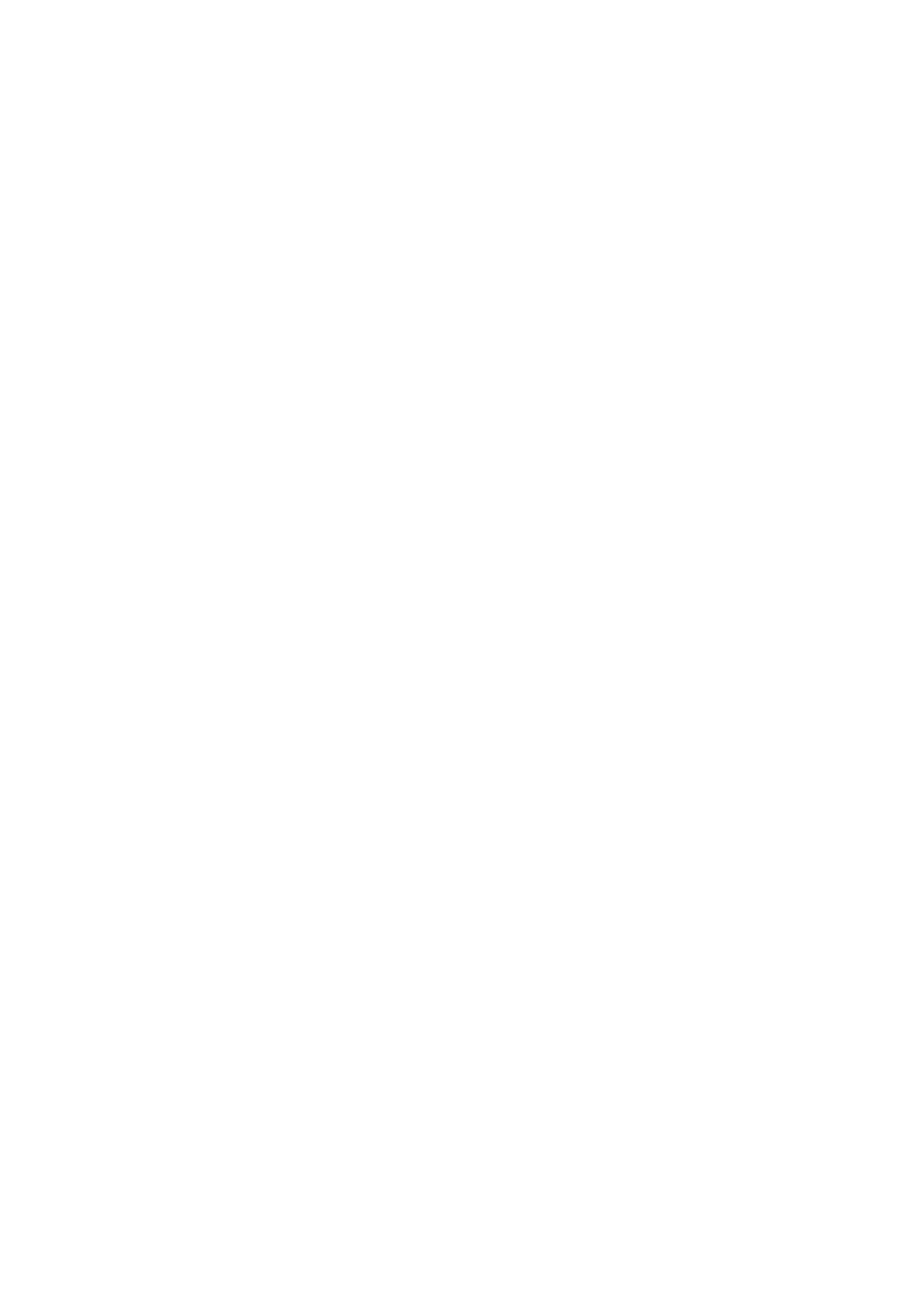# **DEPARTMENT OF HUMAN SERVICES**

| 1.1 |                                                                       |  |
|-----|-----------------------------------------------------------------------|--|
| 1.2 |                                                                       |  |
| 1.3 |                                                                       |  |
| 1.4 | Additional estimates, resourcing and variations to outcomes23         |  |
| 1.5 |                                                                       |  |
|     | Section 2: Revisions to outcomes and planned performance  27          |  |
| 2.  |                                                                       |  |
| 2.1 | Budgeted expenses and performance for Outcome 1 27                    |  |
|     |                                                                       |  |
|     |                                                                       |  |
|     | Section 3: Special account flows and budgeted financial statements 32 |  |
| 3.1 |                                                                       |  |
| 3.2 |                                                                       |  |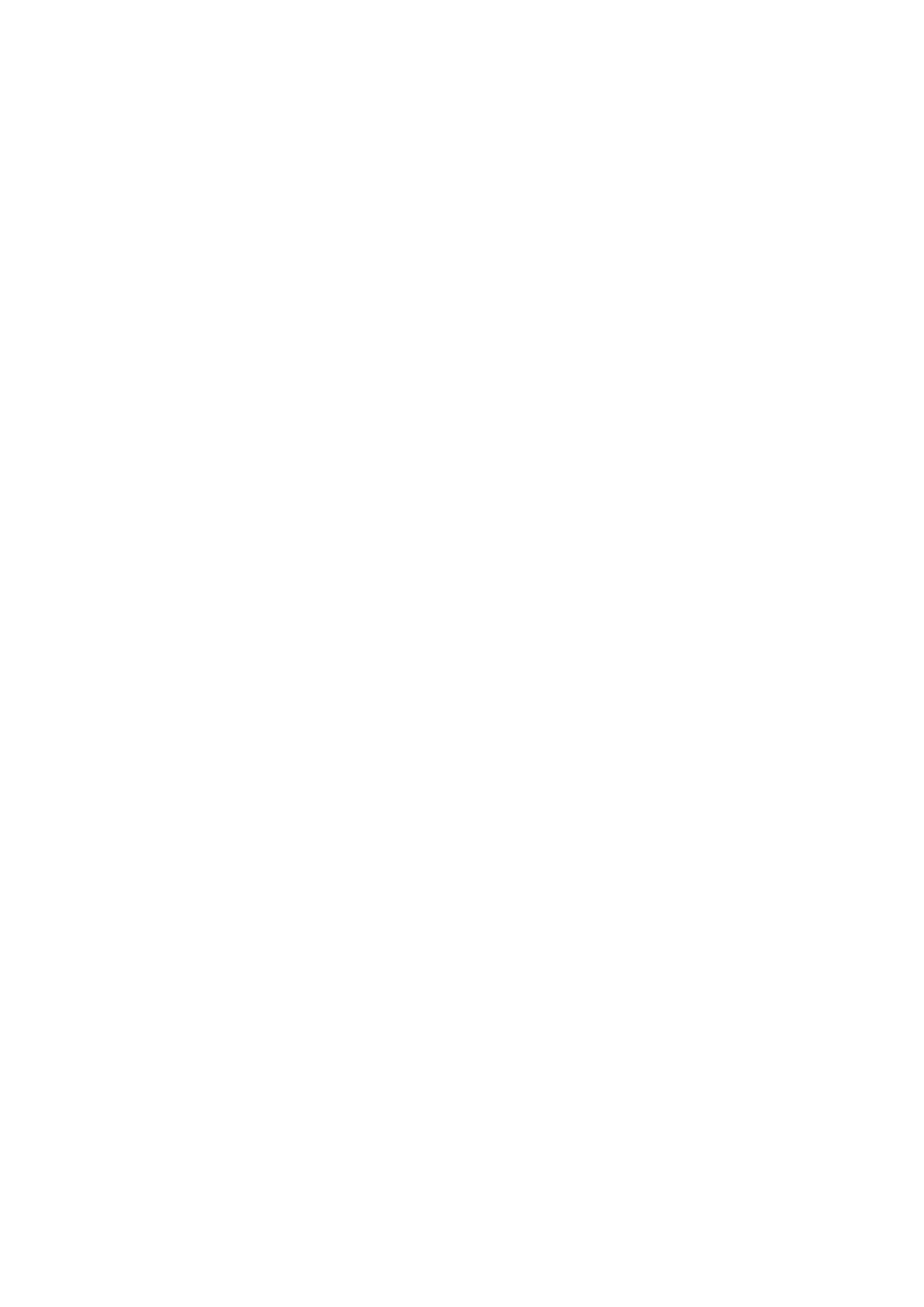## **DEPARTMENT OF HUMAN SERVICES**

## **Section 1: Entity overview and resources**

## **1.1 STRATEGIC DIRECTION STATEMENT**

The Department delivers payments and associated services to individuals, families and communities through face-to-face, telephone and digital channels.

To shape more effective and efficient service delivery, the Department plays an active role in developing new approaches to social and health-related service delivery policy with partner agencies. The Department will continue to build on its foundation of service excellence to the Australian community through close collaboration with the community and third parties. A key aim of the Department is to deliver digital services that support customers to be self-sufficient and manage their own affairs.

The contribution of the Department to the government's agenda is reflected in its Outcome Statement which is to:

> *Support individuals, families and communities to achieve greater self-sufficiency; through the delivery of policy advice and high quality accessible social, health and child support services and other payments; and support providers and businesses through convenient and efficient service delivery.*

The Department supports the economic health and wellbeing of Australia by delivering high-quality services and payments to the community on behalf of Government.

The Department's vision is to provide 'contemporary and trusted services' and its priorities include the following:

- Deliver high-quality customer-centric services for the community regardless of location, through the provision of physical and digital service delivery options
- Modernise digital service offerings to make it easier and simpler for customers to transact with the department
- Focus on community experience and workplace culture to drive a positive customer experience
- Lead, influence and collaborate with partner agencies, industry and not-for-profit organisations to shape the development and delivery of payments and services
- Continue to provide assurance on the integrity of correct payments and the recovery of incorrect payments
- Protect privacy, prevent unauthorised disclosures and safeguard systems from cyber-attacks through continuous protective and cyber security management and improvements.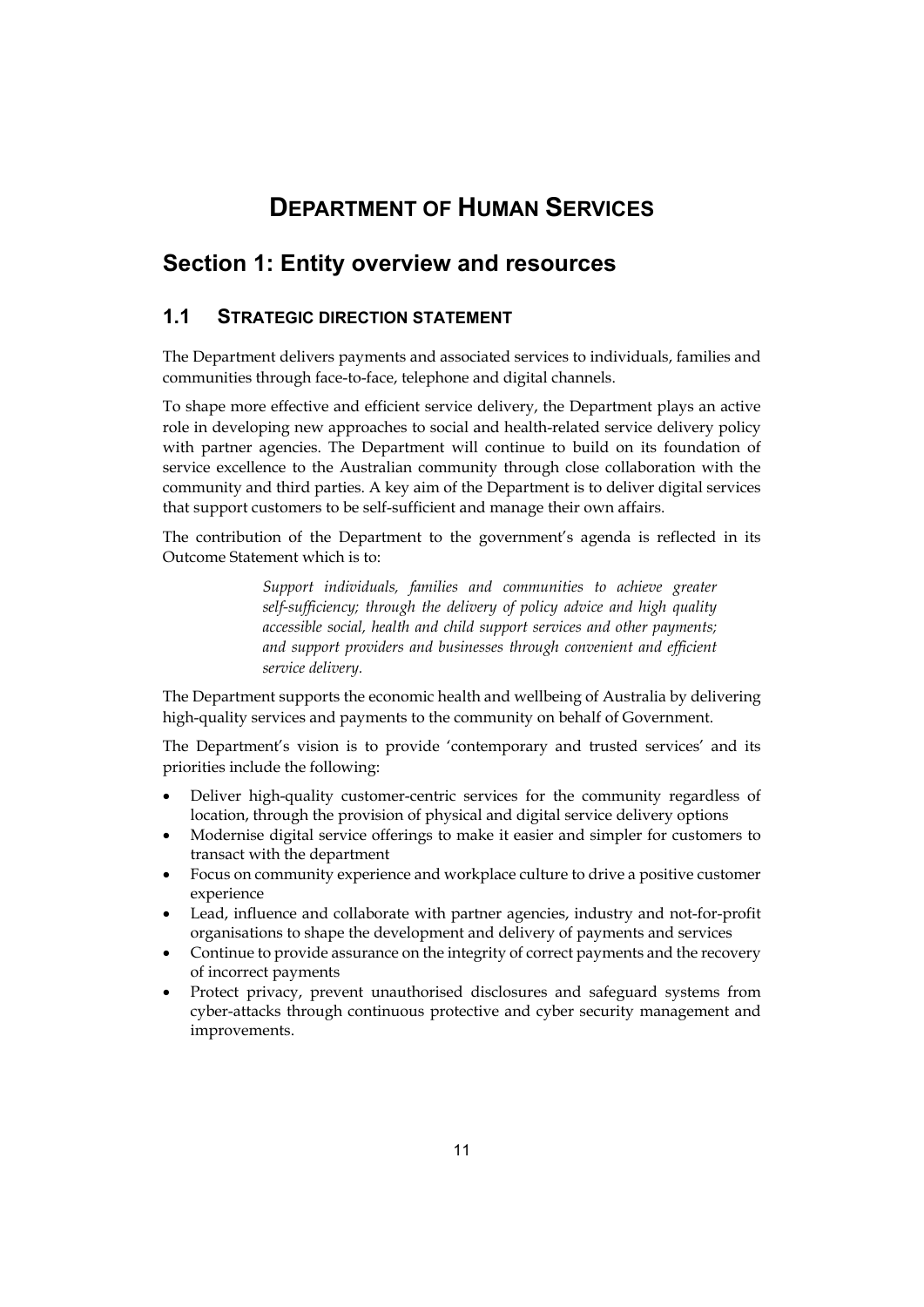## **1.2 ENTITY RESOURCE STATEMENT**

The Entity Resource Statement details the resourcing for the Department at Additional Estimates. Table 1.1 outlines the total resourcing available from all sources for the 2018-19 Budget year, including variations through Appropriation Bills No. 3 and No. 4*,* Special Appropriations and Special Accounts.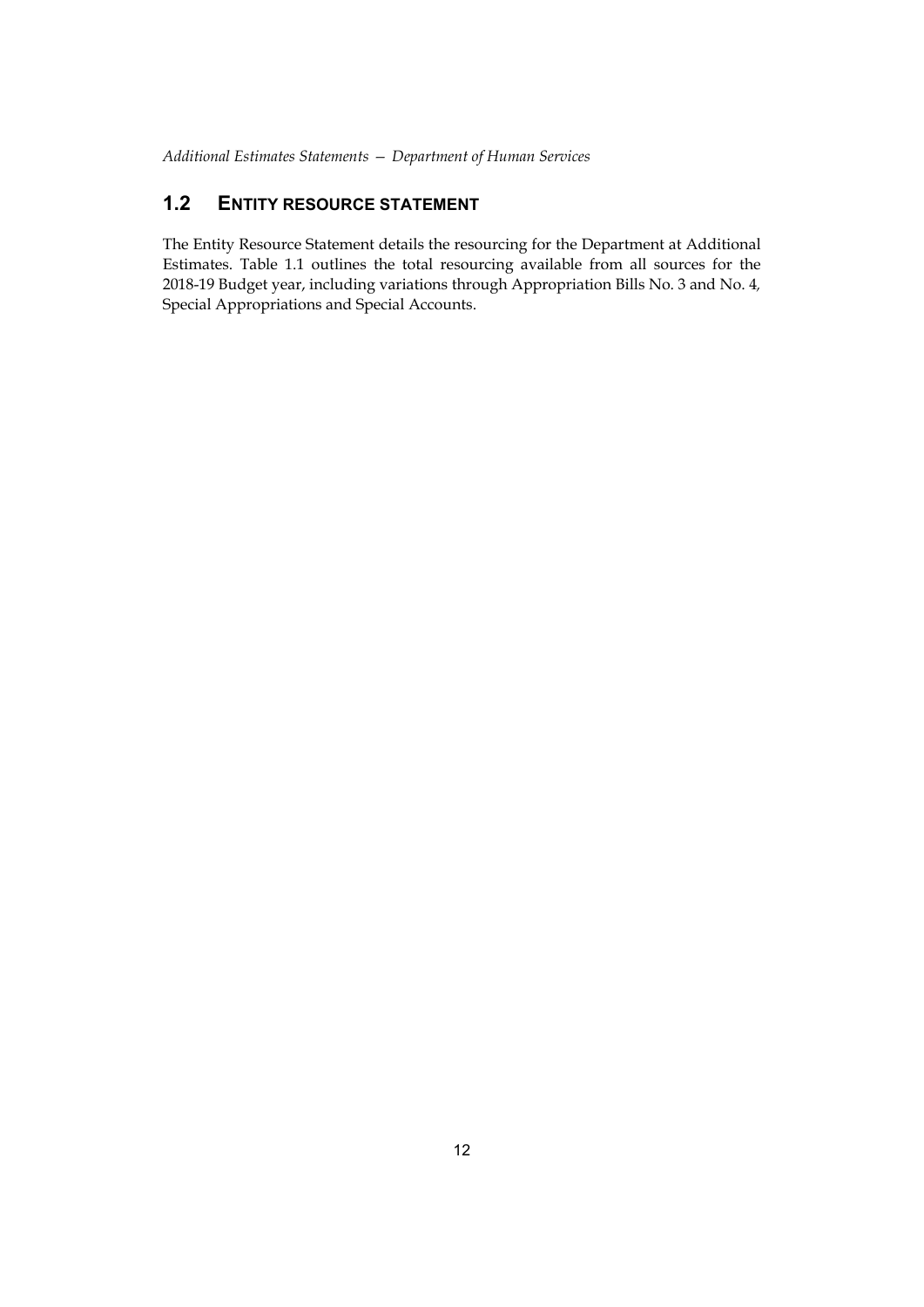|                                                                                              | Actual        | Estimate      | Proposed   | Total                          |
|----------------------------------------------------------------------------------------------|---------------|---------------|------------|--------------------------------|
|                                                                                              | available     | as at         | Additional | estimate at                    |
|                                                                                              | appropriation | <b>Budget</b> | Estimates  | Additional<br><b>Estimates</b> |
|                                                                                              | 2017-18       | 2018-19       | 2018-19    | 2018-19                        |
|                                                                                              | \$'000        | \$'000        | \$'000     | \$'000                         |
| <b>Departmental</b>                                                                          |               |               |            |                                |
| Annual appropriations - ordinary annual<br>services (a)                                      |               |               |            |                                |
| Prior year appropriations available (b)                                                      | 1.041.916     | 1,659,996     |            | 1,659,996                      |
| Departmental appropriation                                                                   | 4,495,742     | 4,267,398     | 98,035     | 4,365,433                      |
| s74 External Revenue (c)                                                                     | 308,062       | 255,110       | 38,327     | 293,437                        |
| Departmental Capital Budget (DCB) (d)                                                        | 188,996       | 183,121       |            | 183,121                        |
| Annual appropriations - other services -<br>non-operating (e)                                |               |               |            |                                |
| Prior year appropriations available (f)                                                      | 38,183        | 30,600        |            | 30,600                         |
| Equity injection                                                                             | 177,850       | 110,967       | 40,625     | 151,592                        |
| <b>Total departmental resourcing</b>                                                         | 6,250,749     | 6,507,192     | 176,987    | 6,684,179                      |
| Administered                                                                                 |               |               |            |                                |
| Annual appropriations - ordinary annual<br>services (a)                                      |               |               |            |                                |
| Prior year appropriations available (g)                                                      | 1,515         | 3,013         |            | 3,013                          |
| Outcome 1 (h)                                                                                | 1,566         | 1,595         | (3)        | 1,592                          |
| s74 retained receipts (i)                                                                    | 1,068         | 1,595         | (3)        | 1,592                          |
| Total administered annual appropriations                                                     | 4,149         | 6,203         | (6)        | 6,197                          |
| <b>Special Accounts</b>                                                                      |               |               |            |                                |
| Opening balance (j)                                                                          | 133,054       | 135,013       |            | 135,013                        |
| Appropriation receipts (k)                                                                   | 1,103         | 1,595         | (3)        | 1,592                          |
| Non-appropriation receipts (I)                                                               | 1,729,855     | 1,746,947     | 49,754     | 1,796,701                      |
| Adjustments (m)                                                                              | 37,089        | 59,458        | 136        | 59,594                         |
| Total special account receipts                                                               | 1,901,101     | 1,943,013     | 49,887     | 1,992,900                      |
| less administered appropriations drawn from<br>annual/special appropriations and credited to |               |               |            |                                |
| special accounts (k)                                                                         | 1,103         | 1,595         | (3)        | 1.592                          |
| <b>Total administered resourcing</b>                                                         | 1,904,147     | 1,947,621     | 49,884     | 1,997,505                      |
| <b>Total resourcing for the Department</b>                                                   |               |               |            |                                |
| of Human Services                                                                            | 8,154,896     | 8,454,813     | 226,871    | 8,681,684                      |
|                                                                                              |               |               | 2017-18    | 2018-19                        |
|                                                                                              |               |               | Actual     | Estimate                       |

## **Table 1.1: Department of Human Services resource statement — Additional Estimates for 2018-19 as at Additional Estimates February 2019**

**Average staffing level** 28,522 27,334

Prepared on a resourcing (i.e. appropriations available) basis.

All figures shown above are GST exclusive - these may not match figures in the cash flow statement. Note:

(a) *Appropriation Act (No. 1) 2018-2019* and Appropriation Bill (No. 3) 2018-2019.

(b) The amount in the column 'Estimate as at Budget 2018-19' has been updated to reflect the actual balance of annual appropriations carried forward from the previous year. Actual available prior year departmental appropriation reflects the unspent annual appropriations as shown in the 2017-18 financial statements and excludes: \$56.5 million of operating appropriations withheld under section 51 of the PGPA Act; a quarantined amount of \$0.6 million due to reversal of a 2017-18 measure; and previously quarantined appropriation of \$9.6 million which has subsequently lapsed.

(c) Estimated external revenue retained under section 74 of the PGPA Act.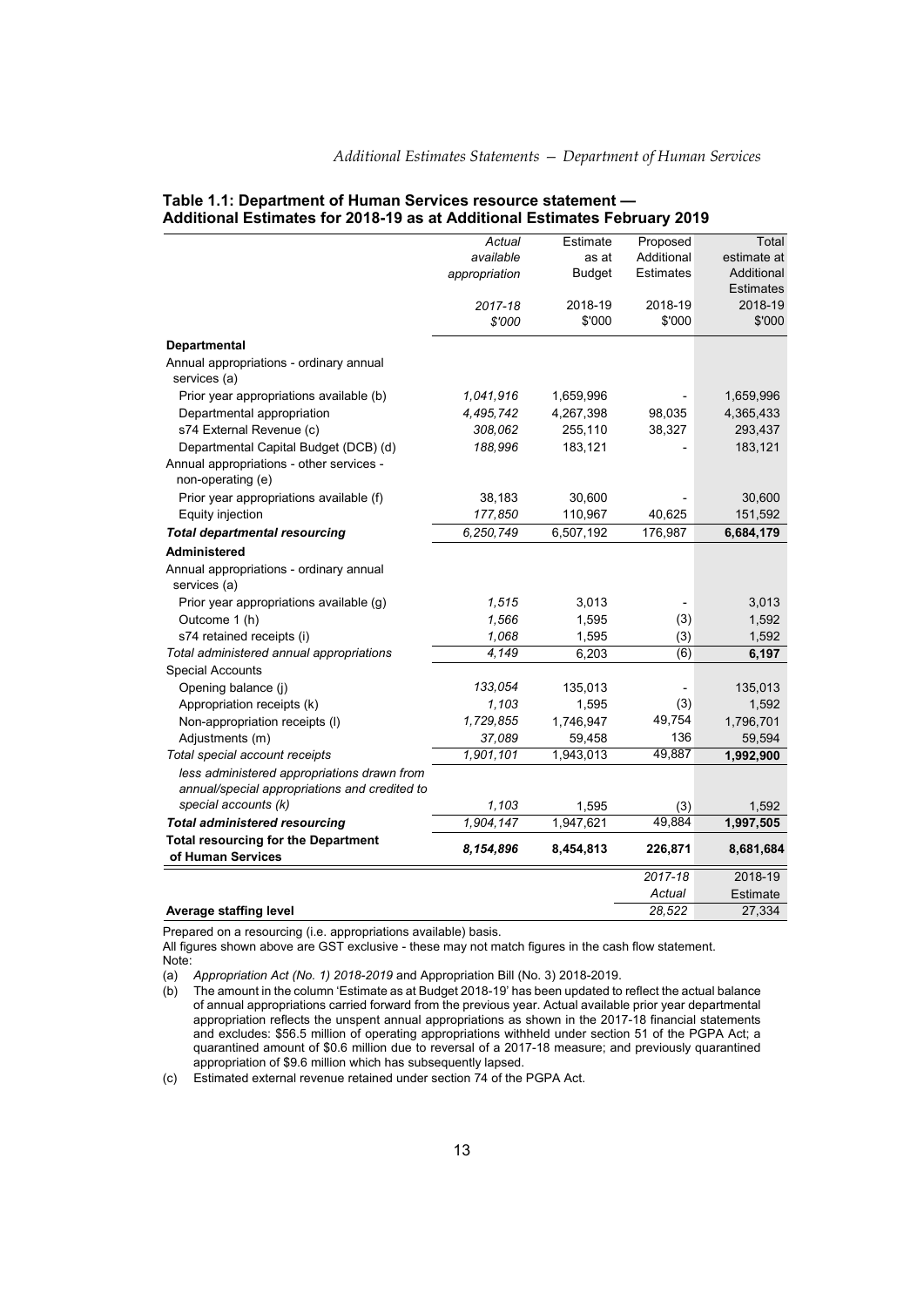### **Table 1.1: Department of Human Services resource statement — Additional Estimates for 2018-19 as at Additional Estimates February 2019 (continued)**

- (d) Departmental Capital Budgets form part of ordinary annual services items but are not separately identified in Appropriation Act (No.1) or Appropriation Bill (No. 3). Please refer to Table 3.6 for further details. For accounting purposes, the DCB has been designated as a 'contribution by owner'.
- (e) *Appropriation Act (No. 2) 2018-2019* and Appropriation Bill (No. 4) 2018-2019.
- (f) The amount in the column 'Estimate as at Budget 2018-19' has been updated to reflect the actual balance of annual appropriations carried forward from the previous year. Actual available prior year departmental appropriation reflects the unspent annual appropriations as shown in the 2017-18 financial statements and excludes \$29.0 million of 2016-17 appropriation withheld under s51 of the PGPA Act.
- (g) The amount in the column 'Estimate as at Budget 2018-19' has been updated to reflect the actual balance of annual appropriations carried forward from the previous year. Actual available prior year administered appropriation reflects the unspent annual appropriations as shown in the 2017-18 financial statements.
- (h) *Appropriation Act (No. 1) 2018-2019* provides funding for operating expenses only. The Department does not have an administered capital budget.
- (i) Administered repayments received by the Department.
- (j) The amount in the column 'Estimate as at Budget 2018-19' has been updated to reflect the actual balance of special accounts carried forward from the previous year.
- (k) Amounts credited to special accounts from annual administered appropriations relating to Child Support.
- (l) Non-appropriation receipts comprise receipts from non-custodial parents through the Child Support special account and deposits for recovery of compensation.
- (m) The available balance of the Child Support special account is adjusted under s77 of the *Child Support (Registration and Collection) Act 1988* (Child Support Act) for deductions made by employers but not yet received; and under s78 of the Child Support Act for unexplained remittances not yet credited.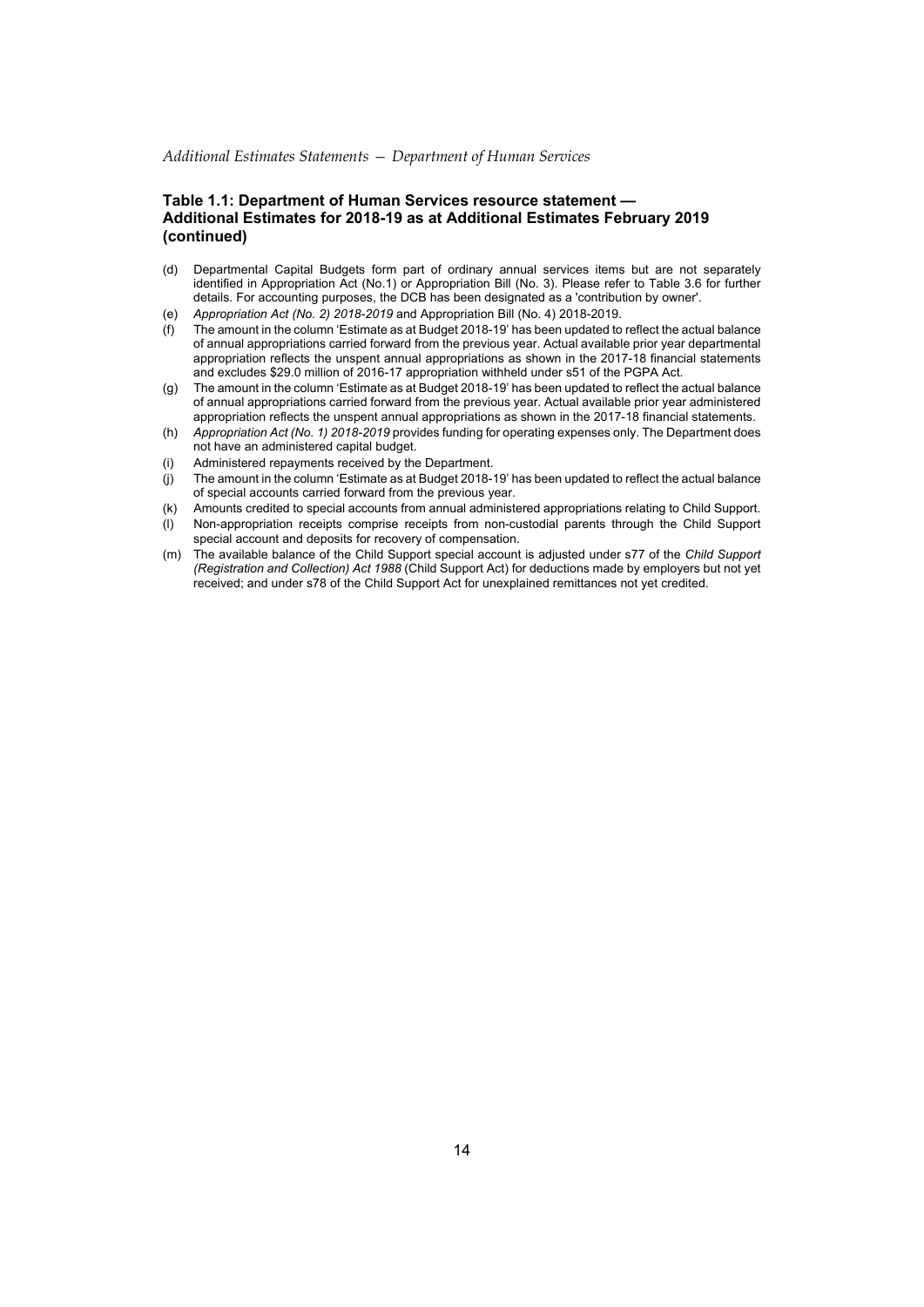### **Table 1.1: Department of Human Services resource statement — Additional Estimates for 2018-19 as at Additional Estimates February 2019 (continued)**

## **Payments made on behalf of other entities** (as disclosed in the respective entity's resource statement)

|                                                                                                                                                     |              | Actual         | Estimate      | Proposed   | Total            |
|-----------------------------------------------------------------------------------------------------------------------------------------------------|--------------|----------------|---------------|------------|------------------|
|                                                                                                                                                     |              |                | as at         | Additional | estimate at      |
|                                                                                                                                                     |              |                | <b>Budget</b> | Estimates  | Additional       |
|                                                                                                                                                     |              |                |               |            | <b>Estimates</b> |
|                                                                                                                                                     |              | 2017-18        | 2018-19       | 2018-19    | 2018-19          |
|                                                                                                                                                     |              | \$'000         | \$'000        | \$'000     | \$'000           |
| <b>Attorney-General's Department</b>                                                                                                                |              |                |               |            |                  |
| Special appropriation - Social Security<br>(Administration) Act 1999                                                                                |              |                |               |            |                  |
| - Australian Victim of Terrorism Overseas<br>Payment                                                                                                |              | 1,301          |               |            |                  |
| - Disaster Recovery Allowance                                                                                                                       |              | 420            |               |            |                  |
| - Disaster Recovery Payment                                                                                                                         |              | 1,078          |               |            |                  |
| Annual appropriation - Ex gratia assistance -                                                                                                       |              |                |               |            |                  |
| New Zealand citizens                                                                                                                                |              | 34             |               |            |                  |
|                                                                                                                                                     | <b>Total</b> | 2,833          | ÷             | ä,         |                  |
| Department of Agriculture and Water                                                                                                                 |              |                |               |            |                  |
| <b>Resources</b>                                                                                                                                    |              |                |               |            |                  |
| Special appropriation - Farm Household<br>Support Act 2014 s 105 - payments for<br>Farm Household Allowance and<br>Exceptional circumstances relief |              |                |               |            |                  |
| payments                                                                                                                                            |              | 33,735         | 37,945        | 125,473    | 163,418          |
|                                                                                                                                                     | <b>Total</b> | 33,735         | 37,945        | 125,473    | 163,418          |
| Department of Education and Training                                                                                                                |              |                |               |            |                  |
| Special appropriation - A New Tax System<br>(Family Assistance) (Administration) Act                                                                |              |                |               |            |                  |
| 1999 (a)                                                                                                                                            |              | 1,375,019      | 7,861,496     | (160, 271) | 7,701,225        |
| Annual appropriation                                                                                                                                |              |                | 67,156        | (8, 109)   | 59,047           |
|                                                                                                                                                     | <b>Total</b> | 1,375,019      | 7,928,652     | (168, 380) | 7,760,272        |
| Department of Foreign Affairs and Trade<br>Annual appropriation - Foreign Affairs                                                                   |              |                |               |            |                  |
| and Trade Operations                                                                                                                                |              |                | 301           | (301)      |                  |
|                                                                                                                                                     | Total        | $\overline{a}$ | 301           | (301)      |                  |
| <b>Department of Health</b>                                                                                                                         |              |                |               |            |                  |
| Special account - Medicare Guarantee Fund                                                                                                           |              |                |               |            |                  |
| - Medical benefits                                                                                                                                  |              | 23, 195, 899   | 23,970,854    | 93,931     | 24,064,785       |
| - Pharmaceutical benefits                                                                                                                           |              | 11,662,130     | 11,296,337    | 490,874    | 11,787,211       |
| Special appropriation - Private Health                                                                                                              |              |                |               |            |                  |
| Insurance Act 2007                                                                                                                                  |              | 6,010,185      | 6,150,597     | 20,005     | 6,170,602        |
| Special appropriation - Dental Benefits Act<br>2008                                                                                                 |              | 333,992        | 321,236       | 23,876     | 345,112          |
| Special appropriation - National Health Act<br>1953 - Aids and Appliances                                                                           |              | 94,527         | 356,371       | 18,560     | 374,931          |

Prepared on a resourcing (i.e. appropriations available) basis.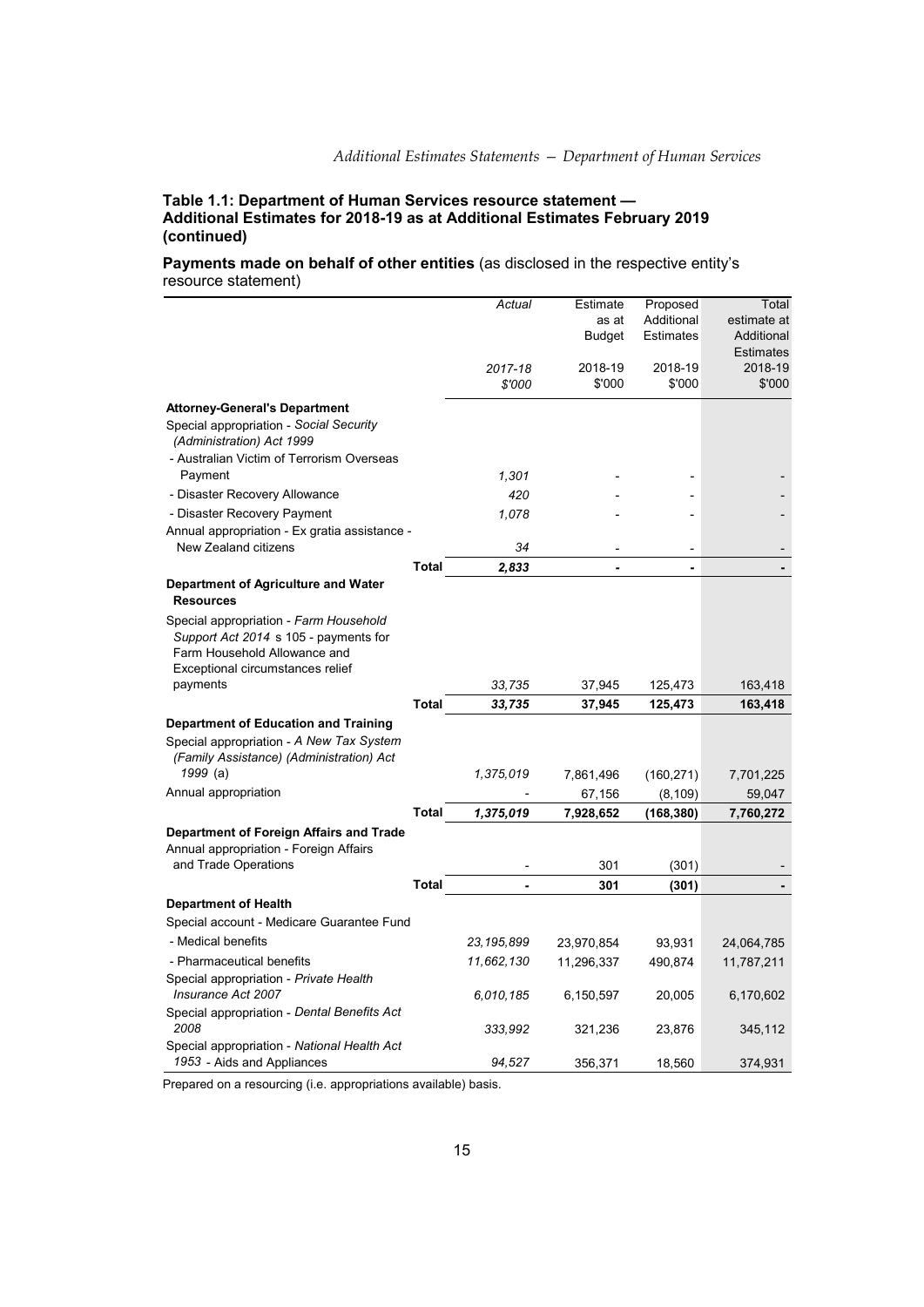### **Table 1.1: Department of Human Services resource statement — Additional Estimates for 2018-19 as at Additional Estimates February 2019 (continued)**

## **Payments made on behalf of other entities (continued)**

|                                                                      |              | Actual     | Estimate      | Proposed       | Total            |
|----------------------------------------------------------------------|--------------|------------|---------------|----------------|------------------|
|                                                                      |              |            | as at         | Additional     | estimate at      |
|                                                                      |              |            | <b>Budget</b> | Estimates      | Additional       |
|                                                                      |              |            |               |                | <b>Estimates</b> |
|                                                                      |              | 2017-18    | 2018-19       | 2018-19        | 2018-19          |
|                                                                      |              | \$'000     | \$'000        | \$'000         | \$'000           |
| <b>Department of Health (continued)</b>                              |              |            |               |                |                  |
| Special appropriation - Medical Indemnity                            |              |            |               |                |                  |
| <b>Agreement Act 2002</b>                                            |              | 79,306     | 78,800        |                | 78,800           |
| Special Account - Australian Childhood                               |              |            |               |                |                  |
| Immunisation Register                                                |              | 9,895      | 9,820         |                | 9,820            |
| Special appropriation - Midwife Professional                         |              |            |               |                |                  |
| Indemnity (Commonwealth Contribution)                                |              |            |               |                |                  |
| Scheme Act 2010                                                      |              | 142        | 2,406         |                | 2,406            |
| Special appropriation - Aged Care Act 1997                           |              | 13,536,465 | 14,788,849    | 445,442        | 15,234,291       |
| Special appropriation - National Health Act                          |              |            |               |                |                  |
| 1953 - Continence Aids Assistance Scheme                             |              | 90,192     | 85,116        | 5,696          | 90,812           |
| Annual appropriation                                                 |              |            |               |                |                  |
| - Pharmaceutical Benefits (b)                                        |              | 149,138    |               | 136,271        | 136,271          |
| - Health Workforce (b)                                               |              | 493,854    |               | 509,809        | 509,809          |
| - Medical Benefits (b)                                               |              | 958        |               | 950            | 950              |
| - Primary Care Practice Incentives (b)                               |              | 342,852    |               | 365,670        |                  |
| - Preventative Health and Chronic Disease (b)                        |              |            |               |                | 365,670          |
| - Hearing Services                                                   |              | 6,941      |               | 7,374          | 7,374            |
|                                                                      |              | 431,095    | 461,928       | 3,855          | 465,783          |
|                                                                      | Total        | 56,437,571 | 57,522,314    | 2,122,313      | 59,644,627       |
| <b>Department of Home Affairs</b>                                    |              |            |               |                |                  |
| Special appropriation - Social Security<br>(Administration) Act 1999 |              |            |               |                |                  |
| - Australian Victim of Terrorism Overseas                            |              |            |               |                |                  |
| Payment                                                              |              | 662        | 1,825         |                | 1,825            |
| - Disaster Recovery Allowance                                        |              | 3          | 120           |                | 120              |
| - Disaster Recovery Payment                                          |              | 26         | 120           |                | 120              |
| Annual appropriation                                                 |              |            |               |                |                  |
| - Ex gratia assistance - New Zealand citizens                        |              |            | 120           |                | 120              |
| - Asylum Seeker Support                                              |              | 131,800    | 122,922       |                | 122,922          |
|                                                                      | Total        | 132,491    | 125,107       | $\blacksquare$ | 125,107          |
| Department of Infrastructure, Regional                               |              |            |               |                |                  |
| <b>Development and Cities</b>                                        |              |            |               |                |                  |
| Annual appropriation                                                 |              |            |               |                |                  |
| - Bass Strait Passenger Vehicle Equalisation                         |              |            |               |                |                  |
| Scheme                                                               |              | 49,737     | 49,752        |                | 49,752           |
| - Tasmanian Freight Equalisation Scheme                              |              | 147,322    | 172,640       |                | 172,640          |
|                                                                      | <b>Total</b> | 197,059    | 222,392       | $\blacksquare$ | 222,392          |
| <b>Department of Jobs and Small Business</b>                         |              |            |               |                |                  |
| Annual appropriation                                                 |              |            |               |                |                  |
| - Job Commitment Bonus                                               |              | 21         |               |                |                  |
| - PaTH Internship Supplement                                         |              | 3,332      | 30,000        |                | 30,000           |
|                                                                      | <b>Total</b> | 3,353      | 30,000        |                | 30,000           |

Prepared on a resourcing (i.e. appropriations available) basis.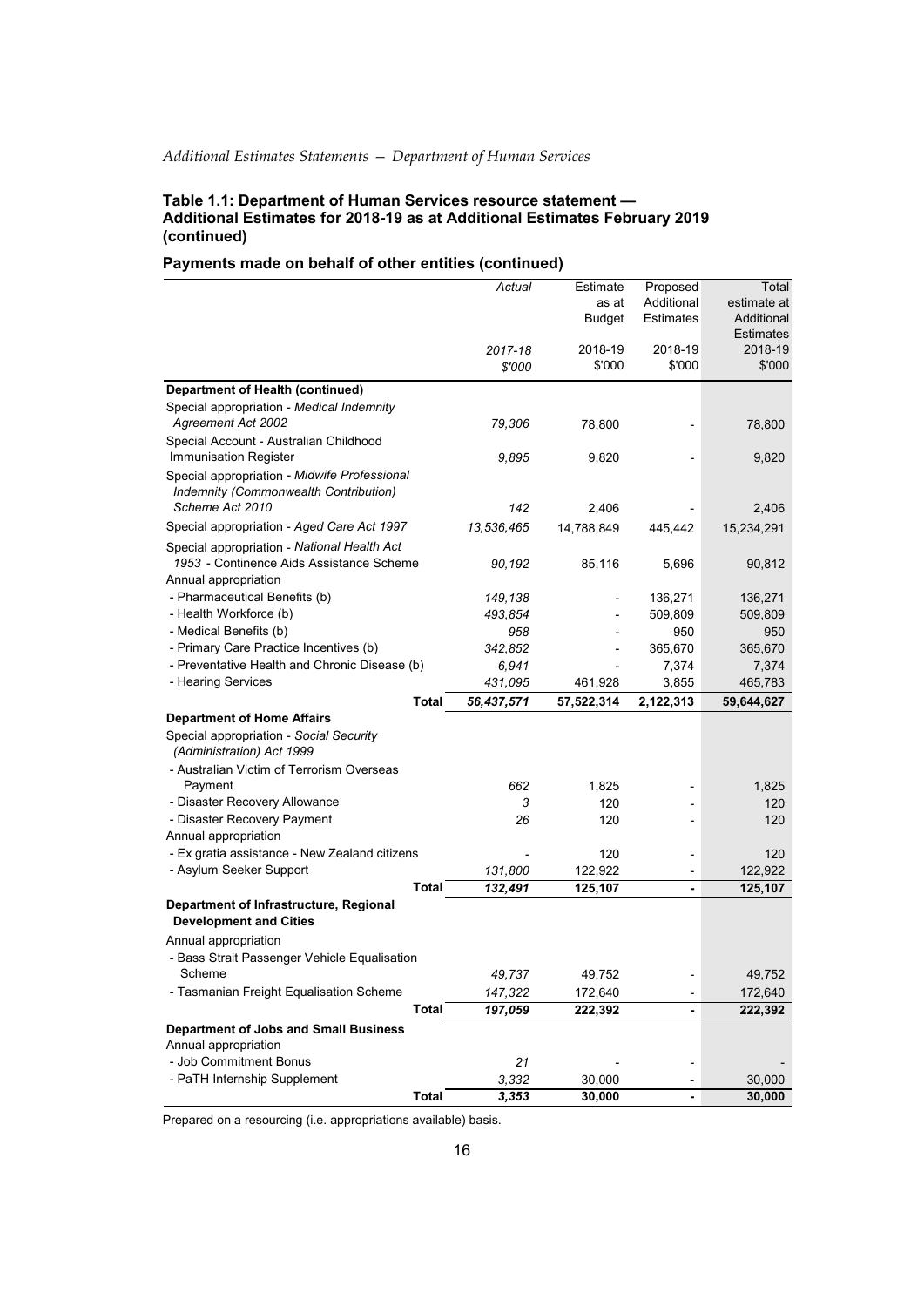## **Table 1.1: Department of Human Services resource statement — Additional Estimates for 2018-19 as at Additional Estimates February 2019 (continued)**

## **Payments made on behalf of other entities (continued)**

|                                                                                  | Actual            | Estimate          | Proposed   | Total                       |
|----------------------------------------------------------------------------------|-------------------|-------------------|------------|-----------------------------|
|                                                                                  |                   | as at             | Additional | estimate at                 |
|                                                                                  |                   | <b>Budget</b>     | Estimates  | Additional                  |
|                                                                                  |                   |                   | 2018-19    | <b>Estimates</b><br>2018-19 |
|                                                                                  | 2017-18<br>\$'000 | 2018-19<br>\$'000 | \$'000     | \$'000                      |
|                                                                                  |                   |                   |            |                             |
| <b>Department of Social Services</b>                                             |                   |                   |            |                             |
| Special appropriation - Social Security                                          |                   |                   |            |                             |
| (Administration) Act 1999                                                        | 89, 248, 255      | 92,638,014        | (536, 997) | 92,101,017                  |
| Special appropriation - A New Tax System<br>(Family Assistance) (Administration) |                   |                   |            |                             |
| Act 1999                                                                         | 18,716,336        | 18,624,573        | (452, 022) | 18,172,551                  |
| Special appropriation - Paid Parental Leave                                      |                   |                   |            |                             |
| Act 2010                                                                         | 2,146,144         | 2,257,085         | 29,395     | 2,286,480                   |
| Special appropriation - Student Assistance                                       |                   |                   |            |                             |
| Act 1973                                                                         | 349,892           | 358,471           | 5,594      | 364,065                     |
| Special appropriations - Business Services                                       |                   |                   |            |                             |
| Wage Assessment Tool Payment Scheme                                              |                   |                   |            |                             |
| Act 2015 (c)                                                                     | 73,616            | 36,836            |            | 36,836                      |
| Special appropriations - National Redress                                        |                   |                   |            |                             |
| Scheme for Institutional Child Sexual Abuse                                      |                   |                   |            |                             |
| Act 2018 (d)                                                                     |                   | nfp               | nfp        | nfp                         |
| Annual appropriation                                                             | 5,070             | 7,472             | (1,500)    | 5,972                       |
| <b>Total</b>                                                                     | 110,539,313       | 113,922,451       | (955, 530) | 112,966,921                 |
| <b>Department of Veterans' Affairs</b>                                           |                   |                   |            |                             |
| Special appropriation - Veterans' Entitlements<br>Act 1986 and related acts      |                   |                   |            |                             |
|                                                                                  | 3,209,543         | 3,286,365         | (54, 434)  | 3,231,931                   |
| Special appropriation - Military Rehabilitation<br>and Compensation Act 2004     | 71,892            | 78,461            | 3,351      | 81,812                      |
| Special appropriation - Safety, Rehabilitation                                   |                   |                   |            |                             |
| and Compensation Act 1988                                                        | 13,887            | 11,385            | 2,835      | 14,220                      |
| Special appropriation - Australian Participants                                  |                   |                   |            |                             |
| in British Nuclear Tests (Treatment) Act 2006                                    | 6,790             | 44,763            |            | 44,763                      |
| <b>Total</b>                                                                     | 3,302,112         | 3,420,974         | (48, 248)  | 3,372,726                   |
| <b>Total Payments made on behalf of</b>                                          | 172,023,486       | 183,210,136       | 1,075,327  | 184,285,463                 |
| other entities                                                                   |                   |                   |            |                             |

Prepared on a resourcing (i.e. appropriations available) basis. Note:

(a) From 1 July 2018 all child care payments are processed by the Department. Previously, payments to providers were processed by the Department of Education and Training.

(b) This item was not previously estimated in the 2018-19 Budget.

(c) The amount in the column 'Estimate as at Budget 2018-19' was shown as not for publication (nfp) in the 2018-19 PB Statements. The estimate is now disclosed, as the conditions requiring nfp no longer apply. Total estimates in that column have been adjusted accordingly.

(d) The payments relating to National Redress Scheme for Institutional Child Sexual Abuse is not for publication (nfp) due to ongoing negotiations with state, territory and local governments and organisations.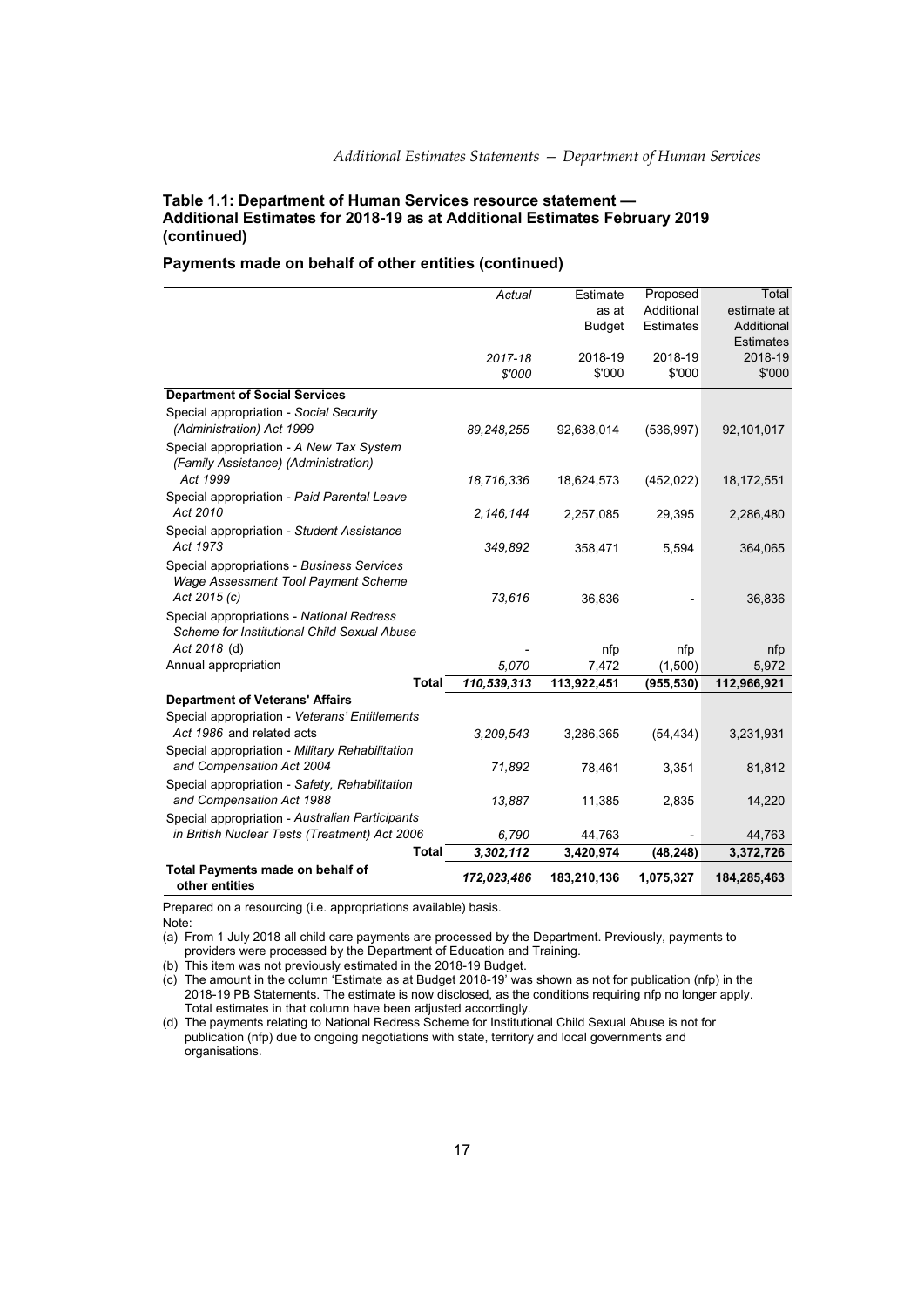### **Table 1.1: Department of Human Services resource statement — Additional Estimates for 2018-19 as at Additional Estimates February 2019 (continued)**

## **Payments made to other entities for the provision of services**

|                                                                   | Actual  | Estimate      | Proposed          | Total             |
|-------------------------------------------------------------------|---------|---------------|-------------------|-------------------|
|                                                                   |         | as at         | Additional        | estimate at       |
|                                                                   |         | <b>Budget</b> | <b>Estimates</b>  | Additional        |
|                                                                   |         |               |                   | <b>Estimates</b>  |
|                                                                   | 2017-18 | 2018-19       | 2018-19<br>\$'000 | 2018-19<br>\$'000 |
|                                                                   | \$'000  | \$'000        |                   |                   |
| <b>Attorney-General's Department</b>                              | 830     |               |                   |                   |
| <b>Australian Federal Police</b>                                  | 3,799   | 3,800         |                   | 3,800             |
| <b>Australian National Audit Office</b>                           | 52      |               |                   |                   |
| <b>Australian Postal Corporation</b>                              | 78,712  | 77,420        | (6, 947)          | 70,473            |
| Australian Public Service Commission                              | 1,499   |               |                   |                   |
| <b>Australian Taxation Office</b>                                 | 956     |               |                   |                   |
| Comcare                                                           | 40,829  | 35,817        | (13, 887)         | 21,930            |
| Commonwealth Superannuation Corporation                           | 5,318   | 5,325         | (40)              | 5,285             |
| Department of Defence                                             | 1,925   | 849           |                   | 849               |
| Department of Education and Training                              | 4,394   |               |                   |                   |
| Department of Finance                                             | 12,962  | 43,418        |                   | 43,418            |
| Department of Health                                              | 1,119   |               |                   |                   |
| Department of Home Affairs                                        | 2,232   | 1,727         |                   | 1,727             |
| Department of Jobs and Small Business                             | 508     |               |                   |                   |
| Department of Social Services                                     | 1,527   |               |                   |                   |
| Department of Veterans' Affairs                                   | 3,378   |               |                   |                   |
| <b>Digital Transformation Agency</b>                              | 4,519   |               | 55,642            | 55,642            |
| National Archives of Australia                                    | 84      |               |                   |                   |
| Reserve Bank of Australia                                         | 13,520  | 15,090        | (1, 124)          | 13,966            |
| Other                                                             | 3,742   |               |                   |                   |
| Total payments to other entities for the<br>provision of services | 181,905 | 183,446       | 33,644            | 217,090           |

Prepared on a resourcing basis.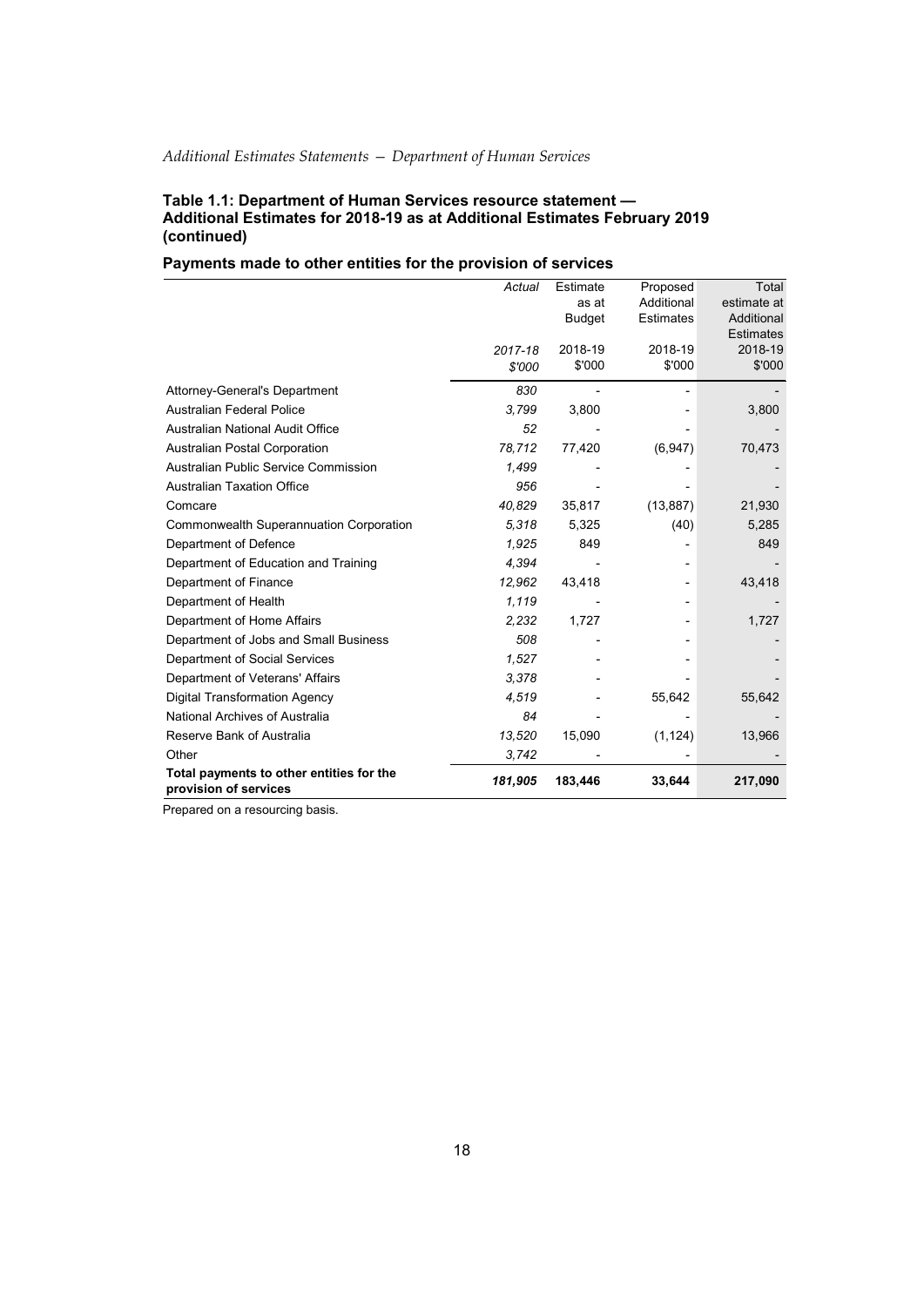### **Table 1.1: Department of Human Services resource statement — Additional Estimates for 2018-19 as at Additional Estimates February 2019 (continued)**

## **Revenue received from other entities for the provision of services (s74 revenue)**

|                                                | Actual  | Estimate      | Proposed         | Total            |
|------------------------------------------------|---------|---------------|------------------|------------------|
|                                                |         | as at         | Additional       | estimate at      |
|                                                |         | <b>Budget</b> | <b>Estimates</b> | Additional       |
|                                                |         |               |                  | <b>Estimates</b> |
|                                                | 2017-18 | 2018-19       | 2018-19          | 2018-19          |
|                                                | \$'000  | \$'000        | \$'000           | \$'000           |
| <b>Attorney-General's Department</b>           | 769     |               |                  |                  |
| <b>Australian Bureau of Statistics</b>         | 2,923   |               |                  |                  |
| Australian Digital Health Agency               | 41,126  | 21,891        |                  | 21,891           |
| <b>Australian Electoral Commission</b>         | 210     | 6,705         | 1,356            | 8,061            |
| <b>Australian Taxation Office</b>              | 12,644  | 7,883         |                  | 7,883            |
| Department of Defence                          | 997     |               |                  |                  |
| Department of Finance                          | 207     |               |                  |                  |
| Department of Foreign Affairs and Trade        | 5,793   | 6,030         |                  | 6,030            |
| Department of Health                           | 49,371  | 40,106        | (6,610)          | 33,496           |
| Department of Home Affairs                     | 972     | 2,036         | 2,641            | 4,677            |
| Department of Jobs and Small Business          | 1,050   | 1,433         | 1,047            | 2,480            |
| Department of Social Services                  | 2,271   | 3,063         | 85               | 3,148            |
| Department of the Prime Minister and Cabinet   | 777     | 339           | (12)             | 327              |
| Department of Veterans' Affairs                | 52,154  | 80,370        | 403              | 80,773           |
| <b>Digital Transformation Agency</b>           |         |               | 10,830           | 10,830           |
| National Disability Insurance Agency           | 102,347 | 58,610        | 26,201           | 84,811           |
| Other                                          | 2,537   |               |                  |                  |
| Total revenue received from other entities for | 276,148 | 228,466       | 35,941           | 264,407          |
| the provision of services                      |         |               |                  |                  |

Prepared on a resourcing basis.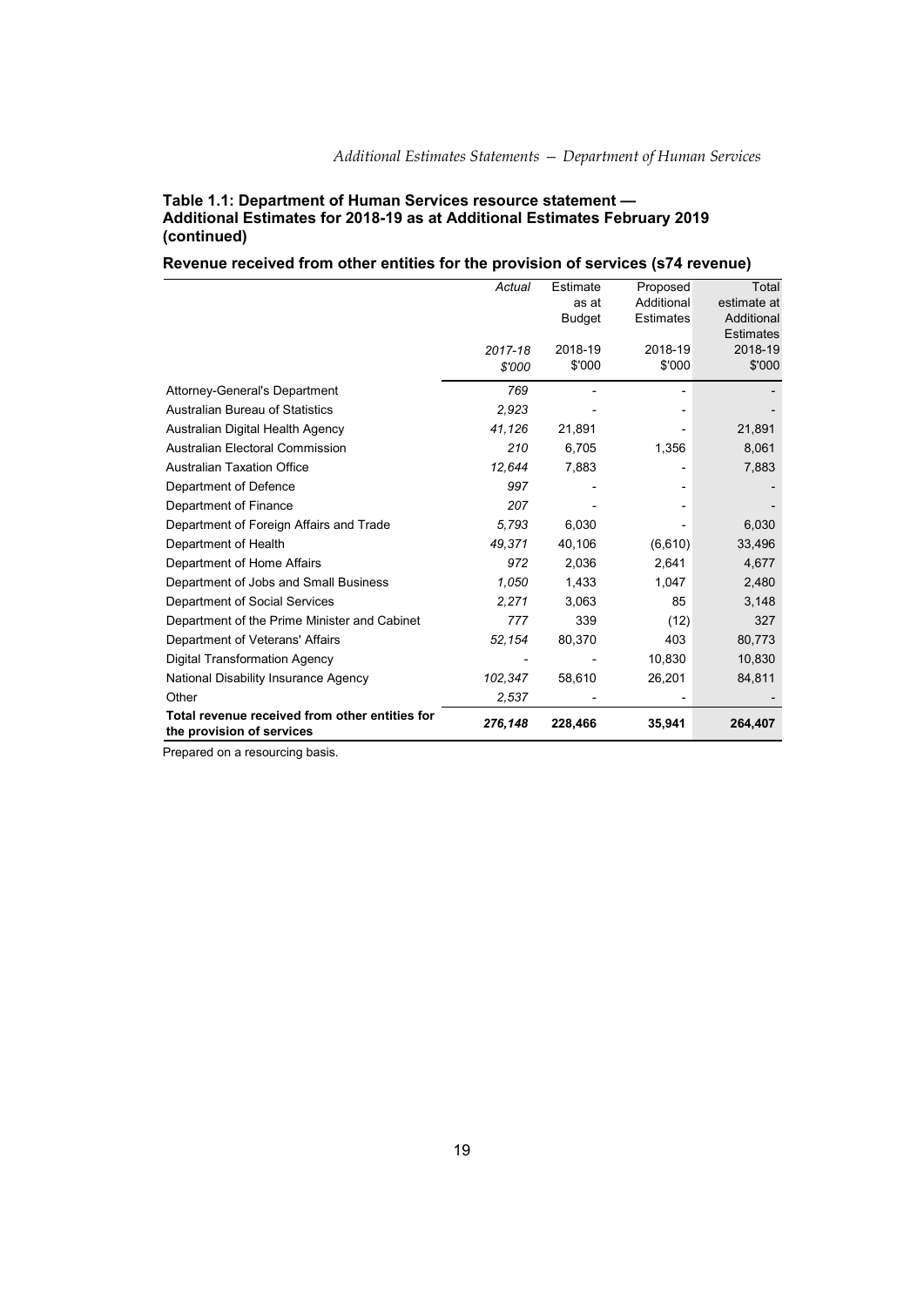## **1.3 DEPARTMENT OF HUMAN SERVICES MEASURES**

Table 1.2 summarises new Government measures taken since the 2018-19 Budget. The measures are categorised as revenue, expense and capital, with the affected program identified.

|                                             | Program | 2018-19 | 2019-20 | 2020-21 | 2021-22 |
|---------------------------------------------|---------|---------|---------|---------|---------|
|                                             |         | \$'000  | \$'000  | \$'000  | \$'000  |
| Expense measures (a)                        |         |         |         |         |         |
| Department of Agriculture and               |         |         |         |         |         |
| <b>Water Resources</b>                      |         |         |         |         |         |
| Assistance for Farmers and Farm             |         |         |         |         |         |
| Communities in Drought                      |         |         |         |         |         |
| Departmental expense                        | 1.1     | 2,937   | 156     | 151     | 152     |
| <b>Department of Education and Training</b> |         |         |         |         |         |
| Family Day Care - further                   |         |         |         |         |         |
| improving payment integrity                 |         |         |         |         |         |
| Departmental expense                        | 1.1     | 93      | 3,282   | 3,273   | 3,219   |
| In Home Care - increase to                  |         |         |         |         |         |
| family hourly rate cap                      |         |         |         |         |         |
| Departmental expense                        | 1.1     | 216     |         |         |         |
| <b>Department of Health</b>                 |         |         |         |         |         |
| Guaranteeing Medicare -                     |         |         |         |         |         |
| expansion of Medicare eligibility for       |         |         |         |         |         |
| magnetic resonance imaging                  |         |         |         |         |         |
| Departmental expense                        | 1.2     | 42      | 100     | 101     | 101     |
| Guaranteeing Medicare -                     |         |         |         |         |         |
| Recommendations of the Review               |         |         |         |         |         |
| Taskforce (b)                               |         |         |         |         |         |
| Departmental expense                        | 1.2     | 525     | (528)   | (698)   | (741)   |
| Guaranteeing Medicare -                     |         |         |         |         |         |
| strengthening primary care                  |         |         |         |         |         |
| Departmental expense                        | 1.2     | 3,056   | 5,611   | 1,271   | 562     |
| Improving Access to Medicines -             |         |         |         |         |         |
| Pharmaceutical Benefits Scheme -            |         |         |         |         |         |
| new and amended listings (c)                |         |         |         |         |         |
| Departmental expense                        | 1.2     |         |         |         |         |
| Improving Access to Medicines -             |         |         |         |         |         |
| <b>Pharmaceutical Benefits Scheme</b>       |         |         |         |         |         |
| Payment Arrangements -                      |         |         |         |         |         |
| implementation funding (c)                  |         |         |         |         |         |
| Departmental expense                        | 1.2     |         |         |         |         |
| More Choices for a Longer Life -            |         |         |         |         |         |
| healthy ageing and high quality             |         |         |         |         |         |
| care $(b)$                                  |         |         |         |         |         |
| Departmental expense                        | 1.1     | 396     | 5,449   |         |         |
| Strengthening Aged Care -                   |         |         |         |         |         |
| improved access and compliance              |         |         |         |         |         |
| Departmental expense                        | 1.2     | (204)   | (203)   | (206)   | (207)   |

|  |  | Table 1.2: Department of Human Services 2018-19 measures since Budget |
|--|--|-----------------------------------------------------------------------|
|  |  |                                                                       |

Prepared on a Government Financial Statistics (fiscal) basis.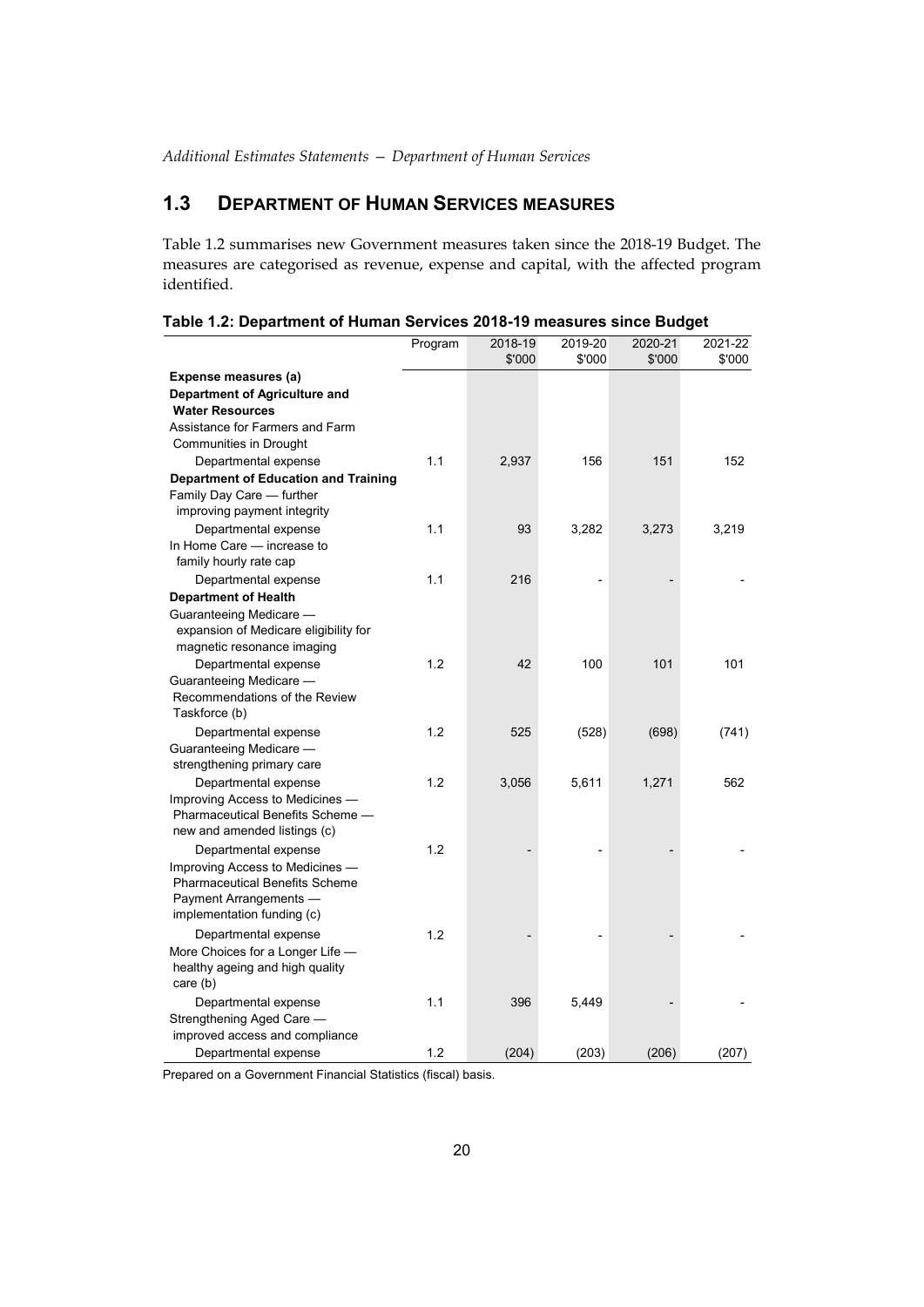|                                                                                                                                                | Program | 2018-19<br>\$'000 | 2019-20<br>\$'000 | 2020-21<br>\$'000 | 2021-22<br>\$'000 |
|------------------------------------------------------------------------------------------------------------------------------------------------|---------|-------------------|-------------------|-------------------|-------------------|
| Expense measures (continued) (a)<br>Department of Health (continued)<br>Strengthening Aged Care -<br>more places, lower fees, better<br>access |         |                   |                   |                   |                   |
| Departmental expense                                                                                                                           | 1.1     | 3,330             | 375               |                   |                   |
| <b>Department of Home Affairs</b><br>Immigration Reform (b)                                                                                    |         |                   |                   |                   |                   |
| Departmental expense                                                                                                                           | 1.1     | 16,310            | 10,505            | 2,883             | 2,735             |
| <b>Department of Jobs and Small</b><br><b>Business</b>                                                                                         |         |                   |                   |                   |                   |
| Improving Job Seekers' Employability                                                                                                           |         |                   |                   |                   |                   |
| Departmental expense                                                                                                                           | 1.1     | 51                | 24                |                   |                   |
| Online Employment Services Trial -                                                                                                             |         |                   |                   |                   |                   |
| expansion                                                                                                                                      |         |                   |                   |                   |                   |
| Departmental expense                                                                                                                           | 1.1     | 2,620             | 1,312             |                   |                   |
| <b>Department of the Prime Minister</b><br>and Cabinet                                                                                         |         |                   |                   |                   |                   |
| Women's Economic Security Package (d)                                                                                                          |         |                   |                   |                   |                   |
| Departmental expense                                                                                                                           | 1.1     | 794               | 6,648             | 2,092             | 1,417             |
| <b>Department of Social Services</b>                                                                                                           |         |                   |                   |                   |                   |
| Cashless Debit Card Trial -                                                                                                                    |         |                   |                   |                   |                   |
| extension and expansion (e)                                                                                                                    |         |                   |                   |                   |                   |
| Departmental expense                                                                                                                           | 1.1     | nfp               | nfp               |                   |                   |
| Income Management - extension and                                                                                                              |         |                   |                   |                   |                   |
| consultation                                                                                                                                   |         |                   |                   |                   |                   |
| Departmental expense                                                                                                                           | 1.1     | 288               | 66,438            |                   |                   |
| Overseas Pensioners Integrity Program                                                                                                          |         |                   |                   |                   |                   |
| Departmental expense                                                                                                                           | 1.1     | 2,533             | 4,950             | 495               | 5,836             |
| Retaining the Age Pension Qualifying<br>Age at 67 Years (f)                                                                                    |         |                   |                   |                   |                   |
| Departmental expense                                                                                                                           | 1.1     |                   |                   |                   |                   |
| Retaining the Energy Supplement                                                                                                                |         |                   |                   |                   |                   |
| Departmental expense                                                                                                                           | 1.1     | (8, 157)          | (1, 195)          | (1, 107)          | (974)             |
| Social Services and Other Legislation                                                                                                          |         |                   |                   |                   |                   |
| Amendment (Promoting Sustainable<br>Welfare) Bill                                                                                              |         |                   |                   |                   |                   |
| Departmental expense                                                                                                                           | 1.1     | 3,878             | 10,020            | 5,458             | 7,538             |
| Strengthening the Integrity of Welfare                                                                                                         |         |                   |                   |                   |                   |
| Payments - extension and                                                                                                                       |         |                   |                   |                   |                   |
| amendments                                                                                                                                     |         |                   |                   |                   |                   |
| Departmental expense                                                                                                                           | 1.1     | (13, 167)         | 9,608             | 10,099            | (1, 128)          |
| <b>Total expense measures</b>                                                                                                                  |         |                   |                   |                   |                   |
| Administered                                                                                                                                   |         |                   |                   |                   |                   |
| Departmental                                                                                                                                   |         | 15,541            | 122,552           | 23,812            | 18,510            |
| Total                                                                                                                                          |         | 15,541            | 122,552           | 23,812            | 18,510            |

## **Table 1.2: Department of Human Services 2018-19 measures since Budget (continued)**

Prepared on a Government Financial Statistics (fiscal) basis.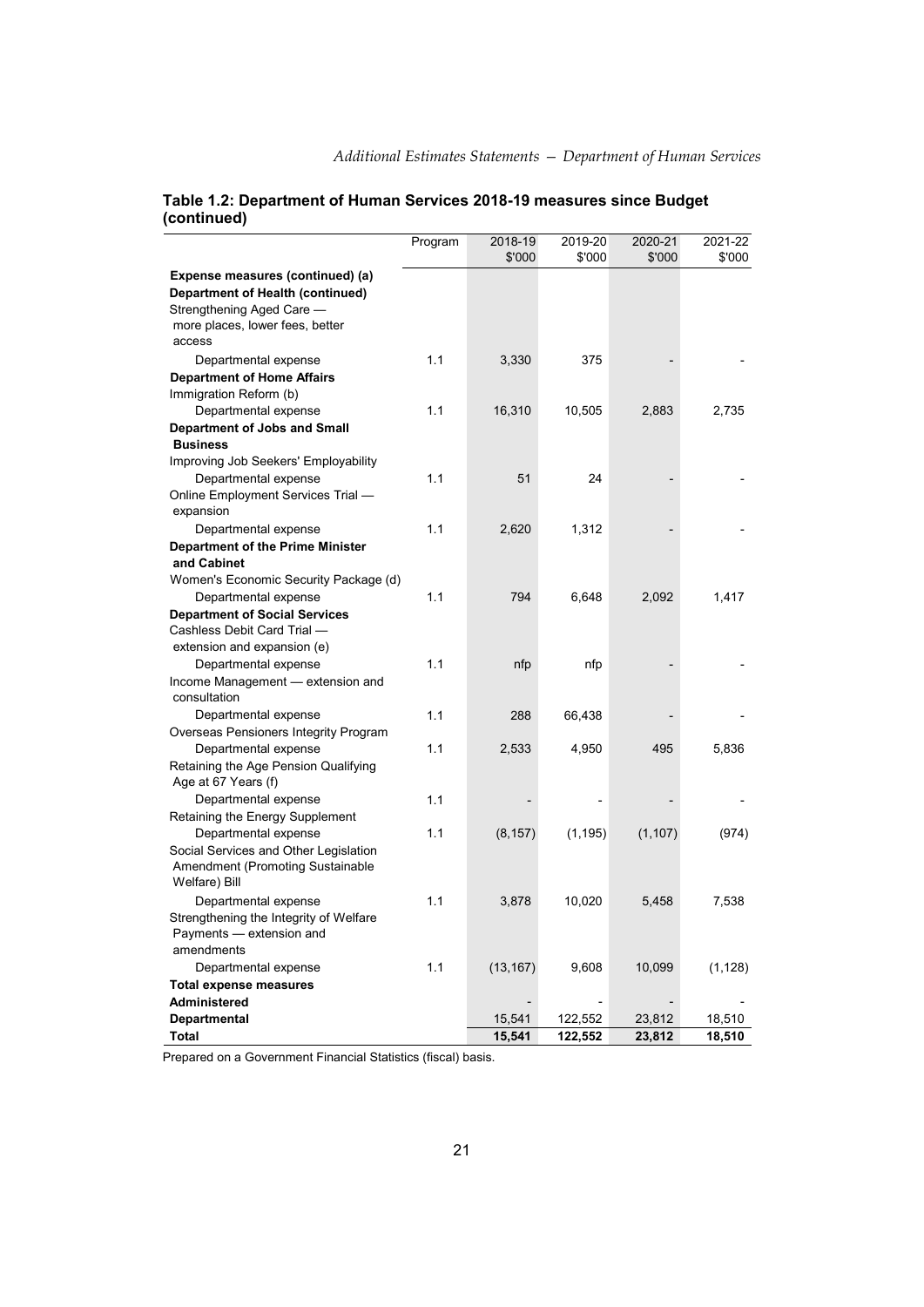|                                                      | Program | 2018-19 | 2019-20 | 2020-21 | 2021-22  |
|------------------------------------------------------|---------|---------|---------|---------|----------|
|                                                      |         | \$'000  | \$'000  | \$'000  | \$'000   |
| Capital measures (a)                                 |         |         |         |         |          |
| <b>Department of Human Services</b>                  |         |         |         |         |          |
| Welfare Payment Infrastructure                       |         |         |         |         |          |
| Transformation - update to Tranche                   |         |         |         |         |          |
| Three (c)                                            |         |         |         |         |          |
| Departmental capital                                 | 1.1     | 14,200  |         |         | (14,200) |
| <b>Department of Health</b>                          |         |         |         |         |          |
| Guaranteeing Medicare -                              |         |         |         |         |          |
| strengthening primary care                           |         |         |         |         |          |
| Departmental capital                                 | 1.2     | 2,236   | 681     |         |          |
| Improving Access to Medicines -                      |         |         |         |         |          |
| <b>Pharmaceutical Benefits Scheme</b>                |         |         |         |         |          |
| Payment Arrangements -<br>implementation funding (c) |         |         |         |         |          |
|                                                      |         |         |         |         |          |
| Departmental capital                                 | 1.2     |         |         |         |          |
| More Choices for a Longer Life -                     |         |         |         |         |          |
| healthy ageing and high quality<br>care $(b)$        |         |         |         |         |          |
| Departmental capital                                 | 1.1     |         | 1,206   |         |          |
| <b>Department of Home Affairs</b>                    |         |         |         |         |          |
| Immigration Reform (b)                               |         |         |         |         |          |
| Departmental capital                                 | 1.1     | 6,443   | 985     |         |          |
| <b>Department of the Prime Minister</b>              |         |         |         |         |          |
| and Cabinet                                          |         |         |         |         |          |
| Women's Economic Security Package                    |         |         |         |         |          |
| Departmental capital                                 | 1.1     |         | 3,424   |         |          |
| <b>Total capital measures</b>                        |         |         |         |         |          |
| Administered                                         |         |         |         |         |          |
| Departmental                                         |         | 22,879  | 6,296   |         | (14,200) |
| <b>Total</b>                                         |         | 22,879  | 6,296   |         | (14,200) |

### **Table 1.2: Department of Human Services 2018-19 measures since Budget (continued)**

Prepared on a Government Financial Statistics (fiscal) basis.

Note:

(a) Measures are listed by lead entity. Excluding measures referenced in note (b), full measure description and package details appear in the 2018-19 MYEFO under the relevant portfolio.

(b) This measure was announced after the publication of the 2018-19 MYEFO.

(c) The figures shown for this measure reflect the whole of government effect of fiscal balance. Additional resourcing provided to the Department of Human Services is detailed in Table 1.3. (d) The costs for this measure have been partially absorbed by the Department.

(e) The expenditure for this measure is not for publication (nfp) as negotiations with potential commercial providers are yet to be finalised.

(f) This measure has no financial impact over the forward estimates.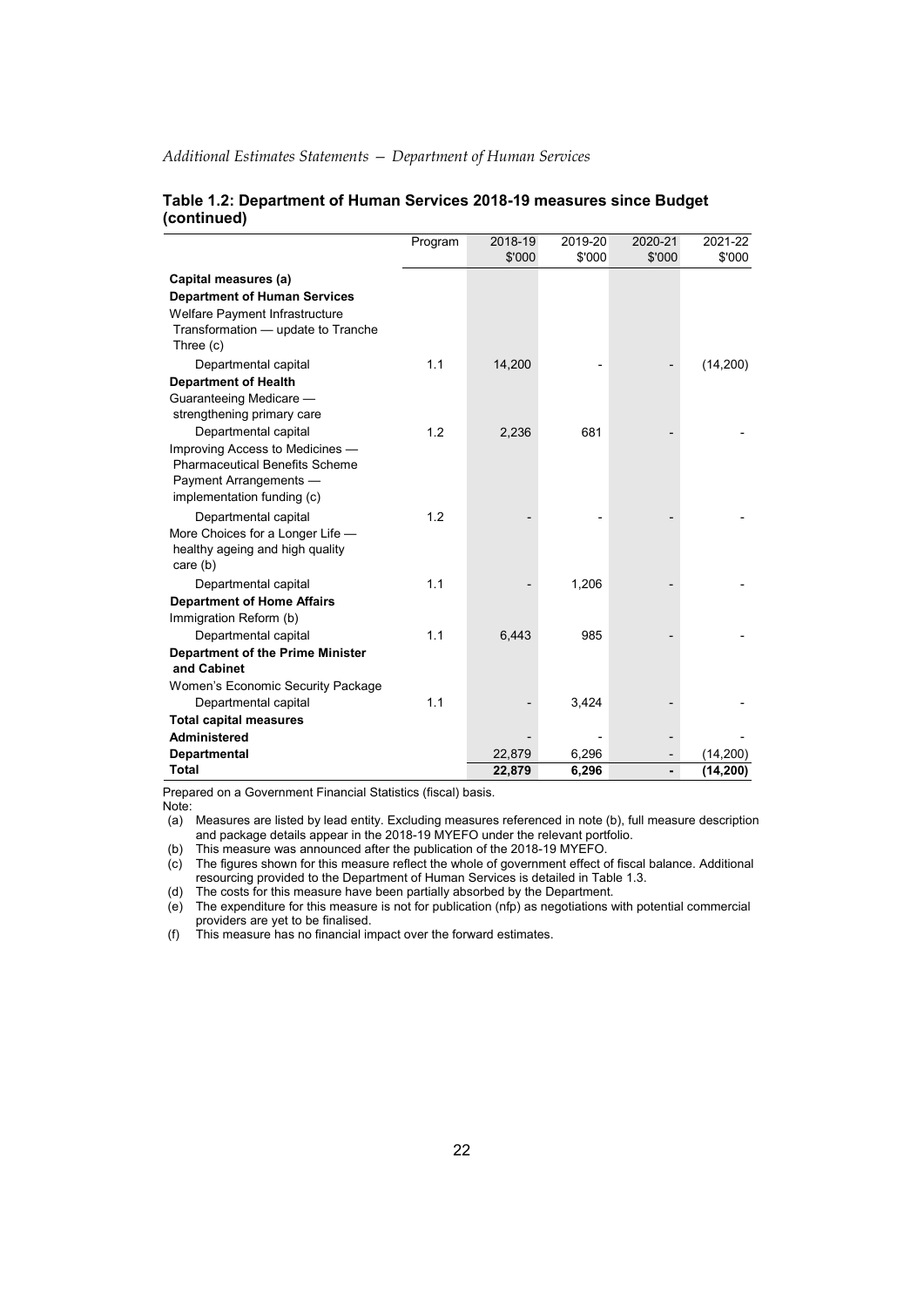## **1.4 ADDITIONAL ESTIMATES, RESOURCING AND VARIATIONS TO OUTCOMES**

The following table details the changes to the resourcing for the Department at Additional Estimates by outcome resulting from new measures and other variations since the 2018-19 Budget. The additional resourcing will be provided through Appropriation Bills Nos. 3 and 4.

|                                                                          | Program | 2018-19 | 2019-20 | 2020-21 | 2021-22 |
|--------------------------------------------------------------------------|---------|---------|---------|---------|---------|
|                                                                          |         | \$'000  | \$'000  | \$'000  | \$'000  |
| Outcome 1                                                                |         |         |         |         |         |
| Administered                                                             |         |         |         |         |         |
| <b>Annual appropriations</b>                                             |         |         |         |         |         |
| <b>Other Variations</b>                                                  |         |         |         |         |         |
| (net increase)                                                           | 1.3     |         |         |         |         |
| (net decrease)                                                           | 1.3     | (3)     | (4)     | (4)     | (5)     |
| Net impact on appropriations for                                         |         |         |         |         |         |
| Outcome 1 (administered)                                                 |         | (3)     | (4)     | (4)     | (5)     |
| <b>Departmental</b>                                                      |         |         |         |         |         |
| <b>Annual appropriations</b>                                             |         |         |         |         |         |
| <b>Measures</b>                                                          |         |         |         |         |         |
| Welfare Payment Infrastructure                                           |         |         |         |         |         |
| Transformation - update to Tranche                                       |         |         |         |         |         |
| Three                                                                    | 1.1     | 14,200  |         |         |         |
| Assistance for Farmers and Farm                                          |         |         |         |         |         |
| Communities in Drought                                                   | 1.1     | 2,937   | 156     | 151     | 152     |
| Family Day Care - further                                                |         |         |         |         |         |
| improving payment integrity                                              | 1.1     | 93      | 3,282   | 3,273   | 3,219   |
| In Home Care - increase to                                               |         |         |         |         |         |
| family hourly rate cap                                                   | 1.1     | 216     |         |         |         |
| Guaranteeing Medicare -                                                  |         |         |         |         |         |
| expansion of Medicare eligibility for                                    |         |         |         |         |         |
| magnetic resonance imaging                                               | 1.2     | 42      | 100     | 101     | 101     |
| Guaranteeing Medicare -                                                  |         |         |         |         |         |
| Recommendations of the Review                                            |         |         |         |         |         |
| Taskforce                                                                | 1.2     | 525     | (528)   | (698)   | (741)   |
| Guaranteeing Medicare -                                                  |         |         |         |         |         |
| strengthening primary care                                               | 1.2     | 5,292   | 6,292   | 1,271   | 562     |
| Improving Access to Medicines -<br>Pharmaceutical Benefits Scheme -      |         |         |         |         |         |
| new and amended listings                                                 |         |         |         |         |         |
|                                                                          | 1.2     | 1,558   | 5,573   | 996     | 1,033   |
| Improving Access to Medicines -<br><b>Pharmaceutical Benefits Scheme</b> |         |         |         |         |         |
| Payment Arrangements -                                                   |         |         |         |         |         |
| implementation funding                                                   | 1.2     |         |         |         |         |
|                                                                          |         | 11,326  | 14,308  | 4,763   | 4,187   |

## **Table 1.3: Additional estimates and other variations to outcomes since 2018-19 Budget**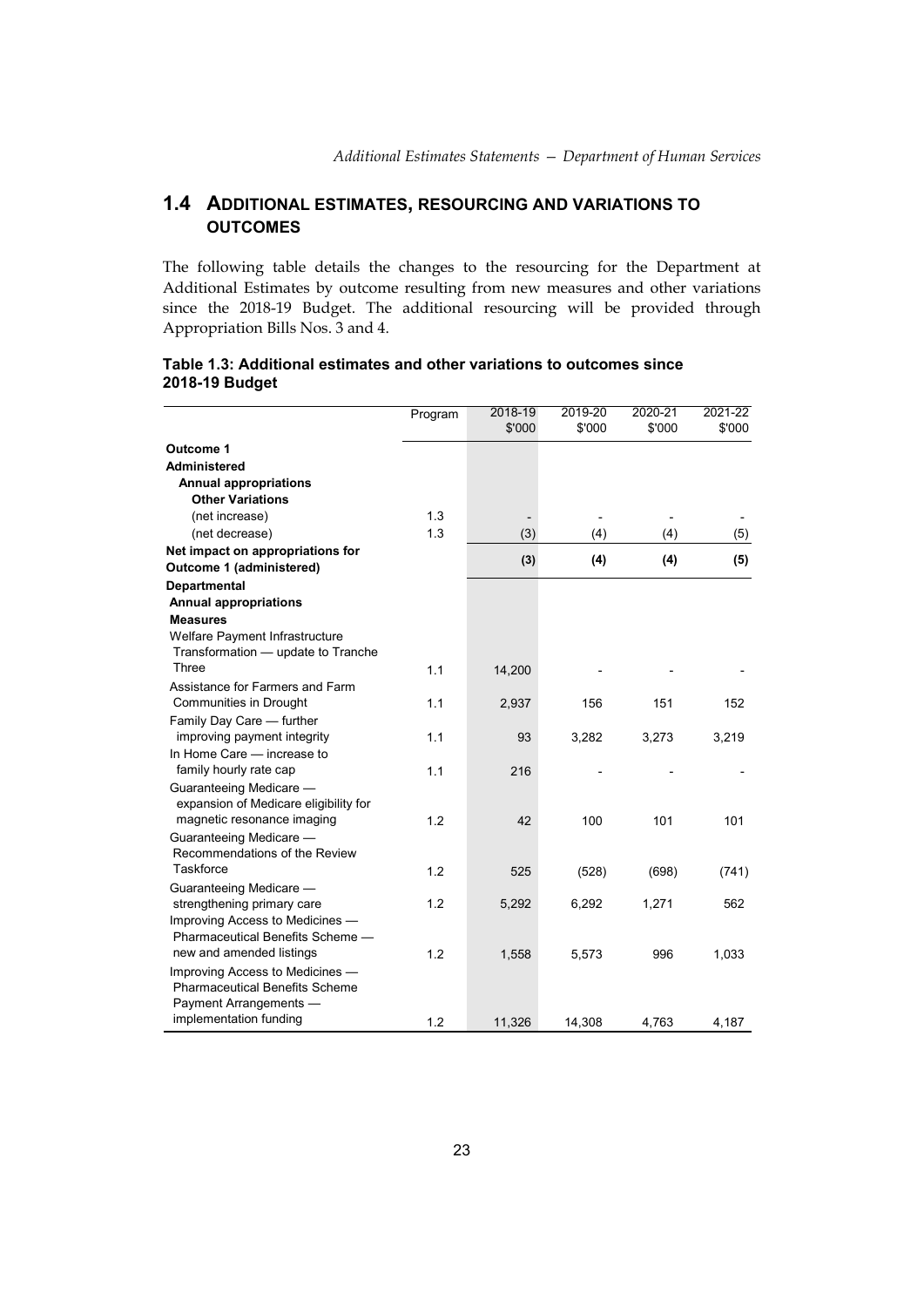|                                                                          | Program    | 2018-19   | 2019-20  | 2020-21  | 2021-22  |
|--------------------------------------------------------------------------|------------|-----------|----------|----------|----------|
|                                                                          |            | \$'000    | \$'000   | \$'000   | \$'000   |
| More Choices for a Longer Life -                                         |            |           |          |          |          |
| healthy ageing and high quality care                                     | 1.1        | 396       | 6,655    |          |          |
| Strengthening Aged Care -                                                |            |           |          |          |          |
| improved access and compliance                                           | 1.2        | (204)     | (203)    | (206)    | (207)    |
| Strengthening Aged Care -                                                |            |           |          |          |          |
| more places, lower fees, better                                          |            |           |          |          |          |
| access                                                                   | 1.1        | 3,330     | 375      |          |          |
| Immigration Reform                                                       | 1.1        | 22,753    | 11,490   | 2,883    | 2,735    |
| Improving Job Seekers' Employability                                     | 1.1        | 51        | 24       |          |          |
| Online Employment Services Trial -                                       |            |           |          |          |          |
| expansion                                                                | 1.1        | 2,620     | 1,312    |          |          |
| Women's Economic Security Package (a)                                    | 1.1        | 794       | 10,072   | 2,092    | 1,417    |
| Cashless Debit Card Trial -                                              |            |           |          |          |          |
| extension and expansion (b)                                              | 1.1        | nfp       | nfp      |          |          |
| Income Management - extension and                                        |            |           |          |          |          |
| consultation                                                             | 1.1        | 288       | 66,438   |          |          |
| Overseas Pensioners Integrity Program                                    | 1.1        | 2,533     | 4,950    | 495      | 5,836    |
| Retaining the Age Pension Qualifying                                     |            |           |          |          |          |
| Age at 67 Years                                                          | 1.1<br>1.1 |           |          |          |          |
| Retaining the Energy Supplement<br>Social Services and Other Legislation |            | (8, 157)  | (1, 195) | (1, 107) | (974)    |
| Amendment (Promoting Sustainable                                         |            |           |          |          |          |
| Welfare) Bill                                                            | 1.1        | 3,878     | 10,020   | 5,458    | 7,538    |
| Strengthening the Integrity of Welfare                                   |            |           |          |          |          |
| Payments - extension and                                                 |            |           |          |          |          |
| amendments                                                               | 1.1        | (13, 167) | 9,608    | 10,099   | (1, 128) |
| <b>Changes in Parameters</b>                                             |            |           |          |          |          |
| (net increase)                                                           | 1.1        | 12,555    | 460      | 451      | 453      |
| (net decrease)                                                           | 1.1, 1.2   | (16, 328) |          |          |          |
| <b>Other Variations</b>                                                  |            |           |          |          |          |
| (net increase)                                                           | 1.1        | 124,148   | 129,954  | 214,087  | 138,132  |
| (net decrease)                                                           | 1.1        | (33, 019) | (5,881)  | (6,605)  | (5,804)  |
| Net impact on appropriations for                                         |            | 138,660   | 273,262  | 237,504  | 156,511  |
| Outcome 1 (departmental)                                                 |            |           |          |          |          |
| Total net impact on appropriations for<br>Outcome 1                      |            | 138,657   | 273,258  | 237,500  | 156,506  |

### **Table 1.3: Additional estimates and other variations to outcomes since 2018-19 Budget (continued)**

Note:

(a) The costs for this measure have been partially absorbed by the Department.

(b) The expenditure for this measure is not for publication (nfp) as negotiations with potential commercial providers are yet to be finalised.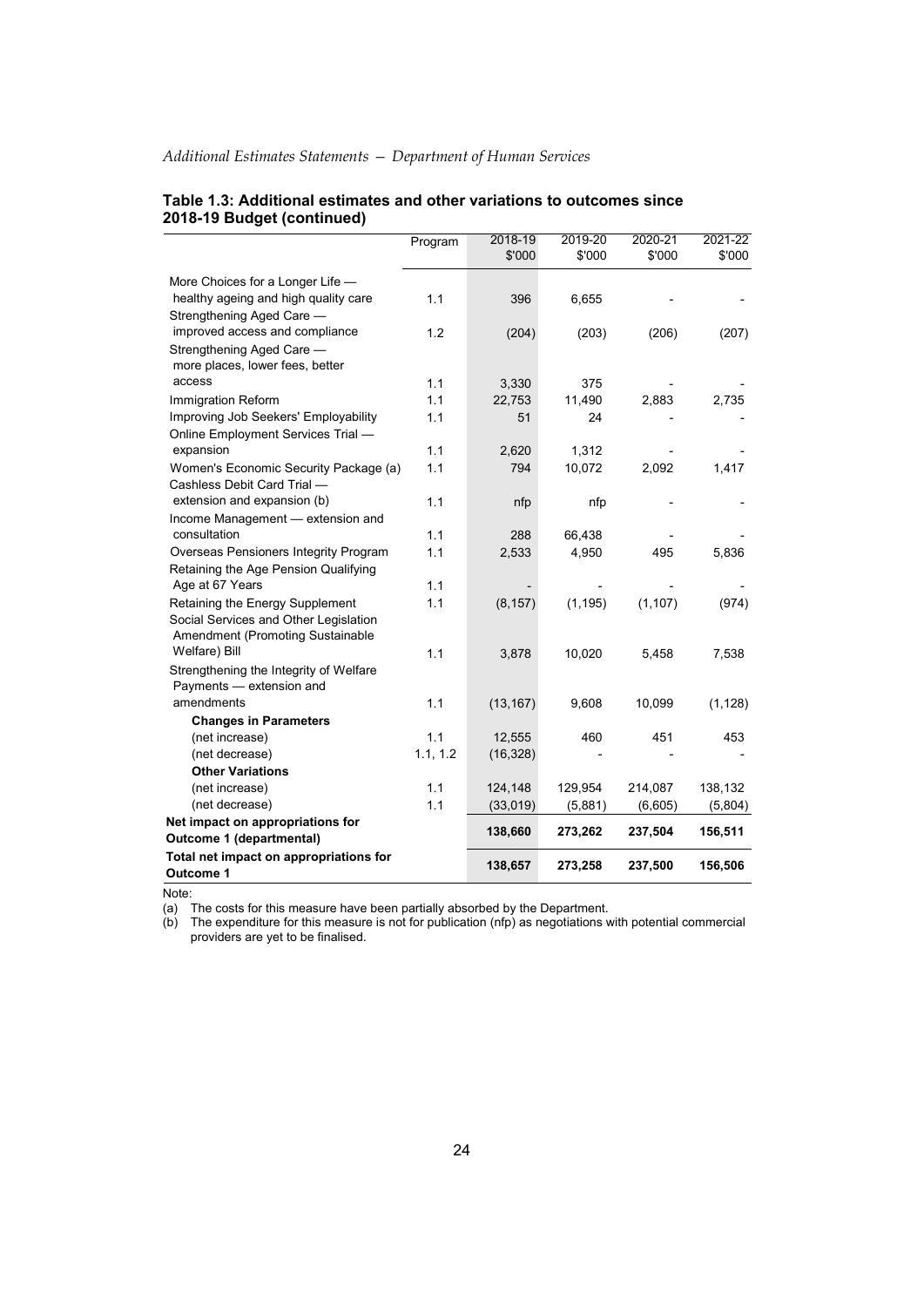## **1.5 BREAKDOWN OF ADDITIONAL ESTIMATES BY APPROPRIATION BILL**

The following tables detail the Additional Estimates sought for the Department through Appropriation Bills Nos. 3 and 4.

|                                                                                                                                                                                                                                                                                                                                                                  | 2017-18        | 2018-19        | 2018-19        | Increased        | Reduced          |
|------------------------------------------------------------------------------------------------------------------------------------------------------------------------------------------------------------------------------------------------------------------------------------------------------------------------------------------------------------------|----------------|----------------|----------------|------------------|------------------|
|                                                                                                                                                                                                                                                                                                                                                                  | Available      | <b>Budget</b>  | Revised        | <b>Estimates</b> | <b>Estimates</b> |
|                                                                                                                                                                                                                                                                                                                                                                  | \$'000         | \$'000         | \$'000         | \$'000           | \$'000           |
| <b>Administered items</b><br>Outcome 1                                                                                                                                                                                                                                                                                                                           |                |                |                |                  |                  |
| Support individuals, families and<br>communities to achieve greater self-<br>sufficiency; through the delivery of<br>policy advice and high quality<br>accessible social, health and child<br>support services and other<br>payments; and support providers<br>and businesses through convenient<br>and efficient service delivery.<br><b>Total administered</b> | 1,566<br>1,566 | 1,595<br>1,595 | 1,592<br>1,592 |                  | (3)<br>(3)       |
| <b>Departmental programs</b><br>Outcome 1                                                                                                                                                                                                                                                                                                                        |                |                |                |                  |                  |
| Support individuals, families and<br>communities to achieve greater self-<br>sufficiency; through the delivery of<br>policy advice and high quality<br>accessible social, health and child<br>support services and other<br>payments; and support providers<br>and businesses through convenient<br>and efficient service delivery.                              | 4,684,738      | 4,450,519      | 4,548,554      | 98,035           |                  |
| <b>Total departmental</b>                                                                                                                                                                                                                                                                                                                                        | 4,684,738      | 4.450.519      | 4,548,554      | 98,035           |                  |
| <b>Total administered and</b><br>departmental                                                                                                                                                                                                                                                                                                                    | 4,686,304      | 4,452,114      | 4,550,146      | 98,035           | (3)              |

## **Table 1.4: Appropriation Bill (No. 3) 2018-19**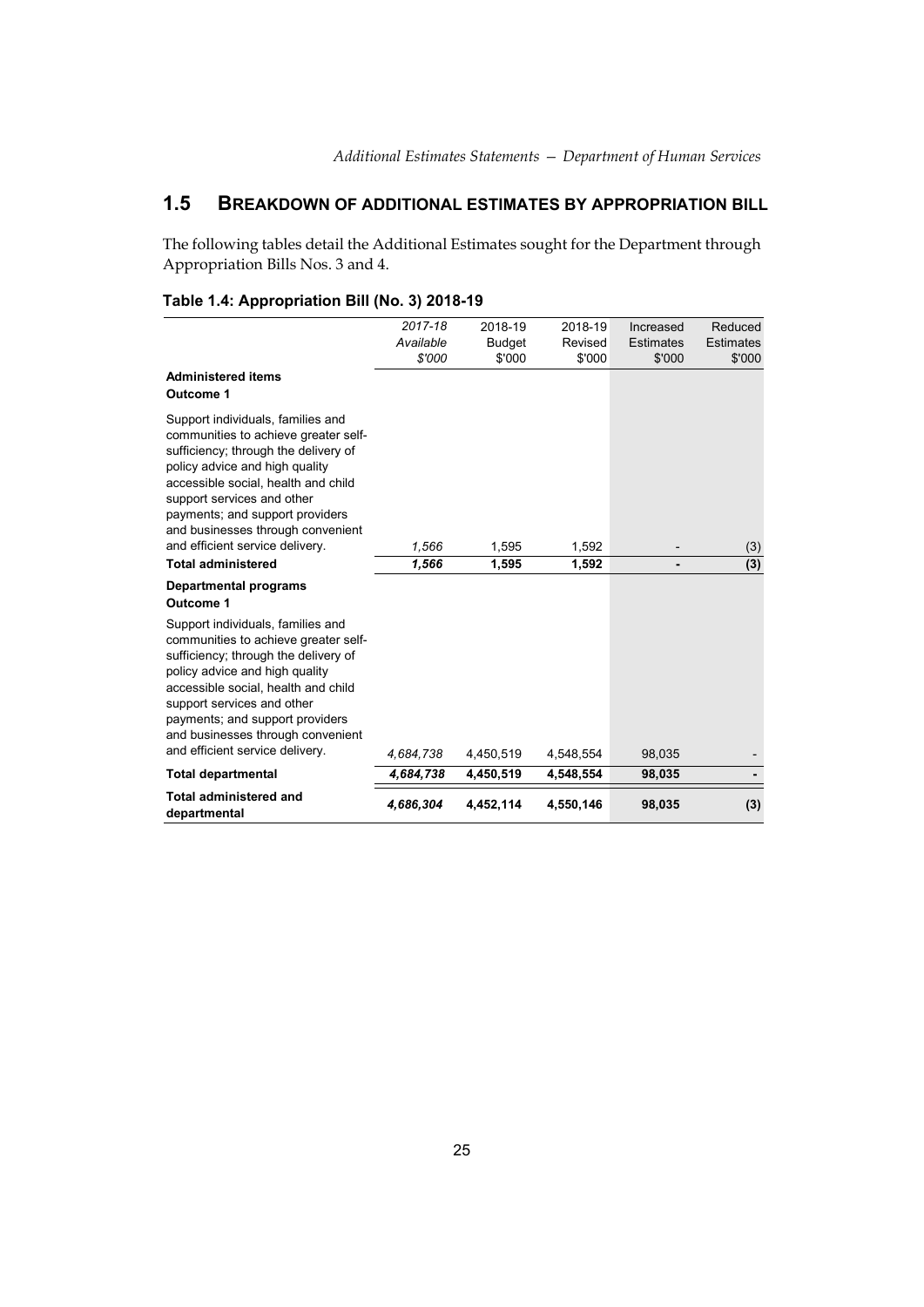| <b>Total other services</b>        | 177,850                        | 110.967                            | 151,592                      | 40,625                                  |                                       |
|------------------------------------|--------------------------------|------------------------------------|------------------------------|-----------------------------------------|---------------------------------------|
| <b>Total non-operating</b>         | 177.850                        | 110.967                            | 151.592                      | 40,625                                  |                                       |
| Non-operating<br>Equity injections | 177,850                        | 110,967                            | 151.592                      | 40,625                                  |                                       |
|                                    | 2017-18<br>Available<br>\$'000 | 2018-19<br><b>Budget</b><br>\$'000 | 2018-19<br>Revised<br>\$'000 | Increased<br><b>Estimates</b><br>\$'000 | Reduced<br><b>Estimates</b><br>\$'000 |
|                                    |                                |                                    |                              |                                         |                                       |

## **Table 1.5: Appropriation Bill (No. 4) 2018-19**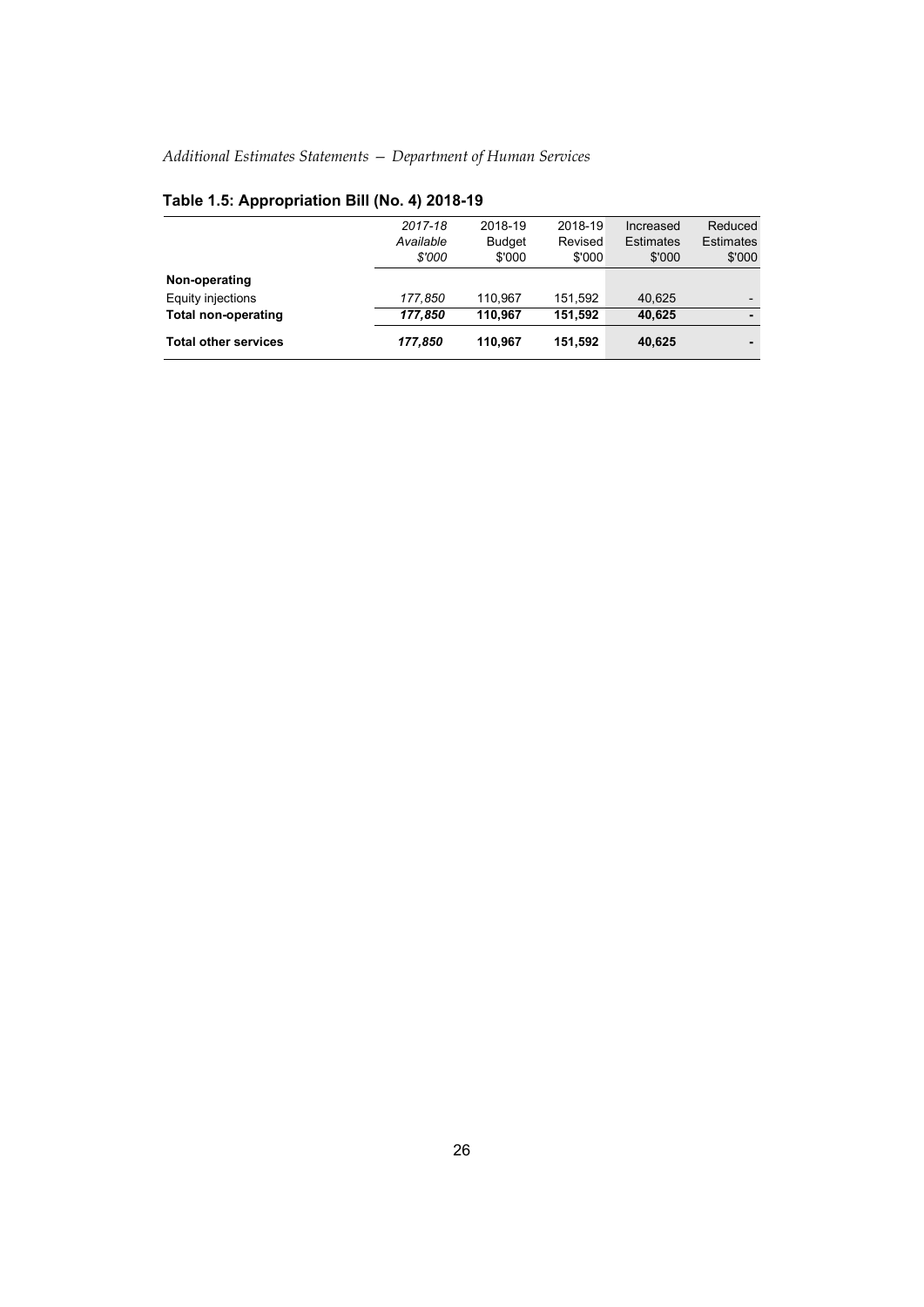## Section 2: Revisions to outcomes and planned performance

#### $2.$ **CHANGES TO OUTCOME AND PROGRAM STRUCTURES**

There have been no changes to the outcome or program structure since the publication of the 2018-19 PB Statements.

For full details refer to pages 30-38 of the Portfolio Budget Statements 2018-19, Budget related Paper No. 1.11 Human Services Portfolio.

#### $2.1$ **BUDGETED EXPENSES AND PERFORMANCE FOR OUTCOME 1**

Outcome 1: Support individuals, families and communities to achieve greater self-sufficiency; through the delivery of policy advice and high quality accessible social, health and child support services and other payments; and support providers and businesses through convenient and efficient service delivery.

## **Linked programs for Outcome 1**

For full details of linked programs refer to pages 27-29 of the Portfolio Budget Statements 2018-19, Budget related Paper No. 1.11 Human Services Portfolio.

Program links have been revised as follows since the 2018-19 Budget:

| <b>Entity: Australian Taxation Office</b>                                                                                  |
|----------------------------------------------------------------------------------------------------------------------------|
| Delete: 1.2 Private Health Insurance Rebate<br>Insert: 1.12 Private Health Insurance Rebate (correction to program number) |
| <b>Entity: Department of Health</b>                                                                                        |
| Delete: 6.2 Home Support and Care                                                                                          |
| Insert: 6.2 Aged Care Services                                                                                             |
| Delete: 6.3 Residential and Flexible Care (now included in program 6.2)                                                    |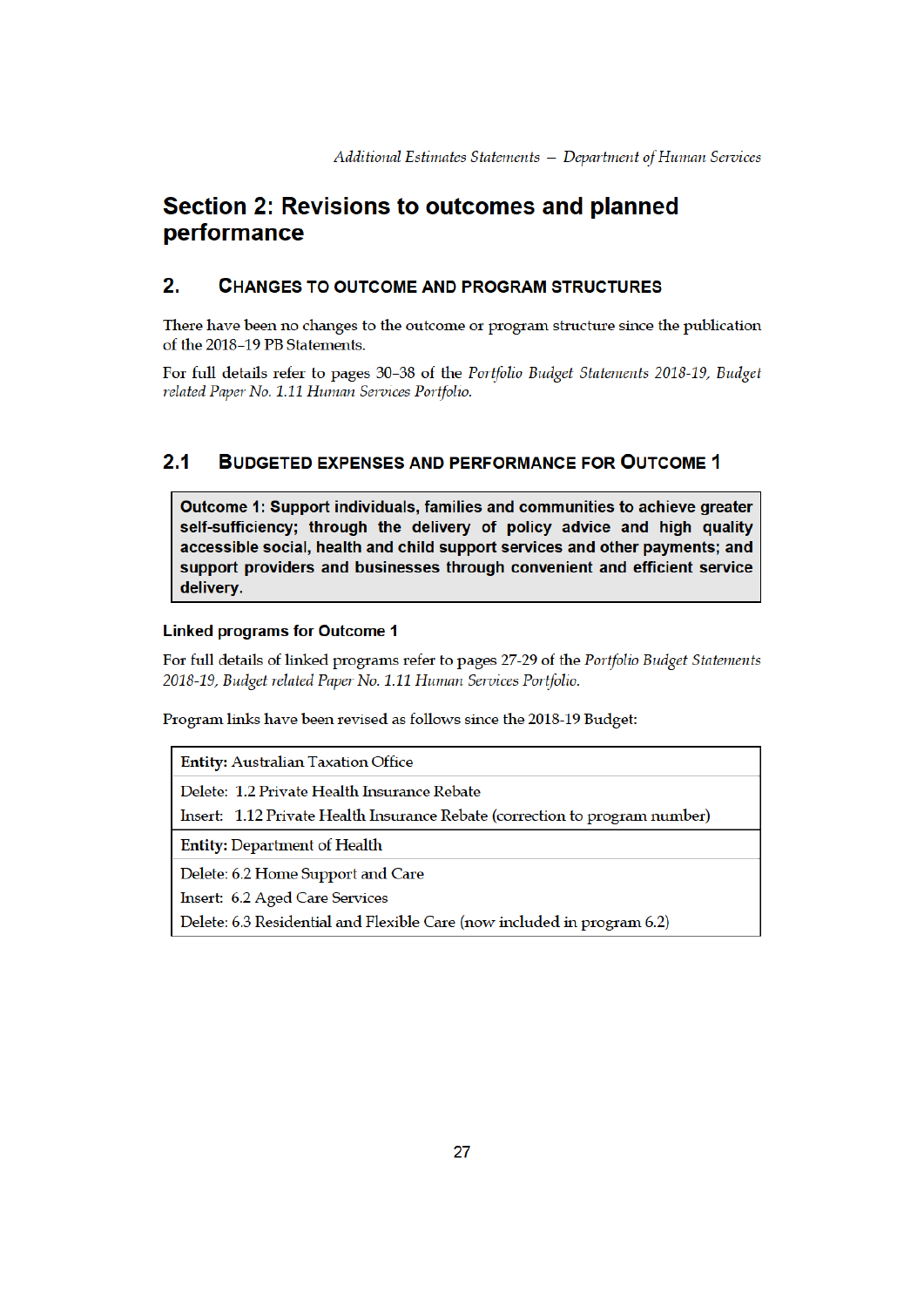## **2.1.1 BUDGETED EXPENSES FOR OUTCOME 1**

This table shows how much the Department intends to spend (on an accrual basis) on achieving the outcome, attributed to program, as well as to Administered and Departmental funding sources.

| Table 2.1.1 Budgeted expenses for Outcome 1 |
|---------------------------------------------|
|---------------------------------------------|

|                                                                      | 2017-18   | 2018-19   | 2019-20   | 2020-21   | 2021-22   |
|----------------------------------------------------------------------|-----------|-----------|-----------|-----------|-----------|
|                                                                      | Actual    | Revised   | Forward   | Forward   | Forward   |
|                                                                      | expenses  | estimate  | estimate  | estimate  | estimate  |
|                                                                      | \$'000    | \$'000    | \$'000    | \$'000    | \$'000    |
| Program 1.1: Services to the Community - Social Security and Welfare |           |           |           |           |           |
| Administered expenses                                                |           |           |           |           |           |
| Expenses not requiring                                               |           |           |           |           |           |
| appropriation in the Budget                                          | 55        | 250       | 180       | 180       | 180       |
| year (a)                                                             |           |           |           |           |           |
| <b>Administered total</b>                                            | 55        | 250       | 180       | 180       | 180       |
| Departmental expenses                                                |           |           |           |           |           |
| Departmental appropriation                                           | 3,272,881 | 3,617,139 | 3,325,315 | 2,913,698 | 2,880,152 |
| s74 Retained revenue (b)                                             | 198,592   | 211,550   | 168,009   | 168,798   | 175,981   |
| Expenses not requiring                                               |           |           |           |           |           |
| appropriation in the Budget                                          | 205,716   | 224,837   | 237,477   | 239,522   | 236,769   |
| year (a)                                                             |           |           |           |           |           |
| Departmental total                                                   | 3,677,189 | 4,053,526 | 3,730,801 | 3,322,018 | 3,292,902 |
| Total expenses for program 1.1                                       | 3,677,244 | 4,053,776 | 3,730,981 | 3,322,198 | 3,293,082 |
| Program 1.2: Services to the Community - Health                      |           |           |           |           |           |
| Departmental expenses                                                |           |           |           |           |           |
| Departmental appropriation                                           | 439.043   | 567,894   | 526,481   | 484.415   | 498,213   |
| s74 Retained revenue (b)                                             | 97,439    | 66,083    | 2,066     | 1,416     | 1,072     |
| Expenses not requiring                                               |           |           |           |           |           |
| appropriation in the Budget<br>year (a)                              | 42,300    | 52,101    | 49,953    | 49,332    | 48,431    |
| Departmental total                                                   | 578,782   | 686,078   | 578,500   | 535,163   | 547,716   |
| Total expenses for program 1.2                                       | 578,782   | 686,078   | 578,500   | 535,163   | 547,716   |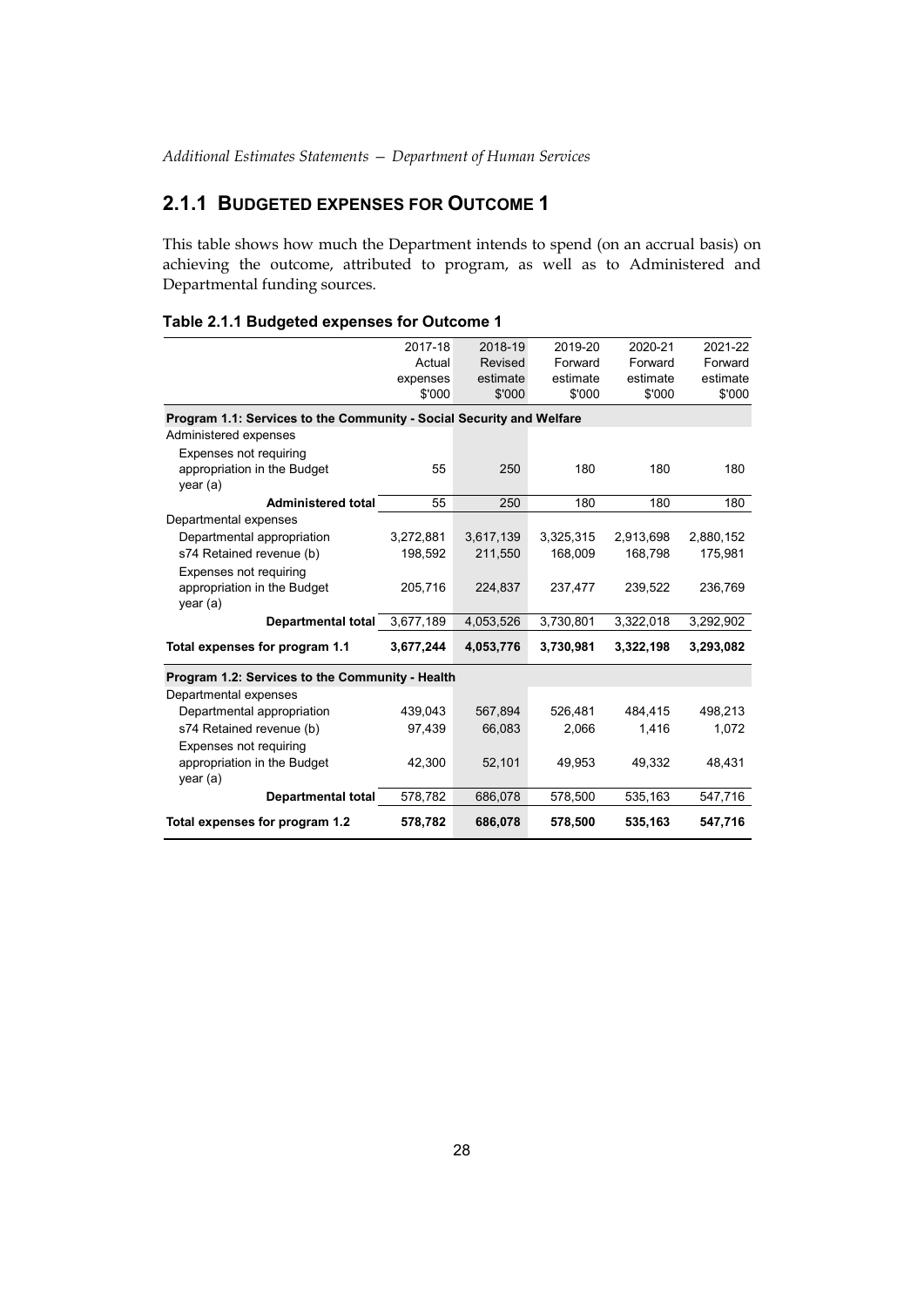|                                             | 2017-18   | 2018-19   | 2019-20   | 2020-21   | 2021-22   |  |  |  |
|---------------------------------------------|-----------|-----------|-----------|-----------|-----------|--|--|--|
|                                             | Actual    | Revised   | Forward   | Forward   | Forward   |  |  |  |
|                                             | expenses  | estimate  | estimate  | estimate  | estimate  |  |  |  |
|                                             | \$'000    | \$'000    | \$'000    | \$'000    | \$'000    |  |  |  |
| Program 1.3: Child Support                  |           |           |           |           |           |  |  |  |
| Administered expenses                       |           |           |           |           |           |  |  |  |
| Ordinary annual services                    |           |           |           |           |           |  |  |  |
| (Appropriation Act No. 1 and<br>Bill No. 3) | 1,103     | 1,592     | 1,630     | 1,669     | 1,709     |  |  |  |
| Special accounts:                           |           |           |           |           |           |  |  |  |
| Child Support special account               | 1,491,109 | 1,545,341 | 1,571,615 | 1,609,510 | 1,647,909 |  |  |  |
| Expenses not requiring                      |           |           |           |           |           |  |  |  |
| appropriation in the Budget                 | 95,938    | 89,264    | 100,472   | 101,343   | 102,226   |  |  |  |
| year (a)                                    |           |           |           |           |           |  |  |  |
| <b>Administered total</b>                   | 1,588,150 | 1,636,197 | 1,673,717 | 1,712,522 | 1,751,844 |  |  |  |
| Departmental expenses                       |           |           |           |           |           |  |  |  |
| Departmental appropriation                  | 405,385   | 416,956   | 416,187   | 417,787   | 419,463   |  |  |  |
| s74 Retained revenue (b)                    | 2,889     | 2,804     | 2,804     | 2,804     | 2,804     |  |  |  |
| Expenses not requiring                      |           |           |           |           |           |  |  |  |
| appropriation in the Budget                 | 22,731    | 27,522    | 24,544    | 22,648    | 21,656    |  |  |  |
| year (a)                                    |           |           |           |           |           |  |  |  |
| Departmental total                          | 431,005   | 447,282   | 443,535   | 443,239   | 443,923   |  |  |  |
| Total expenses for program 1.3              | 2,019,155 | 2,083,479 | 2,117,252 | 2,155,761 | 2,195,767 |  |  |  |

## **Table 2.1.1 Budgeted expenses for Outcome 1 (continued)**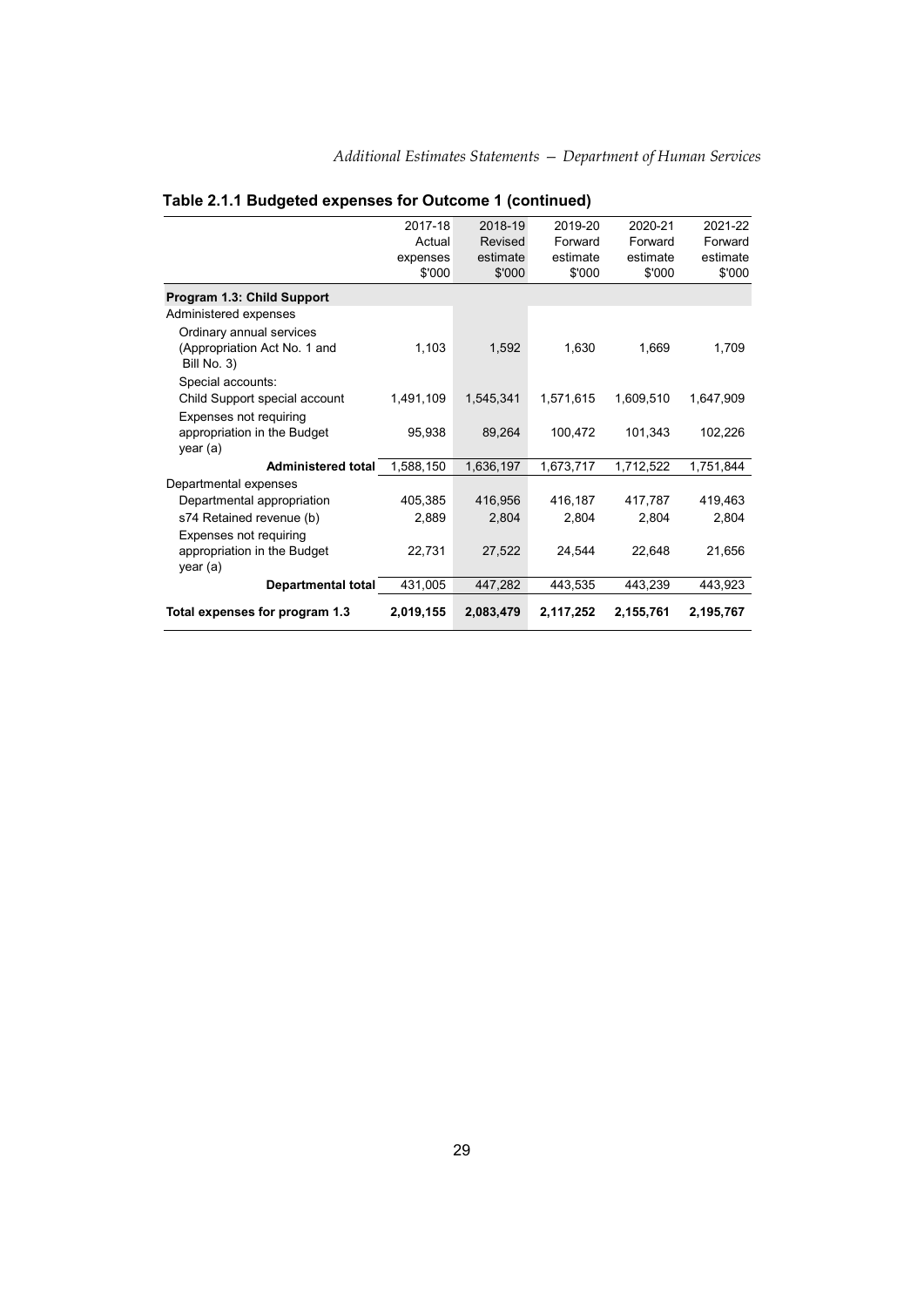|                                        | 2017-18   | 2018-19   | 2019-20   | 2020-21   | 2021-22   |
|----------------------------------------|-----------|-----------|-----------|-----------|-----------|
|                                        | Actual    | Revised   | Forward   | Forward   | Forward   |
|                                        | expenses  | estimate  | estimate  | estimate  | estimate  |
|                                        | \$'000    | \$'000    | \$'000    | \$'000    | \$'000    |
| Outcome 1 Totals by appropriation type |           |           |           |           |           |
| Administered expenses                  |           |           |           |           |           |
| Ordinary annual services               |           |           |           |           |           |
| (Appropriation Act No. 1 and Bill      | 1,103     | 1,592     | 1,630     | 1,669     | 1,709     |
| No. 3)                                 |           |           |           |           |           |
| Special accounts                       | 1,491,109 | 1,545,341 | 1,571,615 | 1,609,510 | 1,647,909 |
| Expenses not requiring                 |           |           |           |           |           |
| appropriation in the Budget            | 95,993    | 89.514    | 100.652   | 101.523   | 102,406   |
| year (a)                               |           |           |           |           |           |
| <b>Administered total</b>              | 1,588,205 | 1,636,447 | 1,673,897 | 1,712,702 | 1,752,024 |
| Departmental expenses                  |           |           |           |           |           |
| Departmental appropriation             | 4,117,309 | 4.601.989 | 4,267,983 | 3,815,900 | 3,797,828 |
| s74 Retained revenue (b)               | 298,920   | 280,437   | 172,879   | 173,018   | 179,857   |
| Expenses not requiring                 |           |           |           |           |           |
| appropriation in the Budget            | 270,747   | 304,460   | 311,974   | 311,502   | 306,856   |
| year (a)                               |           |           |           |           |           |
| <b>Departmental total</b>              | 4,686,976 | 5,186,886 | 4,752,836 | 4,300,420 | 4,284,541 |
| <b>Total expenses for Outcome 1</b>    | 6,275,181 | 6,823,333 | 6,426,733 | 6,013,122 | 6,036,565 |
|                                        |           |           |           |           |           |
|                                        | 2017-18   | 2018-19   |           |           |           |
| Average staffing level                 | 28,522    | 27,334    |           |           |           |

## **Table 2.1.1 Budgeted expenses for Outcome 1 (continued)**

Departmental appropriation program splits and totals are indicative estimates and may change in the course of the budget year as government priorities change. Note:

(a) Administered expenses not requiring appropriation in the estimates years comprise write-down of assets. Departmental expenses not requiring appropriation include unfunded depreciation and amortisation expense, and resources consumed free of charge.

(b) Estimated expenses incurred in relation to external revenue retained under section 74 of the PGPA Act.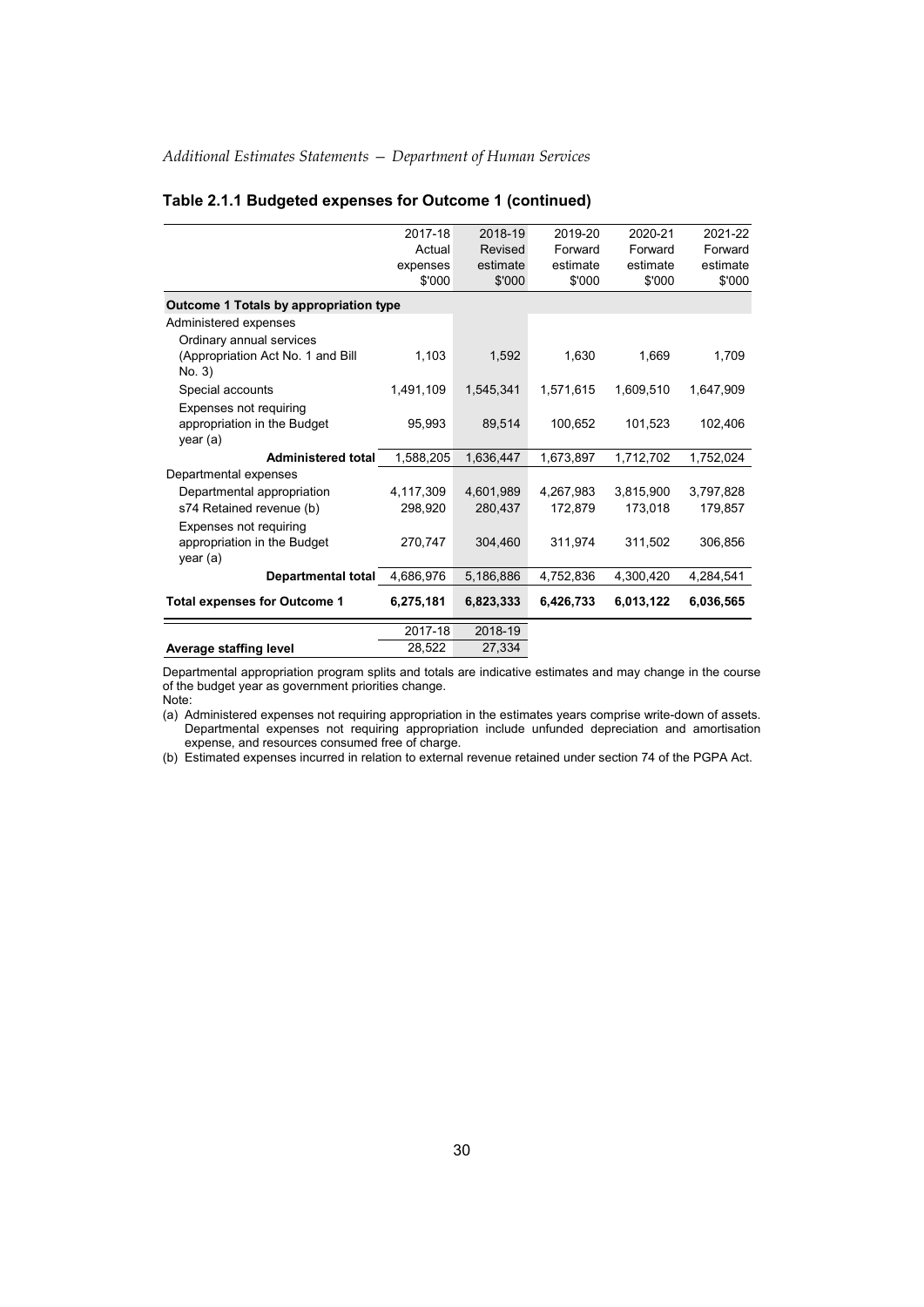## **2.1.2 PERFORMANCE CRITERIA FOR OUTCOME 1**

There have been no changes to the performance criteria since the publication of the 2018-19 PB Statements.

For full details of the performance criteria for Outcome 1 refer pages 32-38 of the *Portfolio Budget Statements 2018-19, Budget related Paper No. 1.11 Human Services Portfolio.*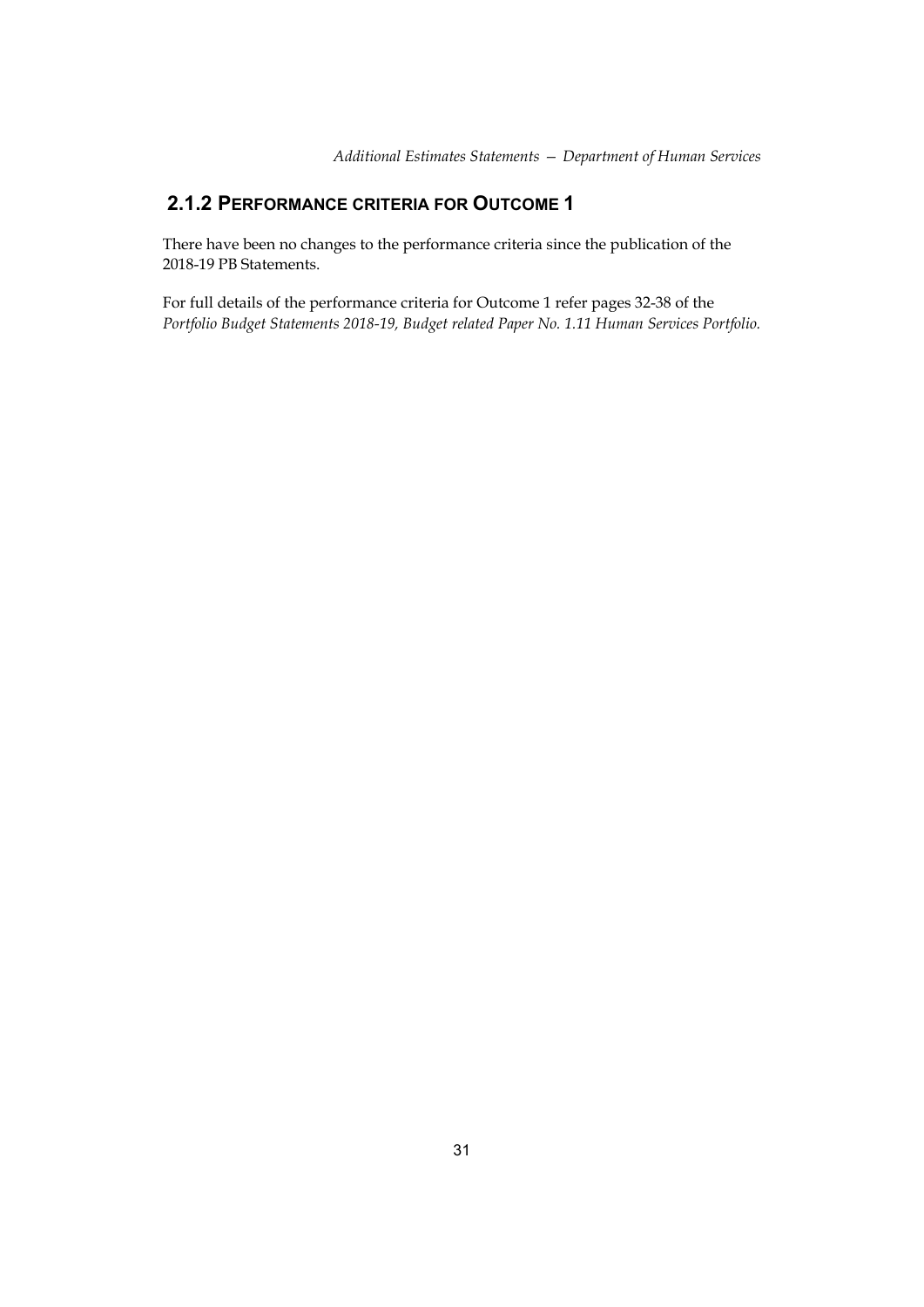## **Section 3: Special account flows and budgeted financial statements**

## **3.1 SPECIAL ACCOUNT FLOWS**

## **Estimates of special account flows**

Special Accounts provide a means to set aside and record amounts used for specified purposes. Table 3.1 shows the expected additions (receipts) and reductions (payments) for each account used by the Department.

### **Table 3.1: Estimates of special account flows and balances**

|                                          | Outcome | Opening |           |               |                      | Closing |
|------------------------------------------|---------|---------|-----------|---------------|----------------------|---------|
|                                          |         | balance | Receipts  |               | Payments Adjustments | balance |
|                                          |         | \$'000  | \$'000    | \$'000        | \$'000               | \$'000  |
| Child Support Account (a) (A)            |         |         |           |               |                      |         |
| 2018-19 Revised estimate                 |         | 52,204  | 1,489,189 | (1,548,783)   | 59,594               | 52,204  |
| 2017-18 Actual                           |         | 50,249  | 1,435,179 | (1, 473, 008) | 39,784               | 52,204  |
| Recovery of Compensation for             |         |         |           |               |                      |         |
| Health Care & Other Services             |         |         |           |               |                      |         |
| Special Account (b) (A)                  |         |         |           |               |                      |         |
| 2018-19 Revised estimate                 |         | 82,809  | 309,104   | (300, 446)    |                      | 91,467  |
| 2017-18 Actual                           |         | 82,805  | 295,779   | (287, 494)    | (8, 281)             | 82,809  |
| Services for Other Entities and          |         |         |           |               |                      |         |
| Trust Moneys - Department of             |         |         |           |               |                      |         |
| Human Services Special Account           |         |         |           |               |                      |         |
| (c) $(A)$ & $(D)$                        |         |         |           |               |                      |         |
| 2018-19 Revised estimate                 |         |         |           |               |                      |         |
| 2017-18 Actual                           |         | -       |           |               |                      |         |
| <b>Total special accounts</b>            |         | 135,013 | 1,798,293 | (1,849,229)   | 59,594               | 143,671 |
| 2018-19 Revised estimate                 |         |         |           |               |                      |         |
| Total special accounts<br>2017-18 Actual |         | 133,054 | 1,730,958 | (1,760,502)   | 31,503               | 135,013 |

(A) = Administered

 $(D)$  = Departmental

Note:

(a) Appropriation: *Public Governance, Performance and Accountability Act 2013*, section 80.

Establishing Instrument: *Child Support (Registration and Collection) Act 1988*, section 73. Purpose: For the receipt of child support payments and the making of regular and timely payments to custodial parents.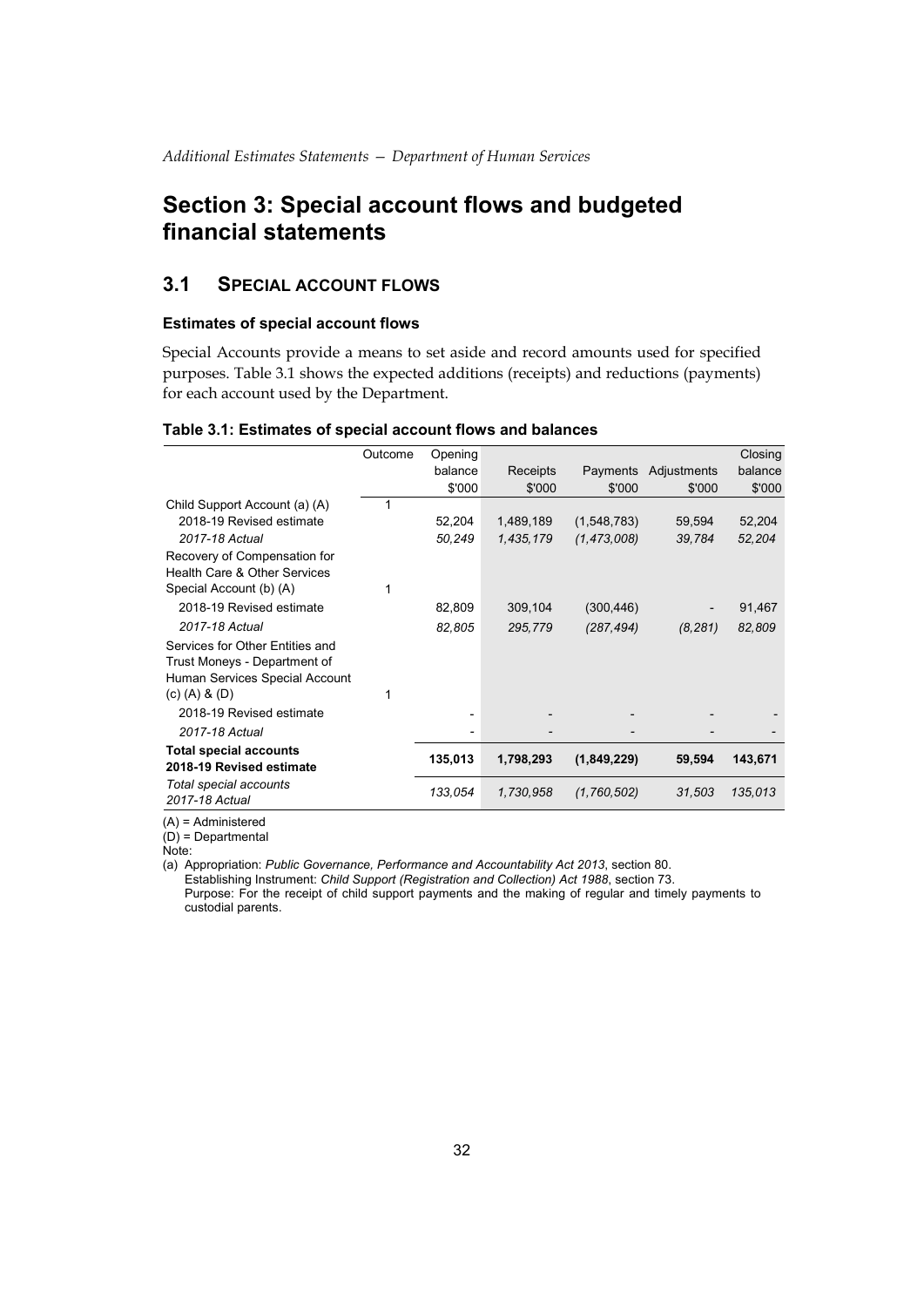### **Table 3.1: Estimates of special account flows and balances (continued)**

(b) Appropriation: *Public Governance, Performance and Accountability Act 2013,* section 78. Establishing Instrument: Determination 2015/06 *Public Governance, Performance and Accountability Act 2013* section 78.

Purpose:

- 1) to credit monies received by the Commonwealth following a judgement or settlement made in relation to a claimant under the *Health and Other Services (Compensation) Act 1995* (HOSC Act) and amounts received by the Commonwealth for the purposes of the special account; and
- 2) to debit monies:
	- to pay a person an amount consistent with the HOSC Act:
	- ii to pay an amount to a commonwealth entity that manages a benefit, subsidy or scheme related to the HOSC Act;
	- iii activities that are incidental to a purpose mentioned in paragraph (i) or (ii);
	- iv to reduce the balance of the special account (and, therefore, the available appropriation for the special account) without making a real or notional payment; and
	- to repay amounts where an Act or other law requires or permits the repayment of an amount received.
- (c) Appropriation: *Public Governance, Performance and Accountability Act 2013,* section 78.
	- Establishing Instrument: Determination 2011/13 *Public Governance, Performance and Accountability Act 2013* section 78.

Purpose:

- 1) to credit monies:
	- amounts held on trust or otherwise for the benefit of a person other than the Commonwealth; ii amounts received in the course of the performance of functions that relate to the purposes of the
- special account; and 2) to debit monies:
	- to disburse amounts held on trust or otherwise for the benefit of a person other than the Commonwealth;
	- ii to disburse amounts in connection with services performed on behalf of other governments and bodies that are non-corporate Commonwealth entities;
	- iii to repay amounts where an Act or other law requires or permits the repayment of an amount received;
	- to reduce the balance of the special account (and, therefore, the available appropriation for the special account) without making a real or notional payment.

This account has a nil balance. There were no transactions during 2017-18 or estimates for 2018-19.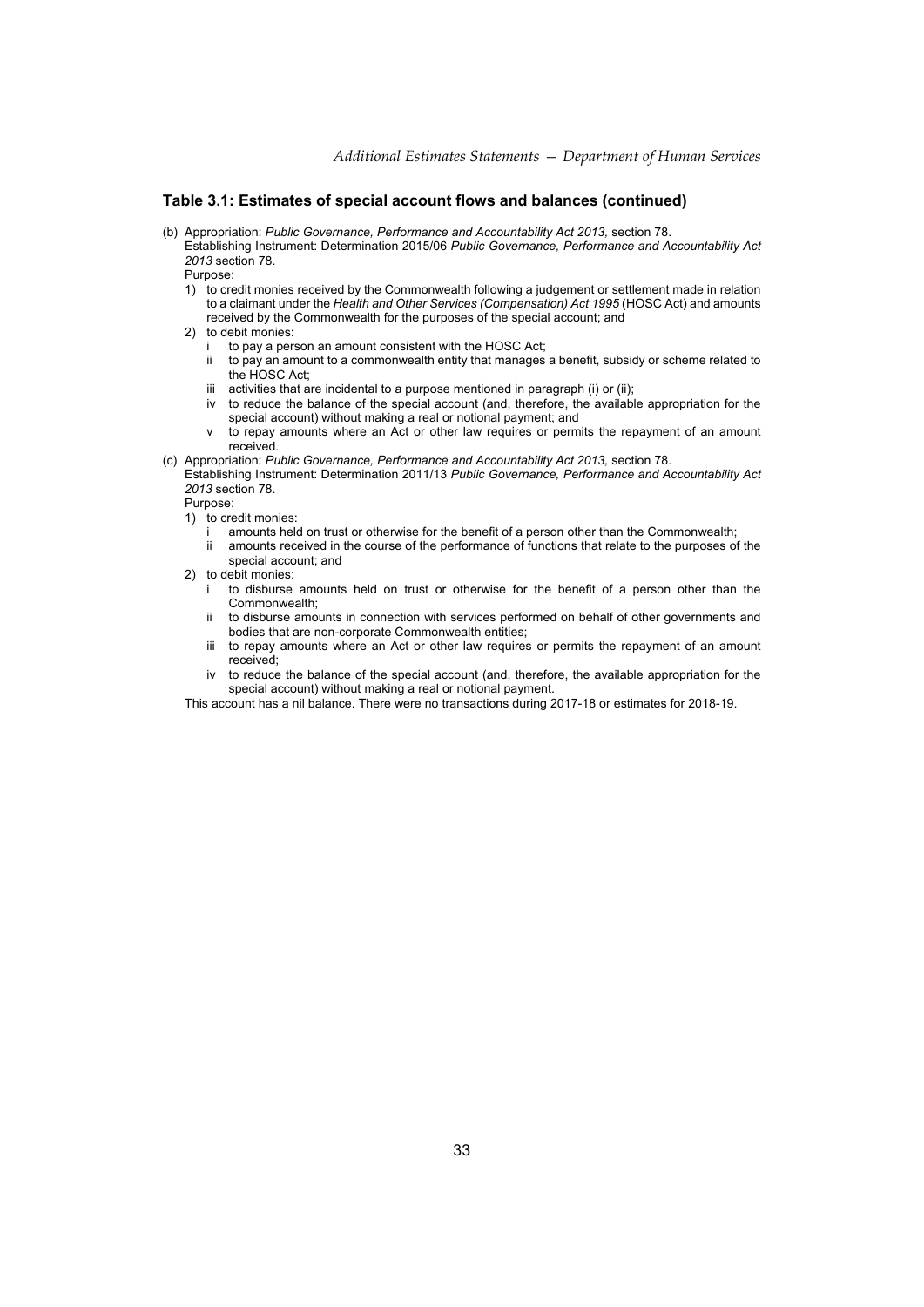## **3.2 BUDGETED FINANCIAL STATEMENTS**

### **3.2.1 Analysis of budgeted financial statements**

## **Departmental comprehensive income statement (Table 3.2)**

Since the 2018-19 Budget, revenue from government in 2018-19 has increased by \$114.4 million. Estimates of own-source income have increased by \$37.7 million mainly due to changes in revenue from service agreements with other entities. Total expenses in 2018-19 have increased by \$177.2 million since the 2018-19 Budget as a result of the increased effort required to meet the objectives of new measures and own-source income.

## **Departmental balance sheet (Table 3.3)**

The budgeted net asset position at 30 June 2019 will have increased by \$188.5 million since the 2018-19 Budget. Revised estimates take into account the 2017-18 operating result and the flow-on effect of audited financial accounts as at 30 June 2018 and an increase in equity as a result of new measures.

### **Departmental statement of cash flows (Table 3.5)**

Since the 2018-19 Budget, departmental cash receipts and payments have been affected by changes in appropriation; own source revenue; expenses and equity injections.

### **Departmental Capital Budget Statement (Table 3.6)**

Following the 2018-19 Budget, equity injection funding increased by \$40.6 million to \$334.7 million, due to new measures (\$25.3 million) and other variations (\$15.3 million).

### **Statement of departmental asset movements (Table 3.7)**

The estimated net book value of land, buildings, property plant and equipment and intangible assets as at 30 June 2019 has increased by \$74.2 million since the 2018-19 Budget. This primarily reflects: actual 2017-18 closing balances being \$28.6 million higher than estimated at Budget; asset additions which have increased by \$79.2 million; offset by a decrease in asset values of \$33.6 million due to depreciation and other adjustments.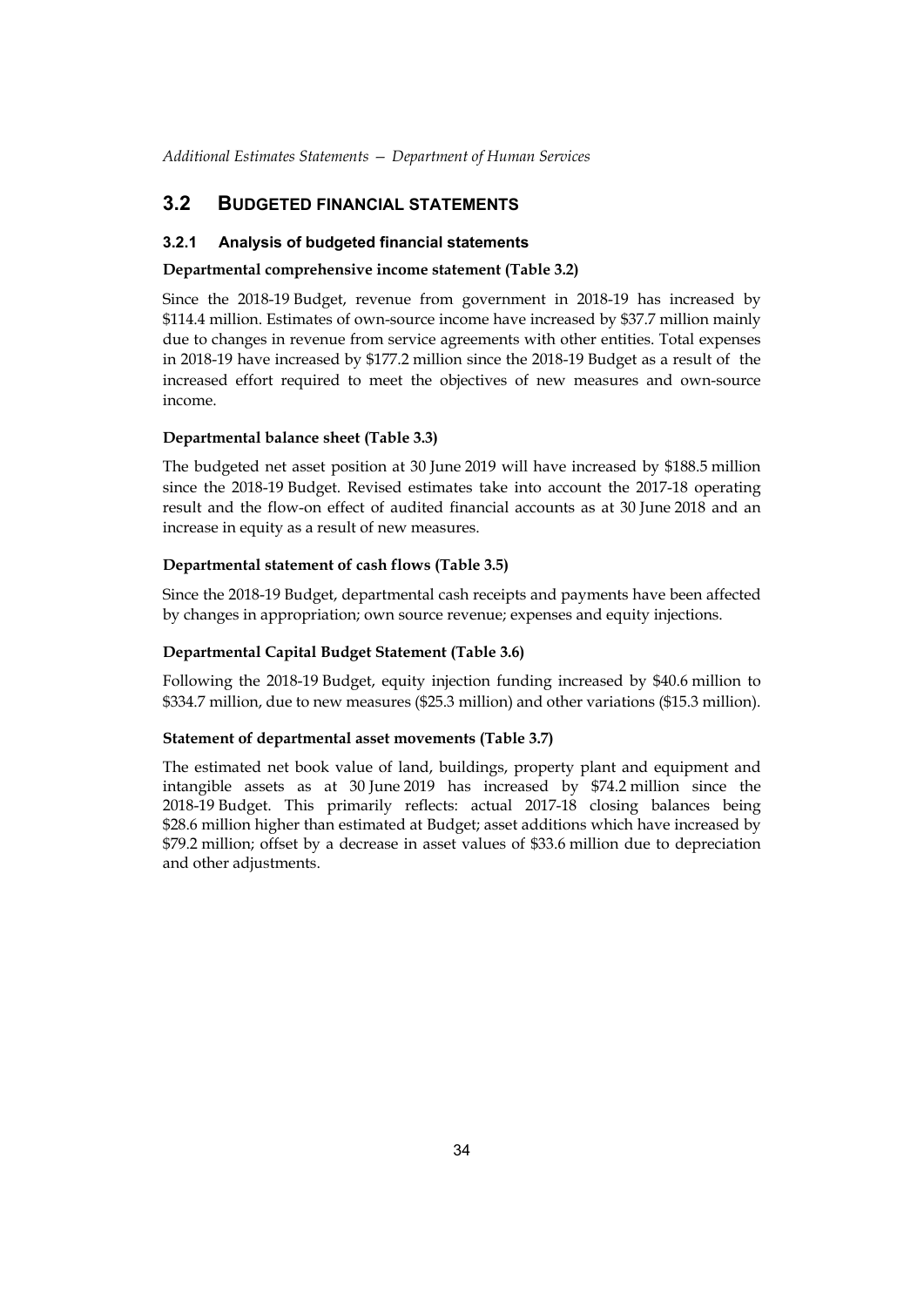## **3.2.1 Analysis of budgeted financial statements (continued)**

### **Schedule of administered activity**

### **Administered income and expenses (Table 3.8)**

Since the 2018-19 Budget, administered non-taxation revenue has an increase of \$39.4 million largely reflecting changes in Child Support maintenance revenue.

### **Administered assets and liabilities (Table 3.9)**

Following the 2018-19 Budget, the estimated closing asset balance for 2018-19 has decreased by \$18.9 million, mostly due to a decrease in the Child Support receivables balances.

### **Administered statement of cash flows (Table 3.10)**

Changes in administered cash flows since the 2018-19 Budget in the most part reflect changes to Child Support and Health Compensation Recovery receipts and payments.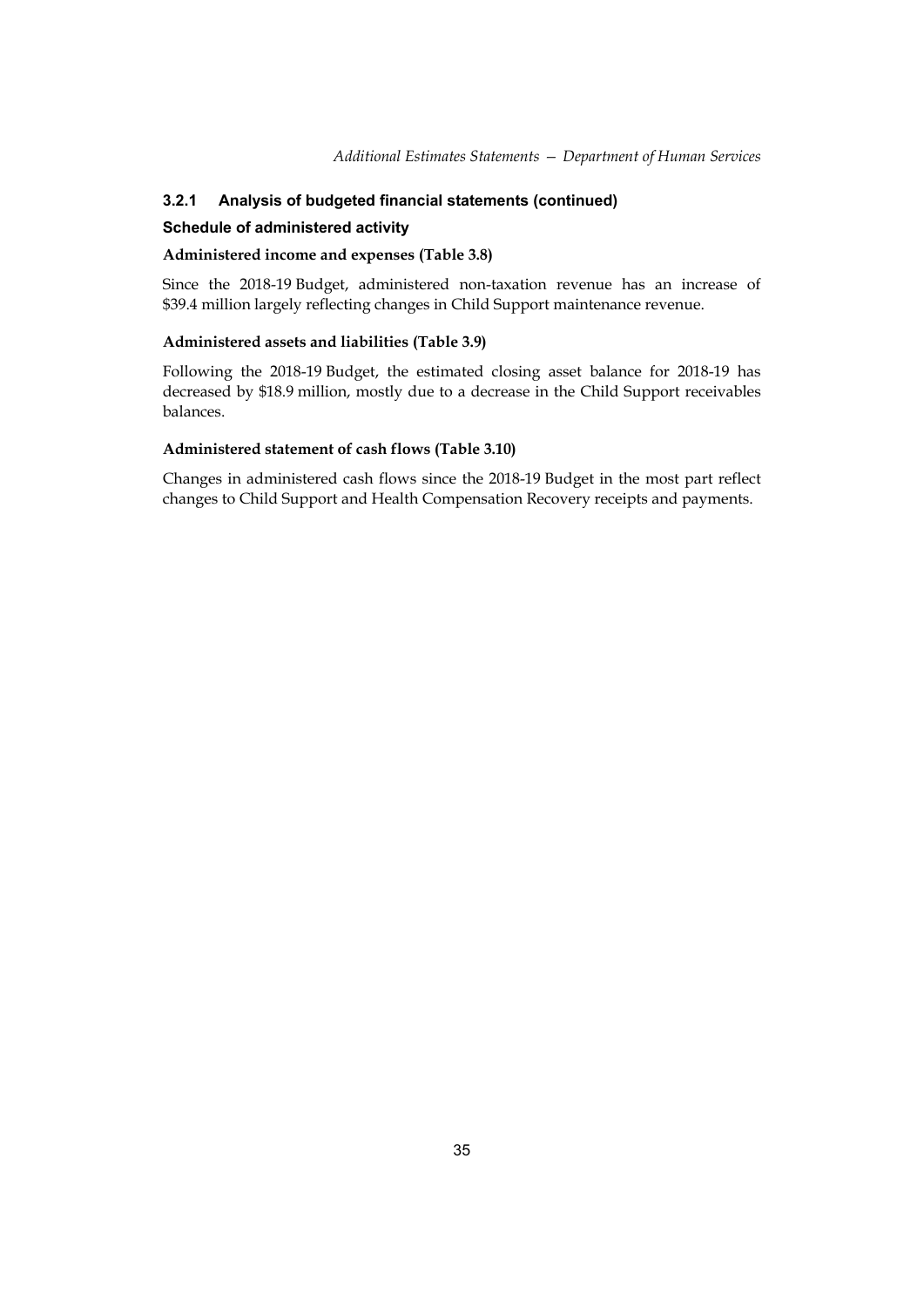## **3.2.2 Budgeted financial statements**

## **Table 3.2: Comprehensive income statement (for the period ended 30 June)**

|                                                             | 2017-18       | 2018-19        | 2019-20     | 2020-21       | 2021-22     |
|-------------------------------------------------------------|---------------|----------------|-------------|---------------|-------------|
|                                                             | Actual        | Revised        | Forward     | Forward       | Forward     |
|                                                             |               | estimate       | estimate    | estimate      | estimate    |
|                                                             | \$'000        | \$'000         | \$'000      | \$'000        | \$'000      |
| <b>EXPENSES</b>                                             |               |                |             |               |             |
| Employee benefits                                           | 2,838,219     | 2,748,519      | 2,557,139   | 2,404,460     | 2,444,056   |
| Supplier expenses                                           | 1,576,230     | 2,132,002      | 1,882,298   | 1,583,016     | 1,532,297   |
| Depreciation and amortisation                               | 249,391       | 301,572        | 309,086     | 308,614       | 303,968     |
| Finance costs                                               | 650           | 713            | 730         | 747           | 766         |
| Write-down and impairment of assets                         | 18,449        | 626            | 129         | 129           |             |
| Losses from sale of assets                                  | 441           |                |             |               |             |
| Other expenses                                              | 3,596         | 3,454          | 3,454       | 3,454         | 3,454       |
| <b>Total expenses</b>                                       | 4,686,976     | 5,186,886      | 4,752,836   | 4,300,420     | 4,284,541   |
| LESS:                                                       |               |                |             |               |             |
| <b>OWN SOURCE INCOME</b>                                    |               |                |             |               |             |
| Own-source revenue                                          |               |                |             |               |             |
| Rendering of goods and services                             | 287,796       | 280,460        | 165,349     | 165,299       | 171,961     |
| Rental income                                               | 19,870        | 12,977         | 12,530      | 12,719        | 12,896      |
| Other revenue                                               | 396           |                |             |               |             |
| Total own-source revenue                                    | 308,062       | 293,437        | 177,879     | 178,018       | 184,857     |
| Gains                                                       |               |                |             |               |             |
| Reversal of previous asset                                  |               |                |             |               |             |
| write-downs and impairments                                 | 2,843         |                |             |               |             |
| Resources received free of charge                           | 2,907         | 2,888          | 2,888       | 2,888         | 2,888       |
| <b>Other Gains</b>                                          | 1,642         |                |             |               |             |
| <b>Total gains</b>                                          | 7,392         | 2,888          | 2,888       | 2,888         | 2,888       |
| <b>Total own-source Income</b>                              | 315,454       | 296,325        | 180,767     | 180,906       | 187,745     |
| Net cost of services                                        | (4, 371, 522) | (4,890,561)    | (4,572,069) | (4, 119, 514) | (4,096,796) |
| Revenue from government                                     | 4,297,066     | 4,601,989      | 4,267,983   | 3,815,900     | 3,797,828   |
| Deficit attributable to the<br><b>Australian Government</b> | (74, 456)     | (288, 572)     | (304, 086)  | (303, 614)    | (298, 968)  |
| <b>OTHER COMPREHENSIVE INCOME</b>                           |               |                |             |               |             |
| Changes in asset revaluation surplus                        | 20,162        |                |             |               |             |
| Total other comprehensive income                            | 20,162        | $\blacksquare$ |             |               |             |
| <b>Total comprehensive deficit</b>                          |               |                |             |               |             |
| attributable to the Australian<br>Government                | (54, 294)     | (288, 572)     | (304, 086)  | (303, 614)    | (298, 968)  |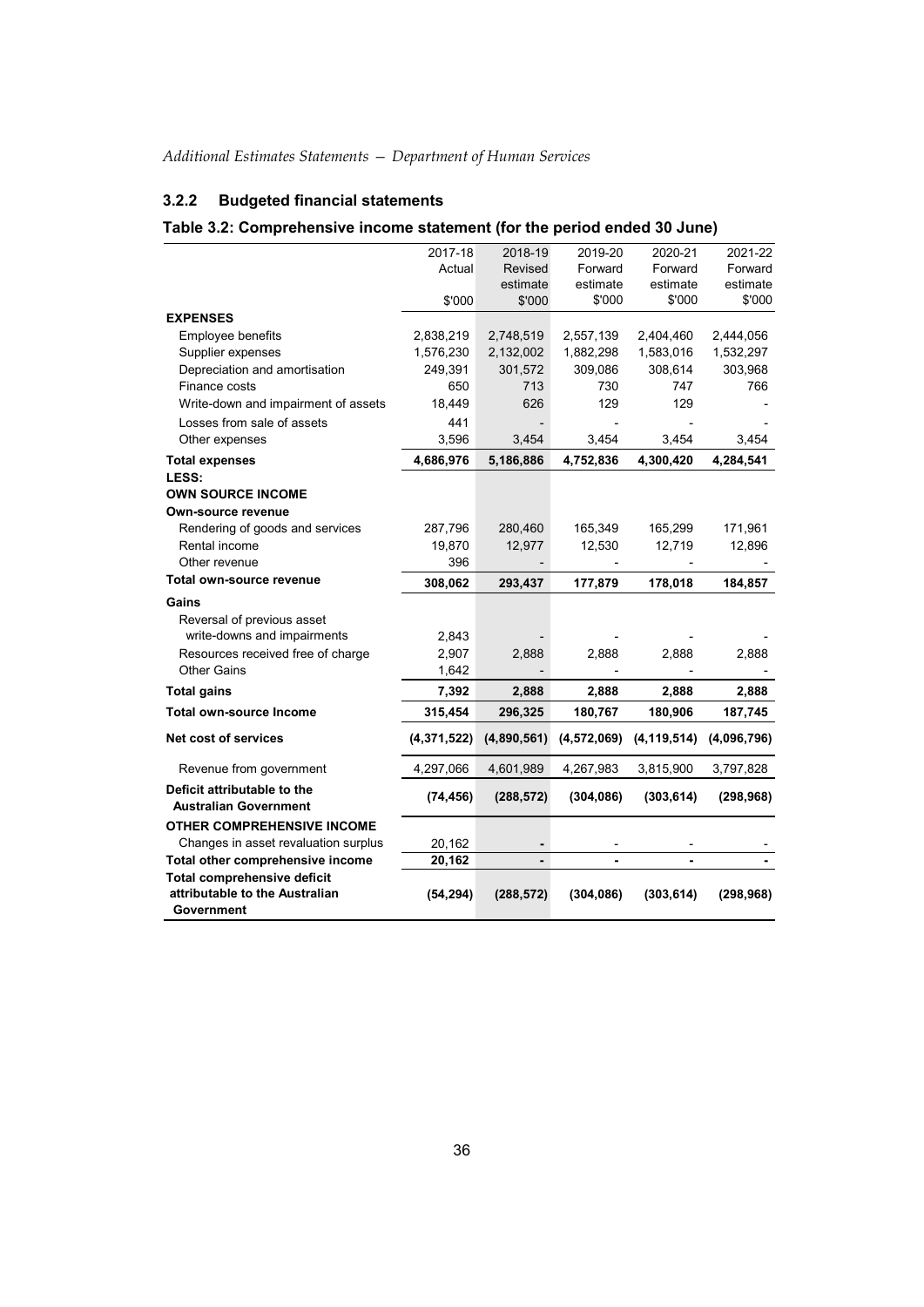## **Table 3.2: Comprehensive income statement (for the period ended 30 June) (continued)**

## **Note: Impact of net cash appropriation arrangements**

|                                                                                                                                               | 2017-18<br>Actual | 2018-19<br>Revised<br>estimate | 2019-20<br>Forward<br>estimate | 2020-21<br>Forward<br>estimate | 2021-22<br>Forward<br>estimate |
|-----------------------------------------------------------------------------------------------------------------------------------------------|-------------------|--------------------------------|--------------------------------|--------------------------------|--------------------------------|
|                                                                                                                                               | \$'000            | \$'000                         | \$'000                         | \$'000                         | \$'000                         |
| <b>Total comprehensive surplus</b><br>excluding depreciation/<br>amortisation expenses<br>previously funded through<br>revenue appropriations | 195.097           | 13.000                         | 5,000                          | 5.000                          | 5,000                          |
| less depreciation/amortisation<br>expenses previously funded<br>through revenue appropriations (a)                                            | 249.391           | 301,572                        | 309.086                        | 308.614                        | 303.968                        |
| Total comprehensive deficit<br>- as per the statement of<br>comprehensive income                                                              | (54, 294)         | (288, 572)                     | (304, 086)                     | (303, 614)                     | (298, 968)                     |

Prepared on Australian Accounting Standards basis.

Note:

(a) From 2010-11, the Government introduced net cash appropriation arrangements where Appropriation Act No. 1 or Bill No. 3 revenue appropriations for the depreciation/amortisation expenses of noncorporate Commonwealth entities were replaced with a separate capital budget (the Departmental Capital Budget, or DCB) provided through Appropriation Act No. 1 or Bill No. 3 equity appropriations. For information regarding DCBs, please refer to Table 3.6 Departmental Capital Budget Statement.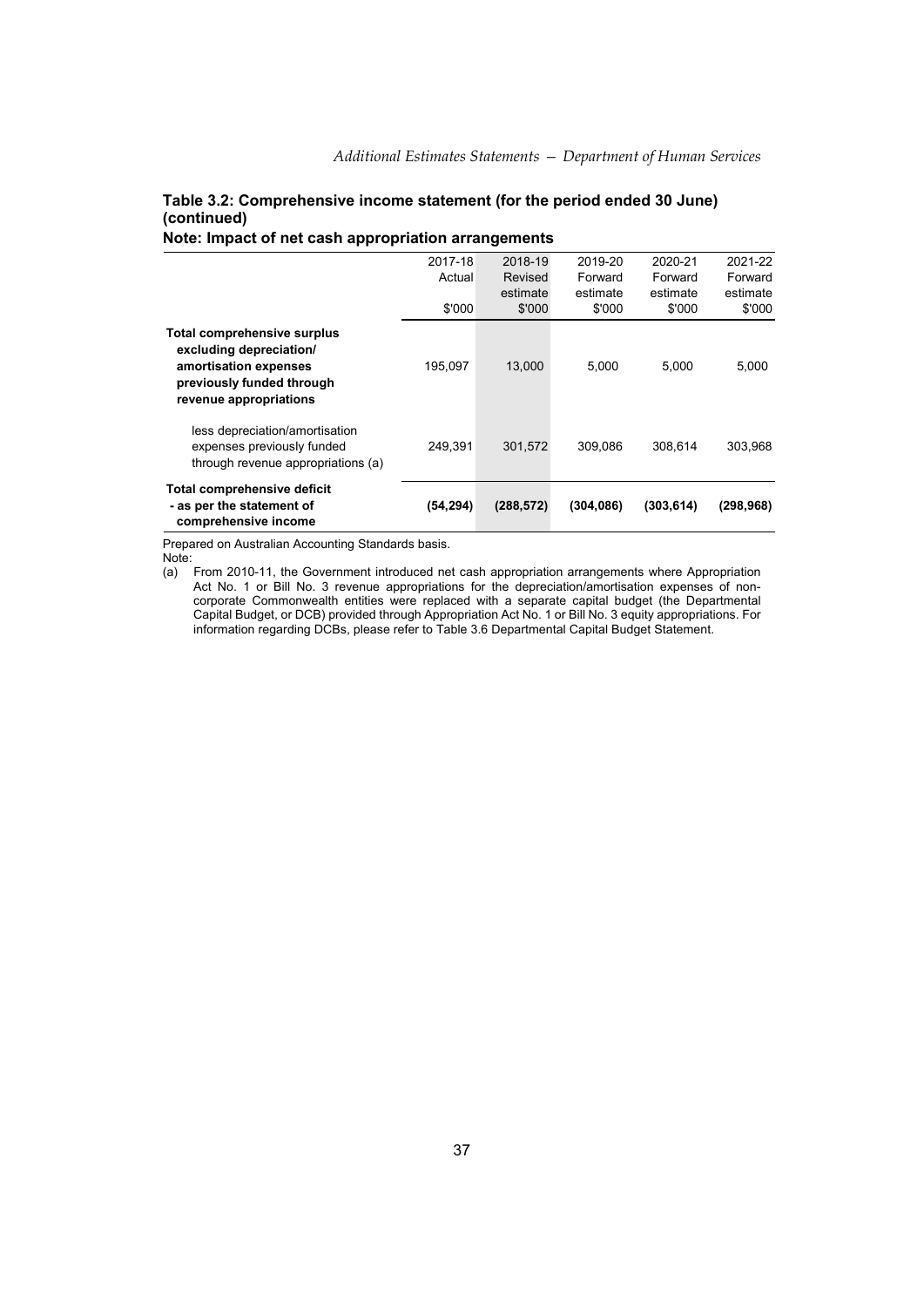|                                     | 2017-18     | 2018-19     | 2019-20     | 2020-21       | 2021-22     |
|-------------------------------------|-------------|-------------|-------------|---------------|-------------|
|                                     | Actual      | Revised     | Forward     | Forward       | Forward     |
|                                     |             | estimate    | estimate    | estimate      | estimate    |
|                                     | \$'000      | \$'000      | \$'000      | \$'000        | \$'000      |
| <b>ASSETS</b>                       |             |             |             |               |             |
| <b>Financial assets</b>             |             |             |             |               |             |
| Cash                                | 14,802      | 20,000      | 20,000      | 20,000        | 20,000      |
| Trade and other receivables         | 1,589,736   | 1,249,631   | 1,284,744   | 1,252,647     | 1,223,796   |
| <b>Total financial assets</b>       | 1,604,538   | 1,269,631   | 1,304,744   | 1,272,647     | 1,243,796   |
| <b>Non-financial assets</b>         |             |             |             |               |             |
| Land and buildings                  | 376,772     | 373,558     | 374,178     | 334,245       | 313,424     |
| Plant and equipment                 | 300,072     | 295,934     | 270,460     | 270,076       | 248,540     |
| Software                            | 390,830     | 478,800     | 484,540     | 409,594       | 340,773     |
| Prepayments                         | 135,870     | 241,228     | 207,882     | 202,781       | 215,057     |
| <b>Total non-financial assets</b>   | 1,203,544   | 1,389,520   | 1,337,060   | 1,216,696     | 1,117,794   |
| <b>Total assets</b>                 | 2,808,082   | 2,659,151   | 2,641,804   | 2,489,343     | 2,361,590   |
| <b>LIABILITIES</b>                  |             |             |             |               |             |
| <b>Payables</b>                     |             |             |             |               |             |
| <b>Suppliers</b>                    | 618,979     | 401,414     | 402,867     | 397,314       | 387,220     |
| Employee benefits                   | 33,844      | 30,763      | 46,209      | 32,425        | 41,764      |
| Lease incentives                    | 87,378      | 96,904      | 79,094      | 61,678        | 46,647      |
| Other payables                      | 7,764       | 7,764       | 7,764       | 7,764         | 7,764       |
| <b>Total payables</b>               | 747,965     | 536,845     | 535,934     | 499,181       | 483,395     |
| <b>Provisions</b>                   |             |             |             |               |             |
| Employee provisions                 | 867,119     | 892,105     | 894,053     | 892,861       | 891,306     |
| Other provisions                    | 32,972      | 33,597      | 34,327      | 35,074        | 35,840      |
| <b>Total provisions</b>             | 900,091     | 925,702     | 928,380     | 927,935       | 927,146     |
| <b>Total liabilities</b>            | 1,648,056   | 1,462,547   | 1,464,314   | 1,427,116     | 1,410,541   |
| <b>Net assets</b>                   | 1,160,026   | 1,196,604   | 1,177,490   | 1,062,227     | 951,049     |
| <b>EQUITY *</b>                     |             |             |             |               |             |
| <b>Parent entity interest</b>       |             |             |             |               |             |
| Contributed equity                  | 2,317,526   | 2,642,676   | 2,927,648   | 3,115,999     | 3,303,789   |
| Reserves                            | 186,402     | 186,402     | 186,402     | 186,402       | 186,402     |
| Accumulated deficit                 | (1,343,902) | (1,632,474) | (1,936,560) | (2, 240, 174) | (2,539,142) |
| <b>Total parent entity interest</b> | 1,160,026   | 1,196,604   | 1,177,490   | 1,062,227     | 951,049     |
| <b>Total equity</b>                 | 1,160,026   | 1,196,604   | 1,177,490   | 1,062,227     | 951,049     |

## **Table 3.3: Budgeted departmental balance sheet (as at 30 June)**

Prepared on Australian Accounting Standards basis.

\* Equity is the residual interest in assets after the deduction of liabilities.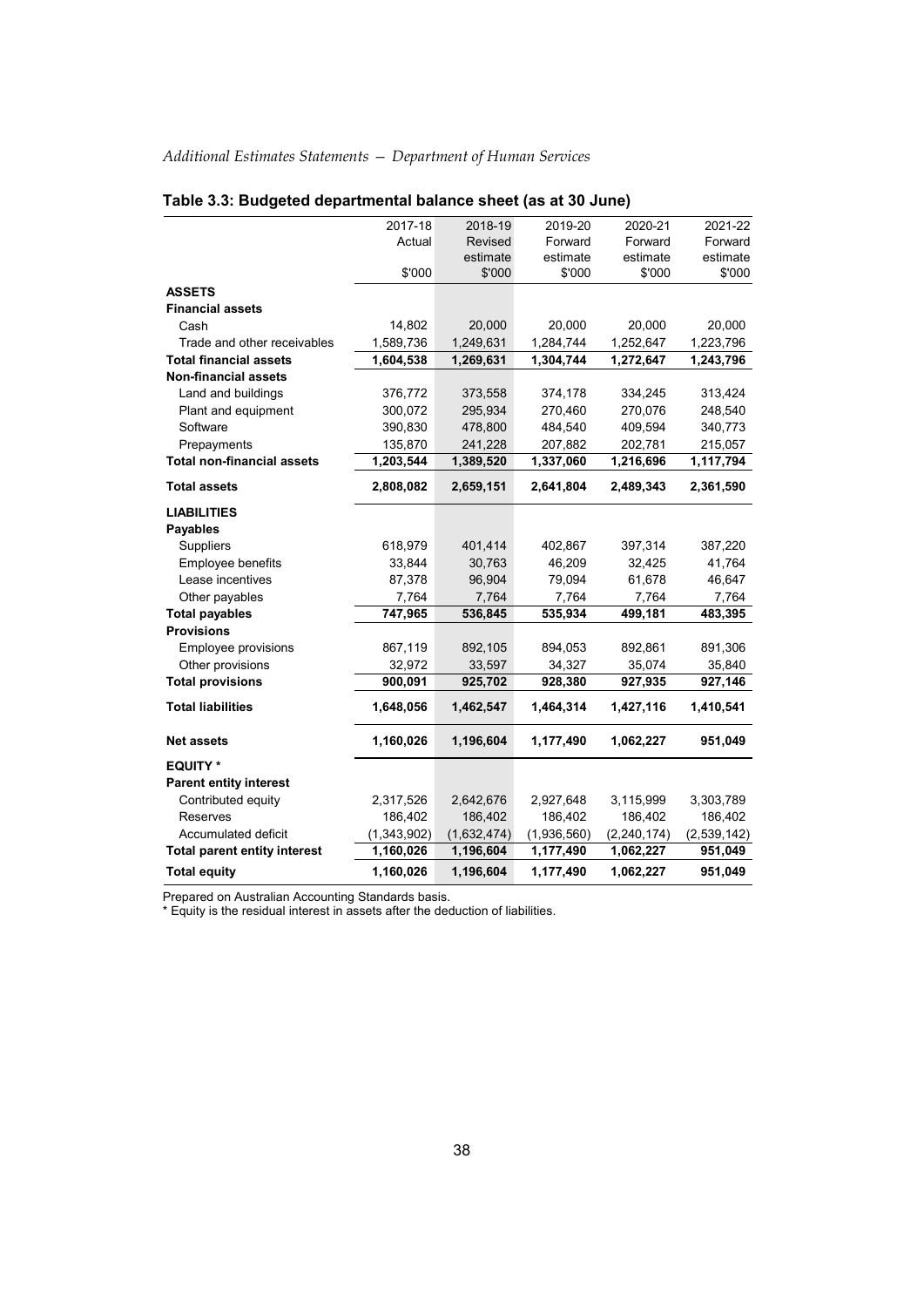## **Table 3.4: Departmental statement of changes in equity — summary of movement (Budget Year 2018-19)**

|                                                 |             | Asset       |                         |              |
|-------------------------------------------------|-------------|-------------|-------------------------|--------------|
|                                                 | Retained    | revaluation | Contributed             |              |
|                                                 | earnings    |             | reserve equity/ capital | Total equity |
|                                                 | \$'000      | \$'000      | \$'000                  | \$'000       |
| Opening balance as at 1 July 2018               |             |             |                         |              |
| Balance carried forward from previous<br>period | (1,343,902) | 186,402     | 2,317,526               | 1,160,026    |
| <b>Adjusted opening balance</b>                 | (1,343,902) | 186,402     | 2,317,526               | 1,160,026    |
| <b>Comprehensive income</b>                     |             |             |                         |              |
| Deficit for the period                          | (288,572)   |             |                         | (288,572)    |
| Total comprehensive deficit attributable        |             |             |                         |              |
| to the Australian Government                    | (288,572)   |             |                         | (288,572)    |
| <b>Transactions with owners</b>                 |             |             |                         |              |
| Distr bution of equity                          |             |             | (9, 563)                | (9, 563)     |
| <b>Contribution by owners</b>                   |             |             |                         |              |
| Equity injection:                               |             |             |                         |              |
| Equity Injection - Appropriation                |             |             | 151,592                 | 151,592      |
| Departmental Capital Budget (DCB)               |             |             | 183,121                 | 183,121      |
| <b>Total transactions with owners</b>           |             |             | 325,150                 | 325,150      |
| Closing balance as at 30 June 2019              |             |             |                         |              |
| attributable to the Australian                  | (1,632,474) | 186,402     | 2,642,676               | 1,196,604    |
| Government                                      |             |             |                         |              |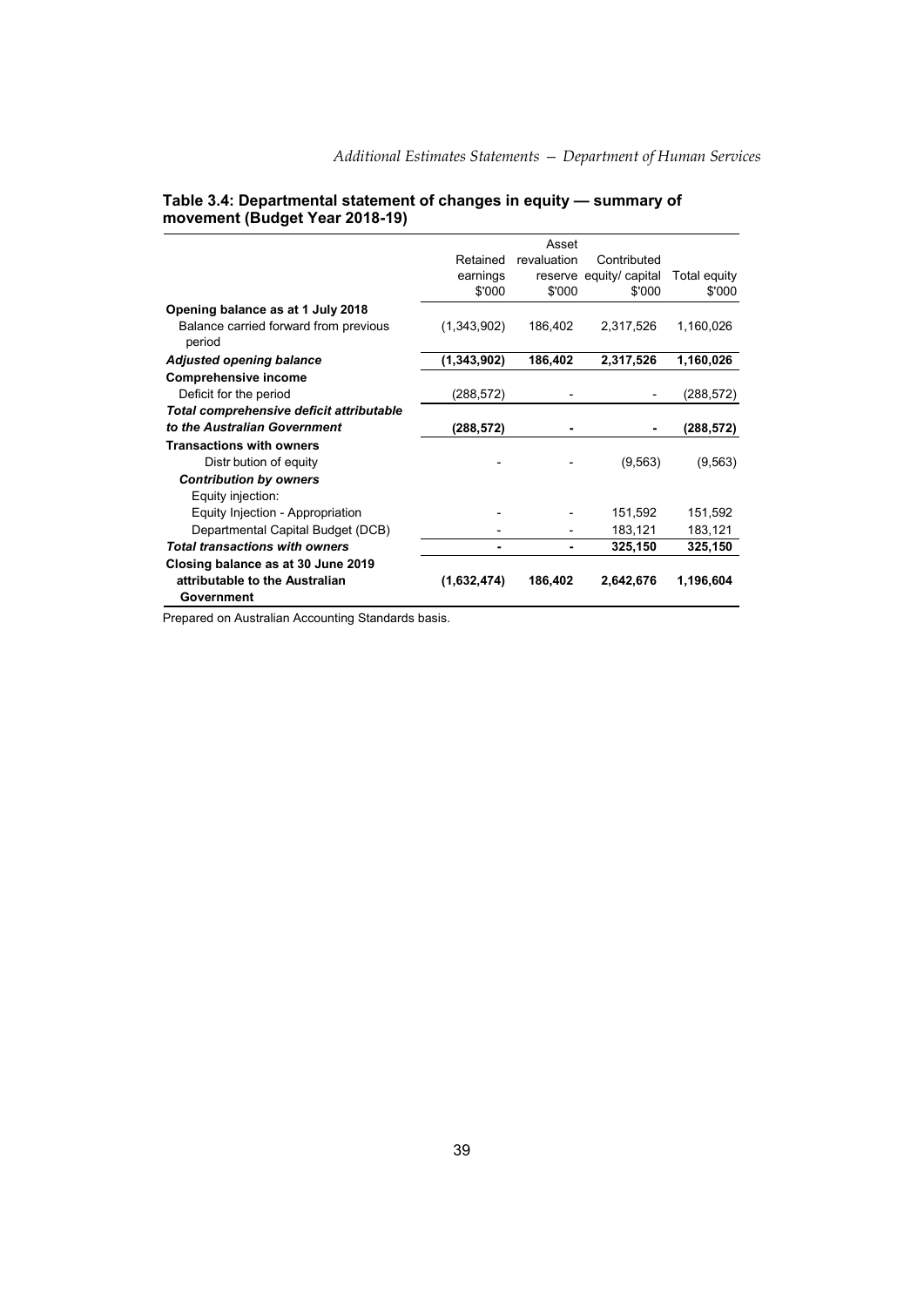|                                                  | 2017-18    | 2018-19    | 2019-20    | 2020-21    | 2021-22   |
|--------------------------------------------------|------------|------------|------------|------------|-----------|
|                                                  | Actual     | Revised    | Forward    | Forward    | Forward   |
|                                                  |            | estimate   | estimate   | estimate   | estimate  |
|                                                  | \$'000     | \$'000     | \$'000     | \$'000     | \$'000    |
| <b>OPERATING ACTIVITIES</b>                      |            |            |            |            |           |
| <b>Cash received</b>                             |            |            |            |            |           |
| Appropriations                                   | 4,399,469  | 5,488,136  | 4,650,393  | 4,240,074  | 4,227,061 |
| Rendering of services                            | 282,832    | 306,745    | 185,628    | 186,014    | 187,195   |
| Net GST received                                 | 166,088    | 248,583    | 191,178    | 165,621    | 167,469   |
| Other                                            | 64,109     | 45,718     | 45,718     | 45,718     | 45,718    |
| <b>Total cash received</b>                       | 4,912,498  | 6,089,182  | 5,072,917  | 4,637,427  | 4,627,443 |
| Cash used                                        |            |            |            |            |           |
| Employees                                        | 2,836,540  | 2,754,043  | 2,567,174  | 2,446,865  | 2,463,701 |
| Suppliers                                        | 1,539,173  | 2,713,067  | 2,074,765  | 1,784,755  | 1,754,906 |
| Borrowing and other financing costs              | 58         |            |            |            |           |
| Competitive neutrality payments                  | 406        | 454        | 454        | 454        | 454       |
| Returns to the official public account           | 513,138    | 601,046    | 422,524    | 397,353    | 400,382   |
| Other                                            | 5,567      | 3,000      | 3,000      | 3,000      | 3,000     |
| <b>Total cash used</b>                           | 4,894,882  | 6,071,610  | 5,067,917  | 4,632,427  | 4,622,443 |
| Net cash from/(used by) operating                |            |            |            |            |           |
| activities                                       | 17,616     | 17,572     | 5,000      | 5,000      | 5,000     |
| <b>INVESTING ACTIVITIES</b>                      |            |            |            |            |           |
| <b>Cash received</b>                             |            |            |            |            |           |
| Proceeds from sales of plant and                 |            |            |            |            |           |
| equipment                                        | 109        |            |            |            |           |
| <b>Total cash received</b>                       | 109        |            |            |            |           |
| Cash used                                        |            |            |            |            |           |
| Purchase of property, plant and                  |            |            |            |            |           |
| equipment and software                           | 383,485    | 382,687    | 289,972    | 193,351    | 192,790   |
| <b>Total cash used</b>                           | 383,485    | 382,687    | 289,972    | 193,351    | 192,790   |
| Net cash used by investing activities            | (383, 376) | (382, 687) | (289, 972) | (193, 351) | (192,790) |
| <b>FINANCING ACTIVITIES</b>                      |            |            |            |            |           |
| Cash received                                    |            |            |            |            |           |
| Contributed equity                               | 369,429    | 370,313    | 284,972    | 188,351    | 187,790   |
| <b>Total cash received</b>                       | 369,429    | 370,313    | 284,972    | 188,351    | 187,790   |
| Net cash from financing activities               | 369,429    | 370,313    | 284,972    | 188,351    | 187,790   |
|                                                  |            |            |            |            |           |
| Net increase/(decrease) in cash held             | 3,669      | 5,198      |            |            |           |
| Cash at the beginning of the reporting<br>period | 11,133     | 14,802     | 20,000     | 20,000     | 20,000    |
| Cash at the end of the reporting<br>period       | 14,802     | 20,000     | 20,000     | 20,000     | 20,000    |

### **Table 3.5: Budgeted departmental statement of cash flows (for the period ended 30 June)**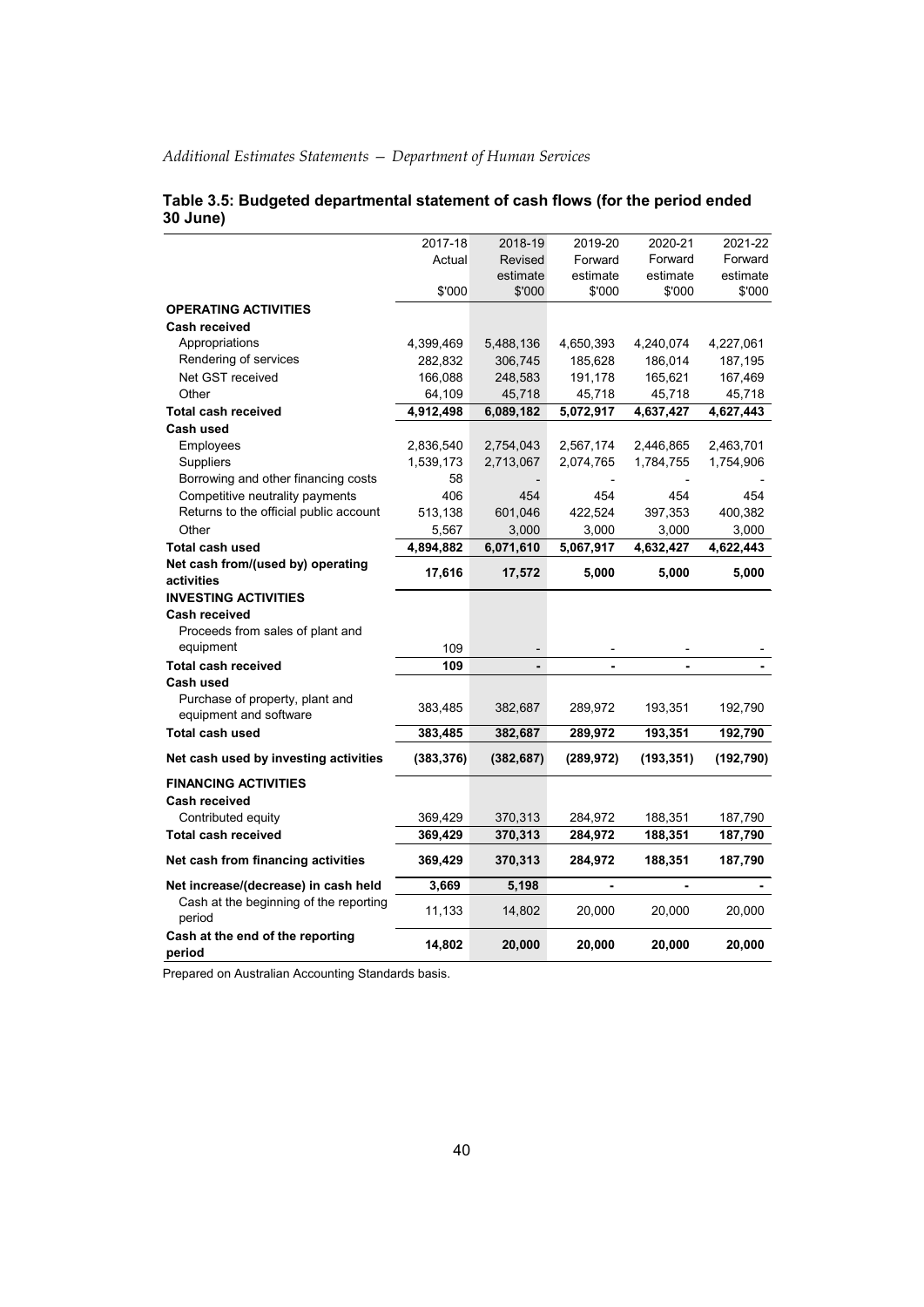|                                           | 2017-18   | 2018-19  | 2019-20  | 2020-21  | 2021-22  |
|-------------------------------------------|-----------|----------|----------|----------|----------|
|                                           | Actual    | Revised  | Forward  | Forward  | Forward  |
|                                           |           | estimate | estimate | estimate | estimate |
|                                           | \$'000    | \$'000   | \$'000   | \$'000   | \$'000   |
| <b>CAPITAL APPROPRIATIONS</b>             |           |          |          |          |          |
| Capital budget - Act No. 1 (DCB)          | 188,996   | 183,121  | 183,870  | 185,127  | 186,208  |
| Equity injections - Act No. 2             | 177,850   | 151,592  | 101,102  | 3,224    | 1,582    |
| <b>Total capital appropriations</b>       | 366,846   | 334,713  | 284,972  | 188,351  | 187,790  |
| <b>Provided for:</b>                      |           |          |          |          |          |
| Purchase of non-financial assets          | 362,025   | 339,087  | 284,972  | 188,351  | 187,790  |
| Other items                               | 4,821     | (4, 374) |          |          |          |
| <b>Total Items</b>                        | 366,846   | 334,713  | 284.972  | 188,351  | 187,790  |
| <b>PURCHASE OF NON-FINANCIAL</b>          |           |          |          |          |          |
| <b>ASSETS</b>                             |           |          |          |          |          |
| Funded by capital appropriations (a)      | 168,355   | 181,566  | 101,102  | 3,224    | 1,582    |
| Funded by capital appropriation - DCB (b) | 183.996   | 188,121  | 183.870  | 185,127  | 186,208  |
| Funded internally from departmental       |           |          |          |          |          |
| resources (c)                             | 45.331    | 13,000   | 5,000    | 5,000    | 5,000    |
| <b>TOTAL PURCHASES</b>                    | 397,682   | 382,687  | 289,972  | 193,351  | 192,790  |
| <b>RECONCILIATION OF CASH USED TO</b>     |           |          |          |          |          |
| <b>ACQUIRE ASSETS TO ASSET</b>            |           |          |          |          |          |
| <b>MOVEMENT TABLE</b>                     |           |          |          |          |          |
| Total purchases                           | 397,682   | 382,687  | 289,972  | 193,351  | 192,790  |
| less increase in payables                 | (14, 197) |          |          |          |          |
| <b>TOTAL CASH USED TO ACQUIRE</b>         |           |          |          |          |          |
| <b>ASSETS</b>                             | 383.485   | 382,687  | 289,972  | 193,351  | 192,790  |

## **Table 3.6: Departmental capital budget statement (for the period ended 30 June)**

Prepared on Australian Accounting Standards basis.

(a) Includes both current Bill 4 and prior Act 2/4/6 appropriations.

(b) Does not include annual finance lease costs. Includes purchases from current and previous years' Departmental Capital Budgets (DCBs).

(c) Includes funding from s74 retained revenue.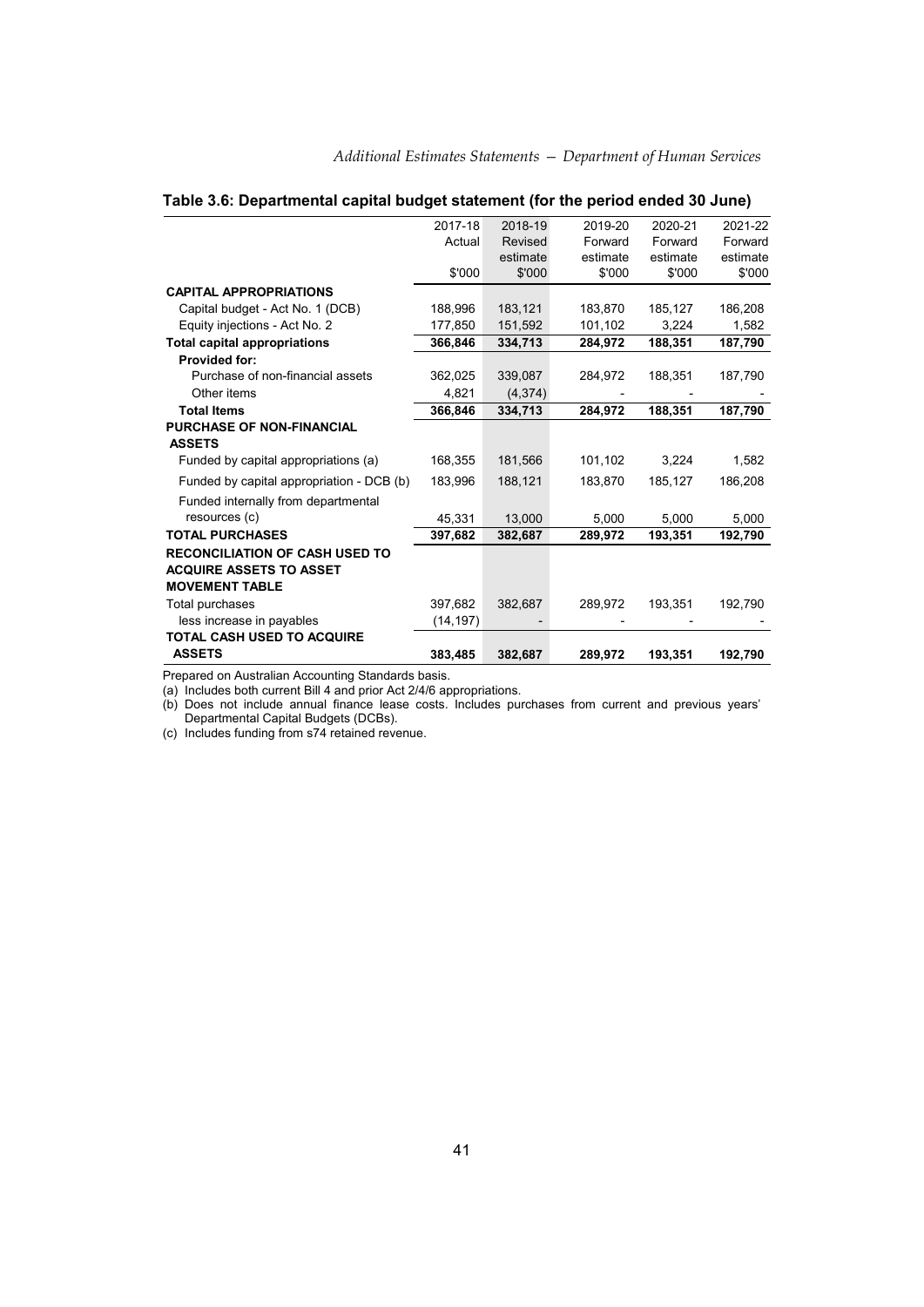|                                                       | Land<br>\$'000           | <b>Buildings</b><br>\$'000 | Plant and<br>equipment<br>\$'000 | Software<br>\$'000 | Total<br>\$'000 |
|-------------------------------------------------------|--------------------------|----------------------------|----------------------------------|--------------------|-----------------|
| As at 1 July 2018                                     |                          |                            |                                  |                    |                 |
| Gross book value                                      | 4,734                    | 397,321                    | 359,348                          | 1,081,699          | 1,843,102       |
| Accumulated depreciation/amortisation                 |                          |                            |                                  |                    |                 |
| and impairment                                        | $\blacksquare$           | (25, 283)                  | (59, 276)                        | (690, 869)         | (775, 428)      |
| Opening net book balance                              | 4,734                    | 372,038                    | 300,072                          | 390,830            | 1,067,674       |
| <b>Capital asset additions</b>                        |                          |                            |                                  |                    |                 |
| Estimated expenditure on new or<br>replacement assets |                          |                            |                                  |                    |                 |
| By purchase - appropriation equity (a)                |                          |                            | 15,865                           | 165,701            | 181,566         |
| By purchase - appropriation ordinary                  |                          |                            |                                  |                    |                 |
| annual services (b)                                   | $\overline{\phantom{0}}$ | 101,950                    | 58,989                           | 27,182             | 188,121         |
| By purchase - other                                   |                          |                            | 13,000                           |                    | 13,000          |
| <b>Total additions</b>                                | ٠                        | 101,950                    | 87,854                           | 192,883            | 382,687         |
| <b>Other movements</b>                                |                          |                            |                                  |                    |                 |
| Depreciation/amortisation expense                     |                          | (104, 682)                 | (91, 977)                        | (104, 913)         | (301, 572)      |
| Impairments and other movements                       |                          | (482)                      | (15)                             |                    | (497)           |
| <b>Total other movements</b>                          | ۰                        | (105, 164)                 | (91, 992)                        | (104, 913)         | (302,069)       |
| As at 30 June 2019                                    |                          |                            |                                  |                    |                 |
| Gross book value                                      | 4,734                    | 498,776                    | 446,991                          | 1,273,864          | 2,224,365       |
| Accumulated depreciation/amortisation                 |                          |                            |                                  |                    |                 |
| and impairment                                        |                          | (129,952)                  | (151,057)                        | (795,064)          | (1,076,073)     |
| <b>Closing net book balance</b>                       | 4,734                    | 368,824                    | 295,934                          | 478,800            | 1,148,292       |

### **Table 3.7: Statement of asset movements (2018-19 Budget year)**

Prepared on Australian Accounting Standards basis.

(a) "Appropriation equity" refers to equity injection appropriations provided through *Appropriation Act (No.2) 2018-2019* and Bill (No.4) 2018-2019 and prior years.

(b) "Appropriation ordinary annual services" refers to funding provided through *Appropriation Act (No.1) 2018-19* and Bill (No.3) 2018-19 for DCBs or other operational expenses.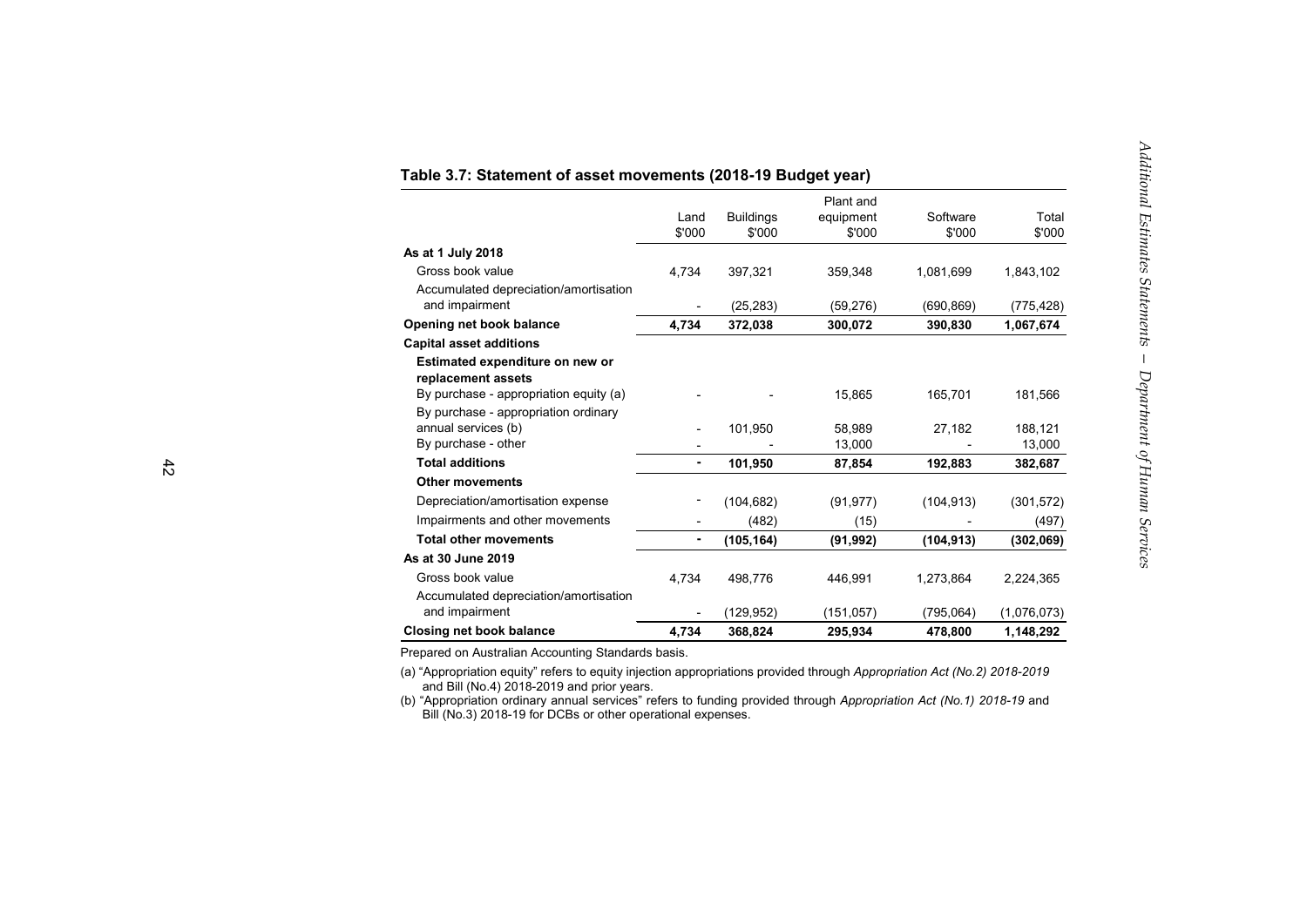|                                     | 2017-18   | 2018-19   | 2019-20   | 2020-21   | 2021-22   |
|-------------------------------------|-----------|-----------|-----------|-----------|-----------|
|                                     | Actual    | Revised   | Forward   | Forward   | Forward   |
|                                     |           | estimate  | estimate  | estimate  | estimate  |
|                                     | \$'000    | \$'000    | \$'000    | \$'000    | \$'000    |
| <b>EXPENSES</b>                     |           |           |           |           |           |
| Child support maintenance expense   | 1,492,212 | 1,546,933 | 1,573,245 | 1,611,179 | 1,649,618 |
| Write-down and impairment of assets | 95,993    | 89,514    | 100,652   | 101,523   | 102,406   |
| <b>Total expenses</b>               | 1,588,205 | 1,636,447 | 1,673,897 | 1,712,702 | 1,752,024 |
| <b>INCOME</b>                       |           |           |           |           |           |
| Non-taxation revenue                |           |           |           |           |           |
| Child support maintenance revenue   | 1,576,208 | 1,625,894 | 1,663,711 | 1,702,515 | 1,741,837 |
| Competitive neutrality revenue      | 12,935    | 13.804    | 14,461    | 15,344    | 16,742    |
| Fees and fines                      | 8,814     | 9,121     | 9,328     | 9,542     | 9,758     |
| <b>Dividends</b>                    | 11,595    | 11.441    | 12.192    | 13,199    | 14,920    |
| Other revenue                       |           | 330       | 330       | 330       | 330       |
| <b>Total non-taxation revenue</b>   | 1,609,552 | 1,660,590 | 1,700,022 | 1,740,930 | 1,783,587 |
| Gains                               |           |           |           |           |           |
| <b>Other Gains</b>                  | 12,162    | 10,000    | 10,000    | 10,000    | 10,000    |
| <b>Total gains</b>                  | 12,162    | 10,000    | 10,000    | 10,000    | 10,000    |
| <b>Total income</b>                 | 1,621,714 | 1,670,590 | 1,710,022 | 1,750,930 | 1,793,587 |
| Net contribution by services        | 33,509    | 34,143    | 36,125    | 38,228    | 41,563    |
| <b>Surplus</b>                      | 33,509    | 34,143    | 36,125    | 38,228    | 41,563    |
| <b>OTHER COMPREHENSIVE INCOME</b>   |           |           |           |           |           |
| Items subject to subsequent         |           |           |           |           |           |
| reclassification to the net cost of |           |           |           |           |           |
| services                            |           |           |           |           |           |
| Gain on investment                  | 7,508     |           |           |           |           |
| <b>Total comprehensive income</b>   | 41,017    | 34,143    | 36,125    | 38,228    | 41,563    |

### **Table 3.8: Schedule of budgeted income and expenses administered on behalf of Government (for the period ended 30 June)**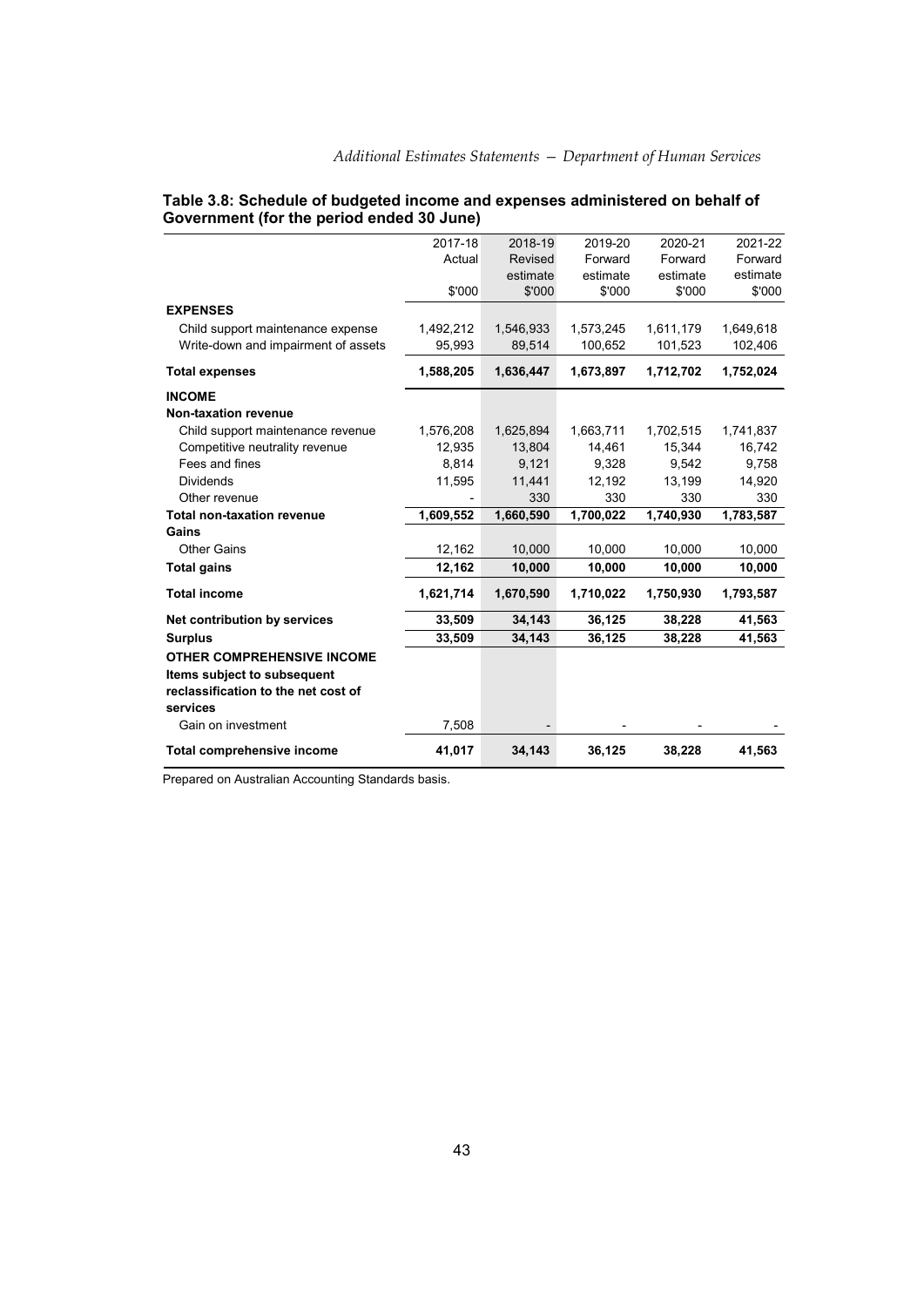| 2017-18<br>2018-19<br>2020-21<br>2019-20<br>Forward<br>Forward<br>Actual<br>Revised<br>estimate<br>estimate<br>estimate<br>\$'000<br>\$'000<br>\$'000<br>\$'000<br><b>ASSETS</b><br><b>Financial assets</b><br>143,833<br>Cash and cash equivalents<br>135,175<br>152,686<br>161,760<br>835,210<br>893,853<br>943,572<br>994,361<br>Child support receivables<br>Trade and other receivables<br>7,184<br>7.005<br>6,231<br>5.390<br>72,214<br>72,214<br>72,214<br>Investment - Australian Hearing<br>72,214<br><b>Total financial assets</b><br>1,049,783<br>1,116,905<br>1,174,703<br>1,233,725<br><b>Total assets</b><br>1,049,783<br>1,116,905<br>1,174,703<br>1,233,725<br><b>LIABILITIES</b><br><b>Payables</b><br>82,809<br>91,467<br>100,320<br>109.394<br>Recovery of compensation payable<br>Child support and other payables<br>31,664<br>31,664<br>31,664<br>31,664<br>Child support payments received<br>20,702<br>20,702<br>20,702<br>20,702<br>in advance<br>135,175<br>143,833<br>152,686<br>161,760<br><b>Total payables</b><br><b>Provisions</b><br>832,638<br>891,972<br>941,691<br>992,480<br>Child support provisions<br><b>Total provisions</b><br>832,638<br>891,972<br>941,691<br>992,480 |  |  | 2021-22<br>Forward<br>estimate<br>\$'000 |
|------------------------------------------------------------------------------------------------------------------------------------------------------------------------------------------------------------------------------------------------------------------------------------------------------------------------------------------------------------------------------------------------------------------------------------------------------------------------------------------------------------------------------------------------------------------------------------------------------------------------------------------------------------------------------------------------------------------------------------------------------------------------------------------------------------------------------------------------------------------------------------------------------------------------------------------------------------------------------------------------------------------------------------------------------------------------------------------------------------------------------------------------------------------------------------------------------------------|--|--|------------------------------------------|
|                                                                                                                                                                                                                                                                                                                                                                                                                                                                                                                                                                                                                                                                                                                                                                                                                                                                                                                                                                                                                                                                                                                                                                                                                  |  |  |                                          |
|                                                                                                                                                                                                                                                                                                                                                                                                                                                                                                                                                                                                                                                                                                                                                                                                                                                                                                                                                                                                                                                                                                                                                                                                                  |  |  |                                          |
|                                                                                                                                                                                                                                                                                                                                                                                                                                                                                                                                                                                                                                                                                                                                                                                                                                                                                                                                                                                                                                                                                                                                                                                                                  |  |  |                                          |
|                                                                                                                                                                                                                                                                                                                                                                                                                                                                                                                                                                                                                                                                                                                                                                                                                                                                                                                                                                                                                                                                                                                                                                                                                  |  |  |                                          |
|                                                                                                                                                                                                                                                                                                                                                                                                                                                                                                                                                                                                                                                                                                                                                                                                                                                                                                                                                                                                                                                                                                                                                                                                                  |  |  |                                          |
|                                                                                                                                                                                                                                                                                                                                                                                                                                                                                                                                                                                                                                                                                                                                                                                                                                                                                                                                                                                                                                                                                                                                                                                                                  |  |  |                                          |
|                                                                                                                                                                                                                                                                                                                                                                                                                                                                                                                                                                                                                                                                                                                                                                                                                                                                                                                                                                                                                                                                                                                                                                                                                  |  |  | 161,760                                  |
|                                                                                                                                                                                                                                                                                                                                                                                                                                                                                                                                                                                                                                                                                                                                                                                                                                                                                                                                                                                                                                                                                                                                                                                                                  |  |  | 1,046,233                                |
|                                                                                                                                                                                                                                                                                                                                                                                                                                                                                                                                                                                                                                                                                                                                                                                                                                                                                                                                                                                                                                                                                                                                                                                                                  |  |  | 4,436                                    |
|                                                                                                                                                                                                                                                                                                                                                                                                                                                                                                                                                                                                                                                                                                                                                                                                                                                                                                                                                                                                                                                                                                                                                                                                                  |  |  | 72,214                                   |
|                                                                                                                                                                                                                                                                                                                                                                                                                                                                                                                                                                                                                                                                                                                                                                                                                                                                                                                                                                                                                                                                                                                                                                                                                  |  |  | 1,284,643                                |
|                                                                                                                                                                                                                                                                                                                                                                                                                                                                                                                                                                                                                                                                                                                                                                                                                                                                                                                                                                                                                                                                                                                                                                                                                  |  |  | 1,284,643                                |
|                                                                                                                                                                                                                                                                                                                                                                                                                                                                                                                                                                                                                                                                                                                                                                                                                                                                                                                                                                                                                                                                                                                                                                                                                  |  |  |                                          |
|                                                                                                                                                                                                                                                                                                                                                                                                                                                                                                                                                                                                                                                                                                                                                                                                                                                                                                                                                                                                                                                                                                                                                                                                                  |  |  |                                          |
|                                                                                                                                                                                                                                                                                                                                                                                                                                                                                                                                                                                                                                                                                                                                                                                                                                                                                                                                                                                                                                                                                                                                                                                                                  |  |  | 109,394                                  |
|                                                                                                                                                                                                                                                                                                                                                                                                                                                                                                                                                                                                                                                                                                                                                                                                                                                                                                                                                                                                                                                                                                                                                                                                                  |  |  | 31,664                                   |
|                                                                                                                                                                                                                                                                                                                                                                                                                                                                                                                                                                                                                                                                                                                                                                                                                                                                                                                                                                                                                                                                                                                                                                                                                  |  |  |                                          |
|                                                                                                                                                                                                                                                                                                                                                                                                                                                                                                                                                                                                                                                                                                                                                                                                                                                                                                                                                                                                                                                                                                                                                                                                                  |  |  | 20,702                                   |
|                                                                                                                                                                                                                                                                                                                                                                                                                                                                                                                                                                                                                                                                                                                                                                                                                                                                                                                                                                                                                                                                                                                                                                                                                  |  |  | 161,760                                  |
|                                                                                                                                                                                                                                                                                                                                                                                                                                                                                                                                                                                                                                                                                                                                                                                                                                                                                                                                                                                                                                                                                                                                                                                                                  |  |  |                                          |
|                                                                                                                                                                                                                                                                                                                                                                                                                                                                                                                                                                                                                                                                                                                                                                                                                                                                                                                                                                                                                                                                                                                                                                                                                  |  |  | 1,044,353                                |
| 967,813<br><b>Total liabilities</b><br>1,035,805<br>1,094,377<br>1,154,240                                                                                                                                                                                                                                                                                                                                                                                                                                                                                                                                                                                                                                                                                                                                                                                                                                                                                                                                                                                                                                                                                                                                       |  |  | 1,044,353                                |
| 81,970<br>81,100<br>Net assets/(liabilities)<br>80,326<br>79,485                                                                                                                                                                                                                                                                                                                                                                                                                                                                                                                                                                                                                                                                                                                                                                                                                                                                                                                                                                                                                                                                                                                                                 |  |  | 1,206,113                                |

### **Table 3.9: Schedule of budgeted assets and liabilities administered on behalf of Government (as at 30 June)**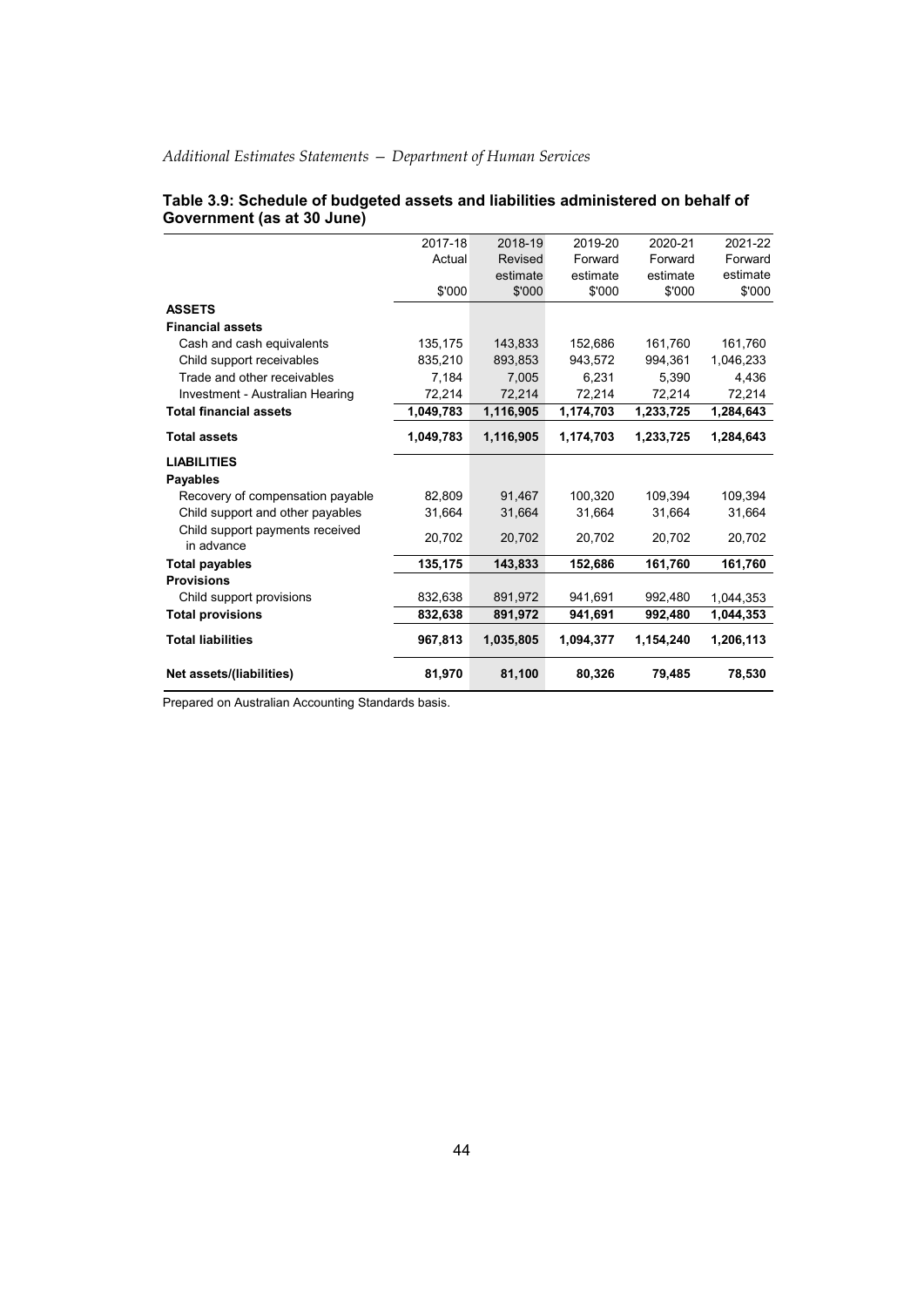|                                                | 2017-18   | 2018-19   | 2019-20   | 2020-21    | 2021-22    |
|------------------------------------------------|-----------|-----------|-----------|------------|------------|
|                                                | Actual    | Revised   | Forward   | Forward    | Forward    |
|                                                |           | estimate  | estimate  | estimate   | estimate   |
|                                                | \$'000    | \$'000    | \$'000    | \$'000     | \$'000     |
| <b>OPERATING ACTIVITIES</b>                    |           |           |           |            |            |
| <b>Cash received</b>                           |           |           |           |            |            |
| Child support                                  | 1,463,520 | 1,487,597 | 1,523,526 | 1,560,390  | 1,597,745  |
| Health compensation                            | 295,779   | 309,104   | 316,059   | 323,960    | 332,059    |
| Fees and fines                                 | 8,840     | 8,913     | 9,120     | 9,334      | 9,550      |
| Competitive neutrality                         | 13,697    | 13,804    | 14,461    | 15,344     | 16,742     |
| <b>Dividends</b>                               | 12,688    | 11,972    | 12,994    | 14,068     | 15,902     |
| Other                                          | 898       | 324       | 324       | 324        | 324        |
| <b>Total cash received</b>                     | 1,795,422 | 1,831,714 | 1,876,484 | 1,923,420  | 1,972,322  |
| Cash used                                      |           |           |           |            |            |
| Child support                                  | 1,461,376 | 1,487,597 | 1,523,526 | 1,560,390  | 1,597,745  |
| Health compensation                            | 295,775   | 300,446   | 307,206   | 314,886    | 332,059    |
| Other                                          | 827       |           |           |            |            |
| <b>Total cash used</b>                         | 1,757,978 | 1,788,043 | 1,830,732 | 1,875,276  | 1,929,804  |
| Net cash from operating activities             | 37,444    | 43,671    | 45,752    | 48,144     | 42,518     |
| Net increase/(decrease) in cash held           | 37,444    | 43,671    | 45,752    | 48,144     | 42,518     |
| Cash at beginning of reporting                 | 133,145   | 135,175   | 143,833   | 152,686    | 161,760    |
| period<br><b>Cash from the Official Public</b> |           |           |           |            |            |
| Account                                        |           |           |           |            |            |
| Appropriations                                 | 38,192    | 61,186    | 62,662    | 64,178     | 65,715     |
| <b>Total cash from the Official</b>            |           |           |           |            |            |
| <b>Public Account</b>                          | 38,192    | 61,186    | 62,662    | 64,178     | 65,715     |
| <b>Cash to the Official Public</b>             |           |           |           |            |            |
| <b>Account</b>                                 |           |           |           |            |            |
| Appropriations                                 | (37, 954) | (61, 186) | (62, 662) | (64, 178)  | (65, 715)  |
| Other                                          | (35, 652) | (35, 013) | (36, 899) | (39,070)   | (42, 518)  |
| <b>Total cash to the Official</b>              |           |           |           |            |            |
| <b>Public Account</b>                          | (73, 606) | (96, 199) | (99, 561) | (103, 248) | (108, 233) |
| Cash and cash equivalents at end of            |           |           |           |            |            |
| reporting period                               | 135,175   | 143,833   | 152,686   | 161,760    | 161,760    |

### **Table 3.10: Schedule of budgeted administered cash flows (for the period ended 30 June)**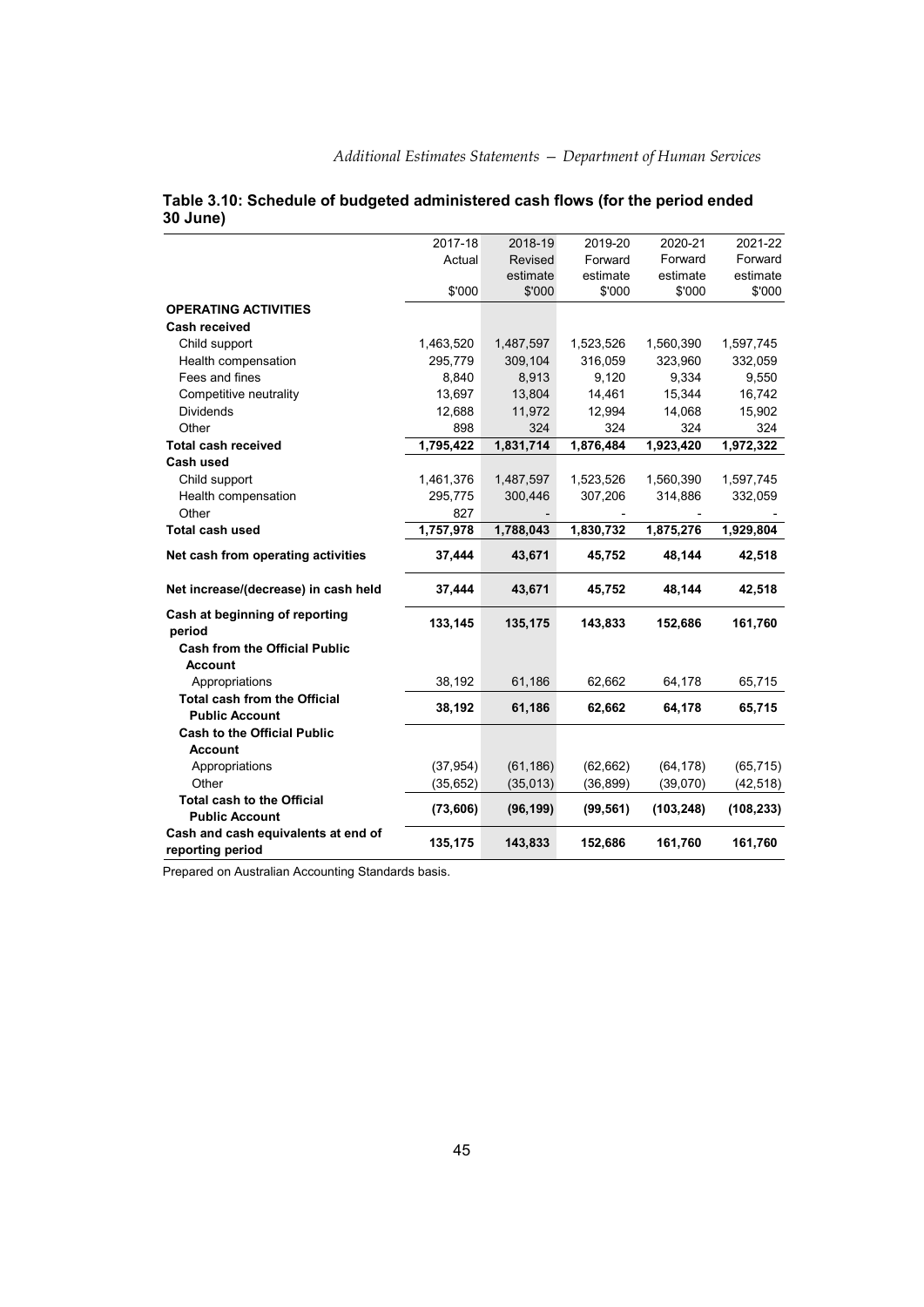## **Table 3.11: Schedule of administered capital budget (for the period ended 30 June)**

The Department does not have an administered capital budget.

### **Table 3.12: Statement of administered asset movements (2018-19 Budget year)**

The Department does not administer any non-financial assets on behalf of Government.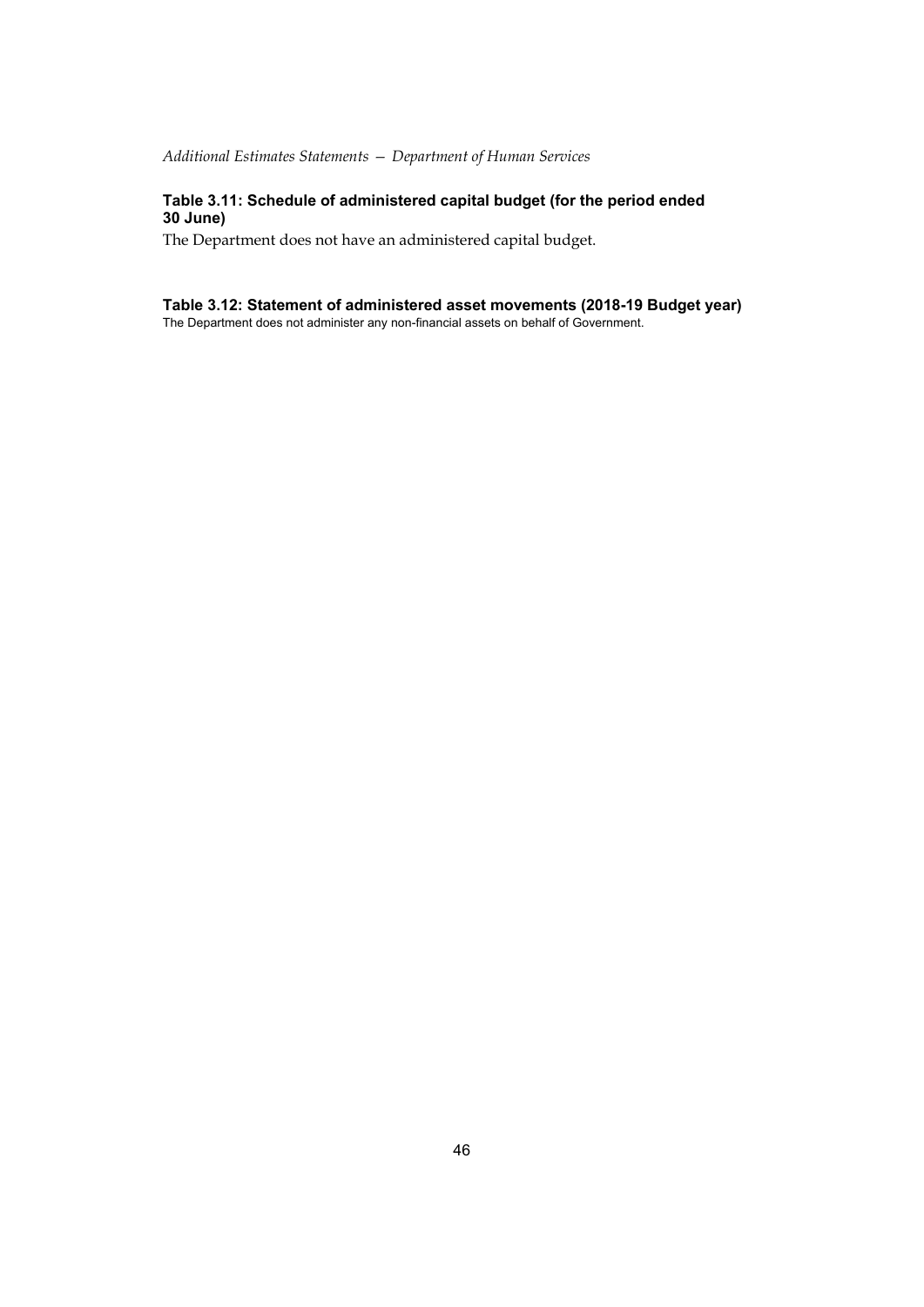## **PORTFOLIO GLOSSARY**

| Term                               | Meaning                                                                                                                                                                                                                                                                                                                                                               |
|------------------------------------|-----------------------------------------------------------------------------------------------------------------------------------------------------------------------------------------------------------------------------------------------------------------------------------------------------------------------------------------------------------------------|
| Activities                         | The actions/functions performed by agencies to<br>deliver government policies.                                                                                                                                                                                                                                                                                        |
| Administered item                  | Appropriation that consists of funding managed on<br>behalf of the Commonwealth. This funding is not at<br>the discretion of the entity and any unspent<br>appropriation is returned to the Consolidated<br>Revenue Fund at the end of the financial year. An<br>administered item is a component<br>of<br>an<br>administered program.                                |
| Appropriation                      | An amount of public money Parliament authorises<br>for spending (i.e. funds to be withdrawn from the<br>Consolidated Revenue Fund). Parliament makes<br>laws for appropriating money under the Supply<br>Acts, Annual Appropriation Acts and under Special<br>Appropriations, with spending restricted to the<br>purposes specified in the Appropriation Acts.        |
| Available appropriation            | appropriation indicates the total<br>The <i>available</i><br>appropriations available to the entity. It includes all<br>appropriations made available to the entity in the<br>year $(+/-)$ section 74 transfers, formal reductions,<br>Advance to the Finance Minister and movements of<br>funds).                                                                    |
| Consolidated revenue fund<br>(CRF) | The principal operating fund from which money is<br>drawn to pay for the activities of the government.<br>Section 81 of the Australian Constitution provides<br>that all revenue raised or monies received by the<br>Executive Government forms one consolidated<br>revenue fund from which appropriations are made<br>for the purposes of the Australian Government. |
| Corporate Commonwealth<br>entity   | А<br>corporate<br>Commonwealth<br>entity<br>is<br>a<br>Commonwealth entity that is a body corporate.                                                                                                                                                                                                                                                                  |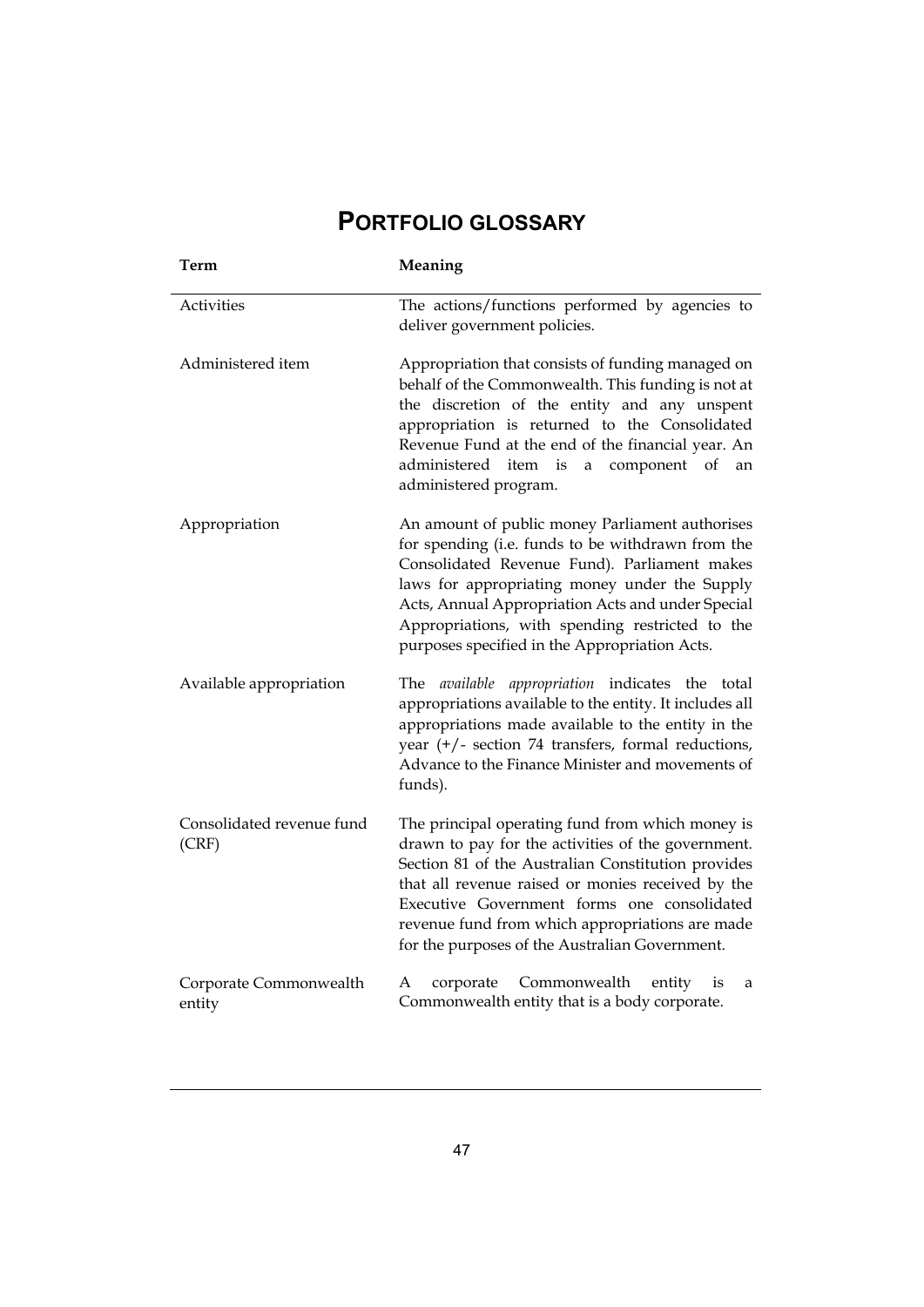| Term                                                          | Meaning                                                                                                                                                                                                                                                                                                                                                                                                                                                                                                             |
|---------------------------------------------------------------|---------------------------------------------------------------------------------------------------------------------------------------------------------------------------------------------------------------------------------------------------------------------------------------------------------------------------------------------------------------------------------------------------------------------------------------------------------------------------------------------------------------------|
| Departmental Capital Budget<br>(DCB)                          | Funds proposed in Supply or Appropriation Bill<br>1/3/5 for the ongoing replacement of minor assets.                                                                                                                                                                                                                                                                                                                                                                                                                |
| Departmental item                                             | liabilities,<br>Resources<br>(assets,<br>revenues<br>and<br>expenses) that entity Chief Executive Officers<br>control directly. This includes outsourced activities<br>funded and controlled by the entity. Examples of<br>departmental items include entity running costs,<br>accrued<br>entitlements<br>and<br>employee<br>net<br>departmental<br>appropriations.<br>A<br>item<br>is<br>a<br>component of a departmental program.                                                                                 |
| Estimates period                                              | The 'estimates period' includes the Budget year and<br>forward estimates period and is used for trend<br>analysis purposes. It excludes the estimated actual<br>for the current financial year.                                                                                                                                                                                                                                                                                                                     |
| Expenses not requiring<br>appropriation in the Budget<br>year | Expenses not involving a cash flow impact are<br>generally not included within the calculation of an<br>appropriation. Appropriation funding is<br>not<br>provided in respect of depreciation or amortisation<br>expense. Also no funding is required for goods or<br>services received free of charge that are then<br>expensed. Similarly, bad debts are recognised as an<br>expense but are not recognised for the purpose of<br>calculating administered appropriation amounts to<br>be sought from Parliament. |
| Forward estimates period                                      | The three years following the budget year. For<br>example, if 2018-19 is the budget year, 2019-20 is<br>forward year 1, 2020-21 is forward year 2 and<br>2021-22 is forward year 3. This period does not<br>include the current or budget year.                                                                                                                                                                                                                                                                     |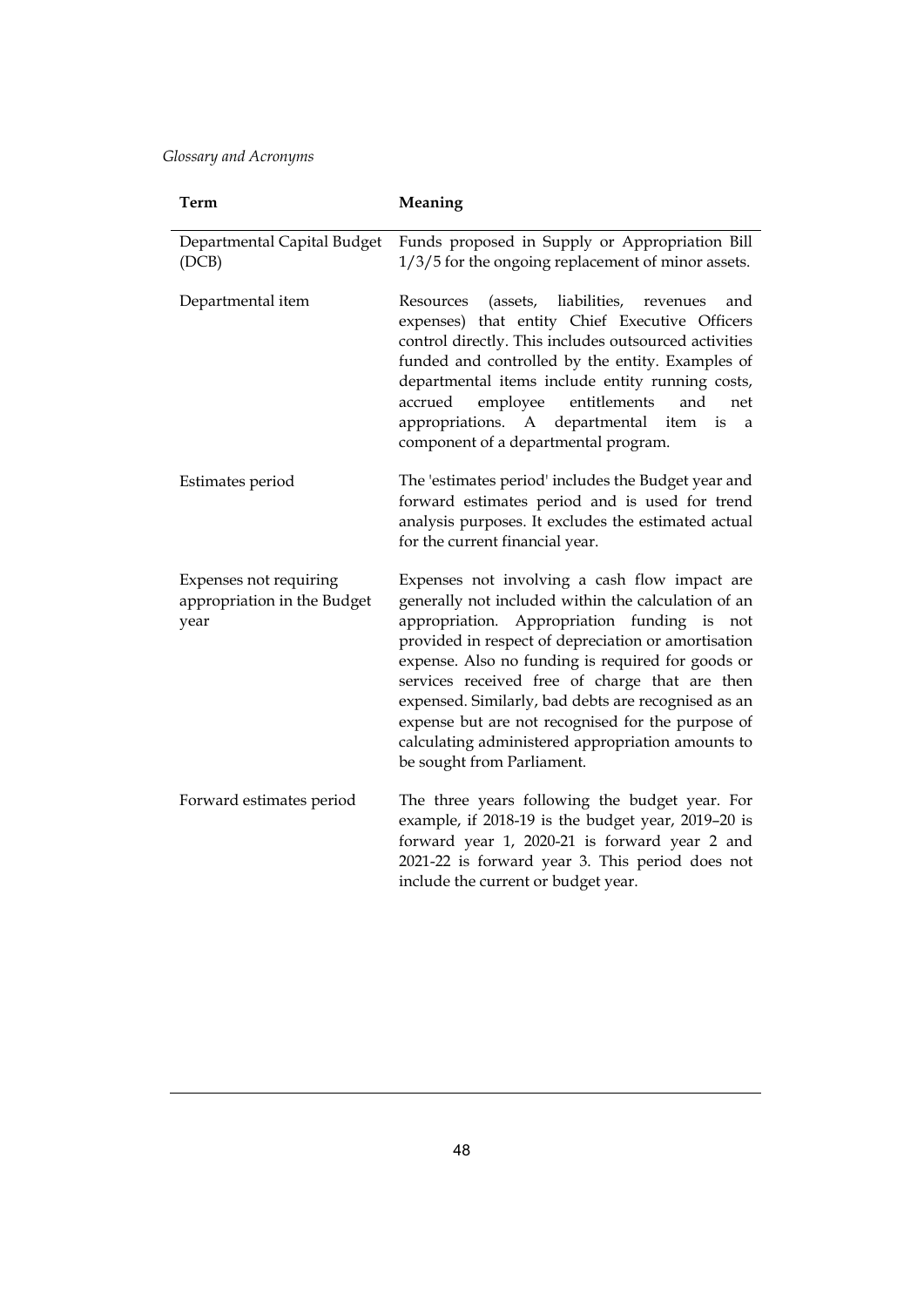| Term                                            | Meaning                                                                                                                                                                                                                                                                                                                                                                                                                                                                                                                                                                  |
|-------------------------------------------------|--------------------------------------------------------------------------------------------------------------------------------------------------------------------------------------------------------------------------------------------------------------------------------------------------------------------------------------------------------------------------------------------------------------------------------------------------------------------------------------------------------------------------------------------------------------------------|
| <b>General Government Sector</b><br>(GGS)       | A government Finance Statistics' classification of all<br>entities that are controlled and largely funded by<br>Commonwealth Government.<br><b>The</b><br>GGS<br>the<br>provides public services that are mainly non-market<br>in nature and for the collective consumption of the<br>community, or involve the transfer or redistribution<br>of income. These services are largely financed<br>through taxes and other compulsory levies, user<br>charging and external funding. This sector<br>comprises all government departments, offices and<br>some other bodies. |
| Measure                                         | A new policy or savings decision of the government<br>with financial impacts on the government's<br>underlying cash balance; fiscal balance; operating<br>balance; headline cash balance; net debt or net<br>worth. Such proposals are normally made in the<br>context of the annual Budget, and are typically<br>published in Budget Paper No. 2, in the Mid-Year<br>Economic and Fiscal Outlook (MYEFO) and in the<br>Pre-election Economic and Fiscal Outlook (PEFO).                                                                                                 |
| Mid-Year Economic and<br>Fiscal Outlook (MYEFO) | Around six months after the Budget, the<br>Government produces the Mid-Year Economic and<br>Fiscal Outlook (MYEFO) report.<br>The<br>report<br>expenditure<br>estimated<br>compares<br>actual<br>to<br>expenditure.<br>MYEFO estimates<br>include<br>any<br>government decisions made since the previous<br>Budget that affected expenses and revenues.<br>MYEFO also updates the budgetary position,<br>including budget aggregates, by incorporating any<br>changes to economic parameters.                                                                            |
| Non-corporate<br>Commonwealth entity            | Commonwealth<br>Non-corporate<br>entity<br>is<br>a<br>Commonwealth entity that is not a body corporate.                                                                                                                                                                                                                                                                                                                                                                                                                                                                  |
| <b>Official Public Account</b><br>(OPA)         | The OPA is the government's central bank account<br>held within the Reserve Bank of Australia. The OPA<br>is the central component of the Consolidated<br>Revenue Fund.                                                                                                                                                                                                                                                                                                                                                                                                  |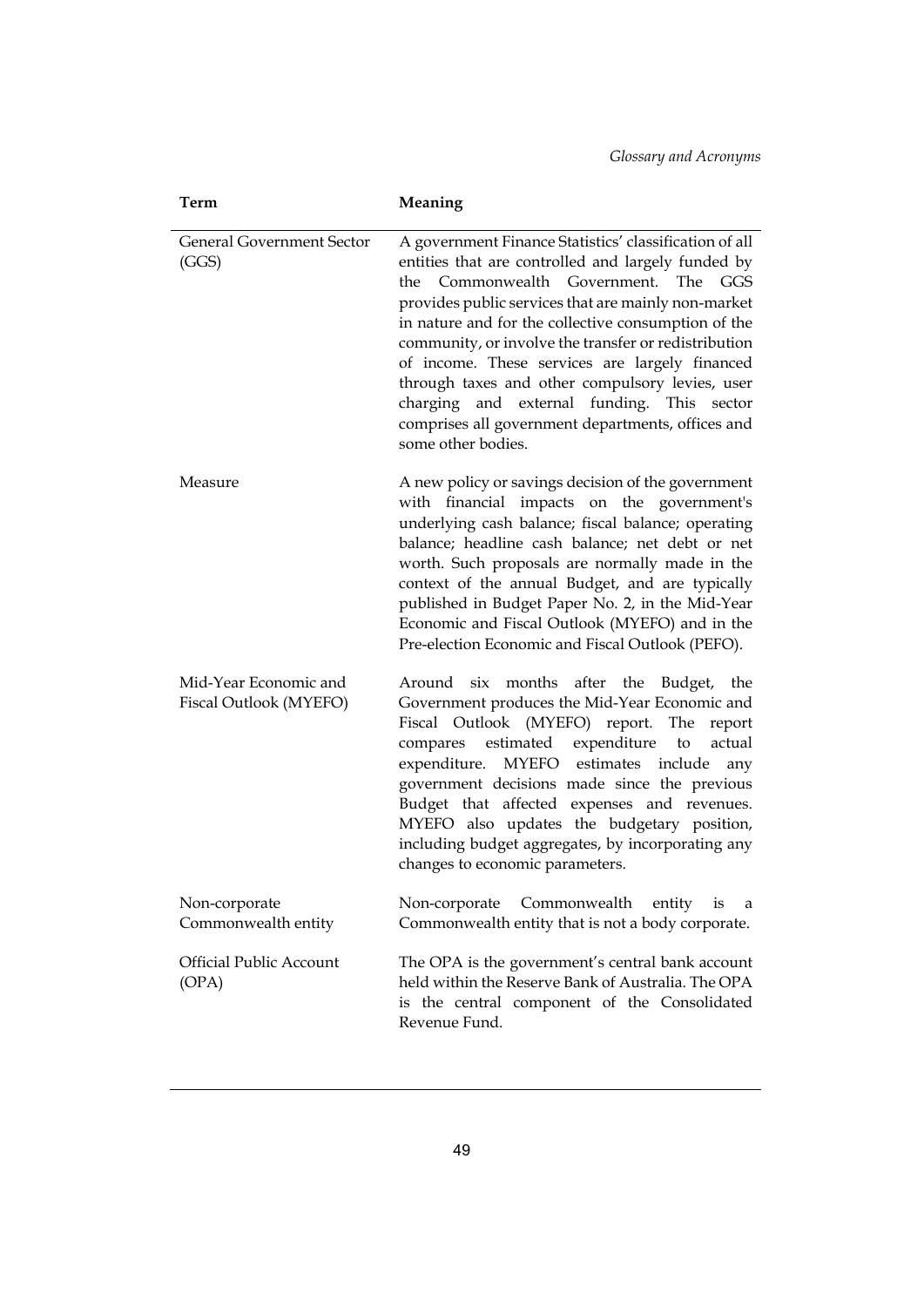| Term                                                       | Meaning                                                                                                                                                                                                                                                                                                                                                                                                                                                                                                                                                                                                                                           |
|------------------------------------------------------------|---------------------------------------------------------------------------------------------------------------------------------------------------------------------------------------------------------------------------------------------------------------------------------------------------------------------------------------------------------------------------------------------------------------------------------------------------------------------------------------------------------------------------------------------------------------------------------------------------------------------------------------------------|
| Outcome                                                    | An outcome is the intended result, consequence or<br>impact of government actions on the Australian<br>community.                                                                                                                                                                                                                                                                                                                                                                                                                                                                                                                                 |
| Outcome statement                                          | An outcome statement articulates the intended<br>results, activities and target group of an Australian<br>Government entity. An outcome statement serves<br>within the<br>main<br>purposes<br>financial<br>three<br>framework:<br>1. to explain and control the purposes for which<br>annual appropriations are approved by the<br>Parliament for use by agencies;<br>2. to provide a basis for annual budgeting, including<br>(financial) reporting against the use of appropriated<br>funds; and<br>3. to measure and assess entity and program (non-<br>performance<br>financial)<br>in<br>contributing<br>to<br>government policy objectives. |
| Portfolio Additional<br><b>Estimates Statements (PAES)</b> | Budget related paper detailing the changes in<br>resourcing by outcome(s) since the Budget which<br>provides information on new measures and their<br>impact on the financial and/or non-financial<br>planned performance of programs supporting those<br>outcomes.                                                                                                                                                                                                                                                                                                                                                                               |
| Portfolio Budget Statements<br>(PB Statements)             | Budget related paper detailing budget initiatives<br>and explanations of appropriations specified by<br>outcome and program by each entity within a<br>portfolio.                                                                                                                                                                                                                                                                                                                                                                                                                                                                                 |
| Program                                                    | Activity that delivers benefits, services or transfer<br>payments to individuals, industry and/or the<br>community as a whole, with the aim of achieving<br>the intended result specified in an outcome<br>statement.                                                                                                                                                                                                                                                                                                                                                                                                                             |
| Program support                                            | The entity running costs allocated to a program.<br>This is funded as part of the entity's departmental<br>appropriations.                                                                                                                                                                                                                                                                                                                                                                                                                                                                                                                        |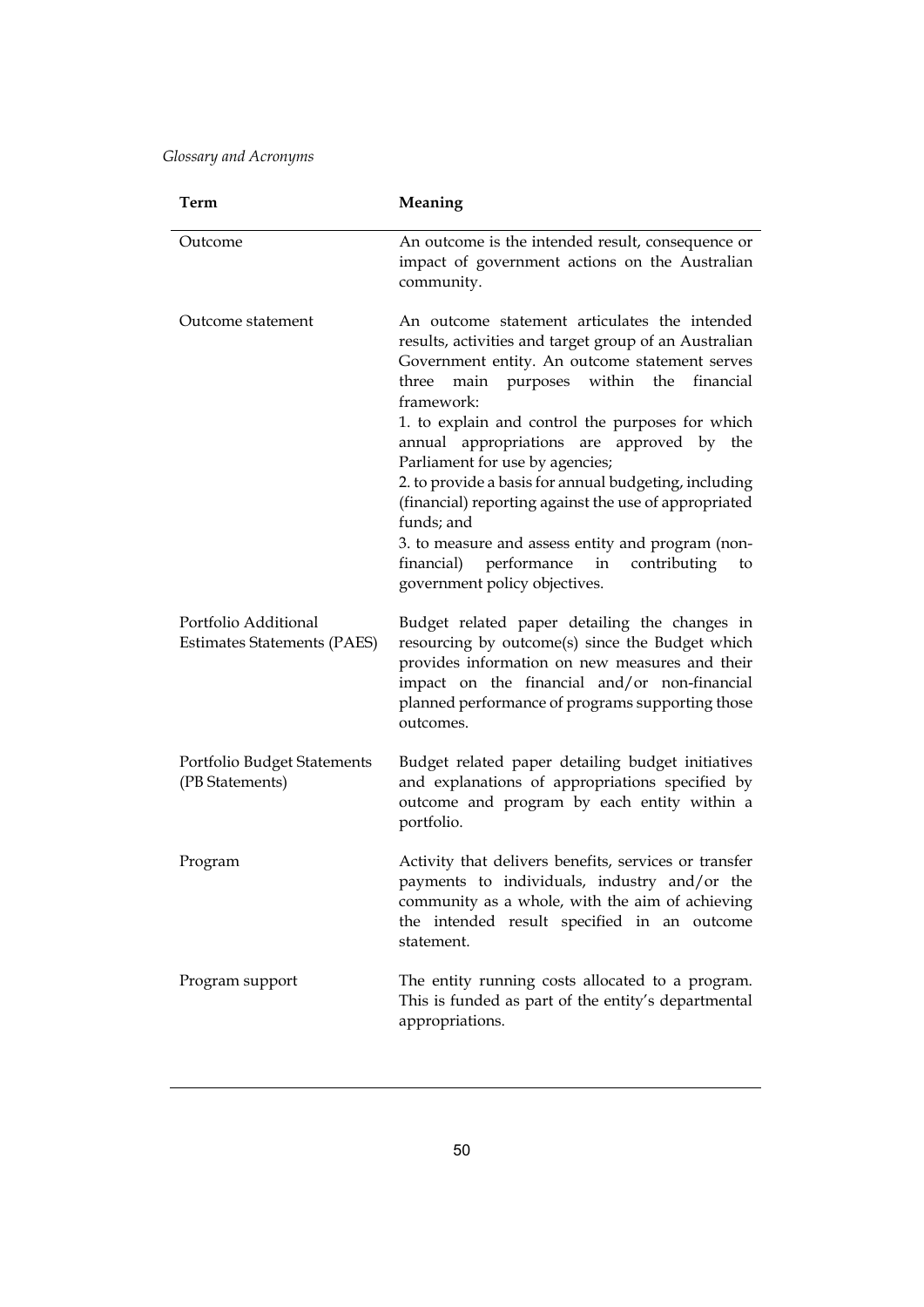| Term                                                                           | Meaning                                                                                                                                                                                                                                                                                                                                                             |
|--------------------------------------------------------------------------------|---------------------------------------------------------------------------------------------------------------------------------------------------------------------------------------------------------------------------------------------------------------------------------------------------------------------------------------------------------------------|
| Public Governance,<br>Performance and<br>Accountability Act 2013<br>(PGPA Act) | The PGPA Act commenced on 1 July 2014. It<br>provides a principles based framework for<br>Commonwealth resource management, supported<br>by rules and guidance to assist Commonwealth<br>entities to manage public resources.                                                                                                                                       |
| s51 determination                                                              | Under s51 of the PGPA Act, the Finance Minister<br>may make amounts appropriated available to the<br>entities in such instalments, and at such times as<br>considered appropriate. The Finance Minister may<br>withhold amounts appropriated to the entities and<br>not make them available. Withholding of<br>appropriation is referred to as a s51 determination. |
| s74 retained revenue receipts                                                  | Under section 74 of the PGPA Act, non-corporate<br>Commonwealth entities can retain receipts for the<br>amounts prescribed in the PGPA rules. These<br>receipts include:                                                                                                                                                                                            |
|                                                                                | • retained (revenue) receipts and<br>• retained (repayment) receipts.                                                                                                                                                                                                                                                                                               |
|                                                                                | Retained (revenue) receipts may increase<br>a<br>non-corporate Commonwealth entity's most recent<br>annual departmental item appropriation. Such<br>receipts include:                                                                                                                                                                                               |
|                                                                                | • receipts from the provision of departmental<br>goods and services, recognised an accrual basis<br>• amounts that are managed in trust or similar<br>arrangements<br>• receipts from the sale of minor departmental<br>assets, such as old computers disposed of at the<br>end of their useful life.                                                               |
|                                                                                | (repayment)<br>receipts<br>enable<br>Retained<br>an<br>that<br>appropriation<br>used<br>make<br>was<br>to<br>a<br>Commonwealth payment to be re-credited with an<br>amount received as a repayment of that earlier<br>payment. For example when a supplier is overpaid<br>and the non-corporate Commonwealth entity<br>receives a repayment.                        |
|                                                                                | s74 Revenue refers to revenue associated with s74<br>retained receipts recognised an accrual basis.                                                                                                                                                                                                                                                                 |